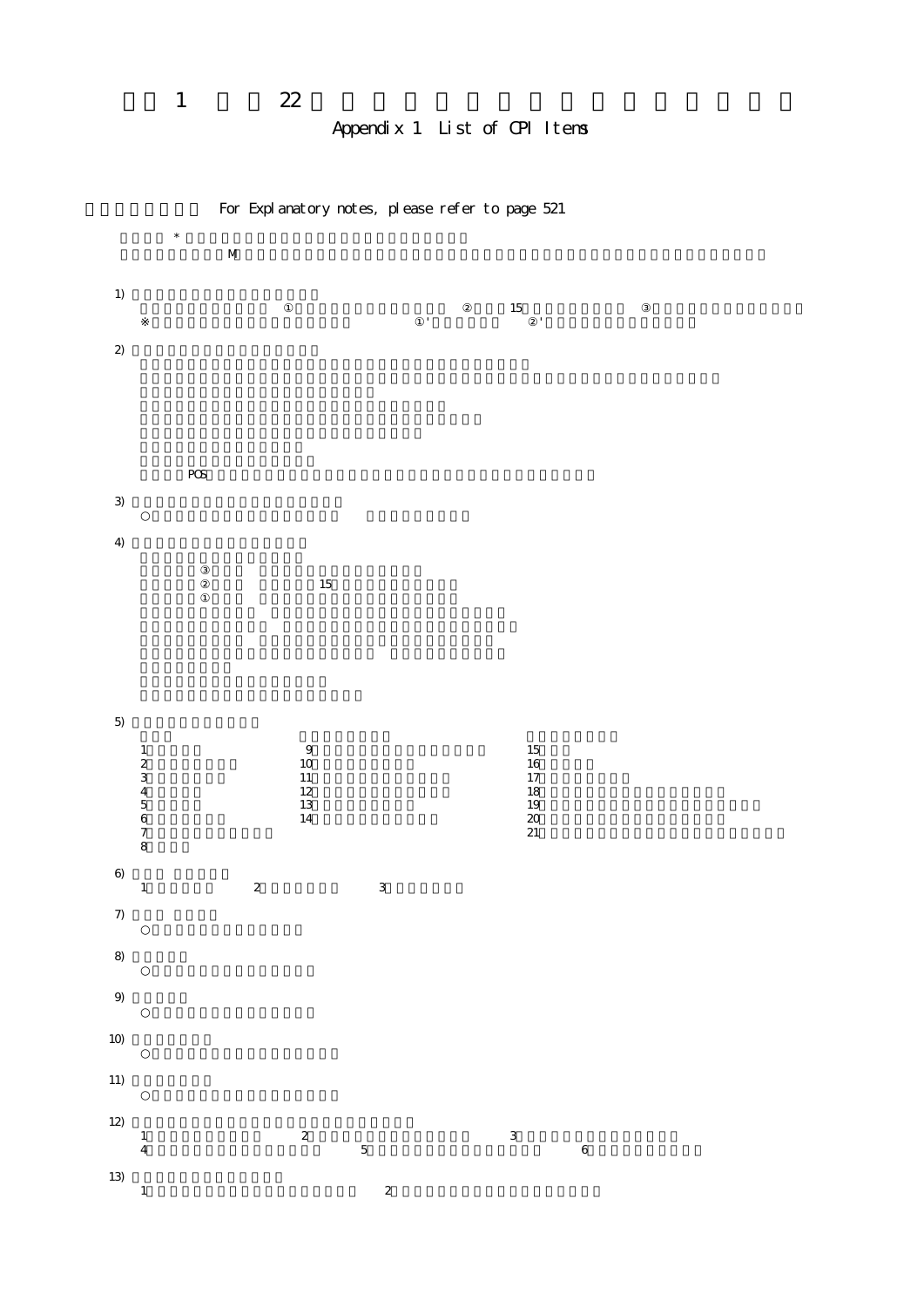|                                                     |                                                                          |                        |              |                              | Weight (per $10000$ ) |                               | Price Survey |                |               |                         |    |
|-----------------------------------------------------|--------------------------------------------------------------------------|------------------------|--------------|------------------------------|-----------------------|-------------------------------|--------------|----------------|---------------|-------------------------|----|
|                                                     | Itens                                                                    |                        |              |                              |                       |                               |              |                |               |                         |    |
| Groups                                              |                                                                          |                        |              |                              |                       | Ku-area                       |              |                |               | Period for<br>index com |    |
|                                                     |                                                                          | Group<br>code          | Item<br>code | Seri al<br>number            | Japan                 | of Tokyo                      | 1)           | $\mathfrak{D}$ | $\mathcal{B}$ | putation                | 4  |
| 総<br>合                                              | All items                                                                | 0001                   |              | $\infty$ 1                   | 10 000                | 10 000                        | $\bar{a}$    | $\bar{z}$      | ÷,            |                         | ä, |
| 料<br>食                                              | Food                                                                     | 0002                   |              | $\infty$                     | 2 525                 | 2 3 8 1                       |              |                |               |                         |    |
| 穀<br>類<br>類<br>⋇                                    | Cereal s<br>Ri ce                                                        | $\alpha\alpha$<br>0004 |              | $\alpha$<br>$\infty$         | 217<br>76             | 180<br>57                     |              |                |               |                         |    |
| う<br>米<br>る<br>ち                                    | Non-glutinous rice                                                       |                        | 1000         | 005                          | 72                    | 54                            | ÷,           | ÷.             |               |                         |    |
| 米<br>国<br>産<br>А<br>国<br>産<br>米<br>B                | Rice-A(donestic), "Koshihikari"<br>(1)                                   |                        | 1001<br>1002 | $\infty$<br>$\infty$         | 30<br>42              | 23<br>31                      |              |                |               |                         |    |
| t<br>ち<br>米                                         | Gutinous rice                                                            |                        | 1011         | $\infty$                     | 4                     | 3                             |              |                |               |                         |    |
| パ<br>ン<br>食<br>パ<br>ン                               | Bread<br>White bread                                                     | 0005                   | 1021         | $\infty$<br>010              | 79<br>23              | 72<br>21                      |              |                |               |                         |    |
| あ<br>パ<br>ン<br>h<br>パ<br>力<br>ン<br>₽                | Bean-jamburs                                                             |                        | 1022<br>1023 | 011<br>012                   | 28<br>28              | 26<br>26                      |              |                |               |                         |    |
| め<br>類                                              | Gurry buns<br>Noodl es                                                   | $\infty$               |              | 013                          | 49                    | 40                            |              | $\sim$         |               |                         |    |
| VΦ<br>ど<br>ん<br>で<br>う<br>干<br>ž,<br>ん<br>l         | Boi l ed noodl es<br>Dried noodles                                       |                        | 1031<br>1041 | 014<br>015                   | 10<br>8               | 8<br>6                        |              |                |               |                         |    |
| テ<br>ス<br>パ<br>ゲ<br>ッ<br>イ                          | Spaghetti                                                                |                        | 1042         | 016                          | 4                     | 4                             |              |                |               |                         |    |
| 即<br>め<br>席<br>ん<br>生<br>中<br>め<br>華<br>$\lambda$   | Instant noodles<br>Uncooked Chinese noodles                              |                        | 1051<br>1052 | 017<br>018                   | 15<br>12              | 11<br>11                      |              |                |               |                         |    |
| そ<br>ば<br>* ゆ<br>で<br>沖<br>縄                        | *" Cki nava", noodl es                                                   |                        | 1061         | 019                          | 1                     |                               |              |                |               |                         |    |
| 他<br>$\cal O$<br>穀<br>類<br>麦<br>粉<br>小              | Other cereals<br>Wheat flour                                             | 0007                   | 1071         | 020<br>021                   | 13<br>$\overline{4}$  | 11<br>$\overline{\mathbf{z}}$ |              | ÷.             |               |                         |    |
| t<br>ち                                              | " Mochi", rice-cakes                                                     |                        | 1081         | 022                          | 9                     | 9                             |              |                |               |                         |    |
| 魚<br>介<br>類<br>鮮<br>介<br>生<br>魚                     | Fish & seafood<br>Fresh fish & seafood                                   | 0008<br>0009           |              | 023<br>024                   | 220<br>128            | 182<br>109                    |              | ä,             | ÷,            |                         |    |
| ま<br>ろ                                              | Tuna fish                                                                |                        | 1101         | 025                          | 22                    | 29                            |              |                |               |                         |    |
| ľ<br>あ<br>$\mathcal{V}$<br>わ                        | Horse nackerel<br>Sardines                                               |                        | 1102<br>1103 | 026<br>027                   | 6<br>3                | 4<br>$\boldsymbol{2}$         |              |                |               |                         |    |
| か<br>お<br>っ<br>か<br>れ<br>ŀ١                         | Bonito<br>Fl ounder                                                      |                        | 1104<br>1105 | 028<br>029                   | 6<br>6                | 5<br>3                        |              |                |               | 3 10                    |    |
| \$<br>け                                             | Sal non                                                                  |                        | 1106         | $\infty$                     | 16                    | 13                            |              |                |               |                         |    |
| ŧ<br>ば<br>$\preceq$<br>$\lambda$<br>ま               | Mackerel<br>Saury                                                        |                        | 1107<br>1108 | C <sub>0</sub> 31<br>032     | 5<br>5                | 3<br>4                        |              |                |               |                         |    |
| た<br>い                                              | Sea bream                                                                |                        | 1110         | 033                          | 5                     | 3                             |              |                |               |                         |    |
| Š,<br>V<br>$\mathcal{V}$<br>か                       | Yellowtail<br>Cuttlefish                                                 |                        | 1111<br>1112 | 034<br>$\alpha$ <sub>5</sub> | 13<br>10              | 9<br>7                        |              |                |               |                         |    |
| た                                                   | <b>Qctopus</b>                                                           |                        | 1113         | 036                          | 5                     | 5                             |              |                |               |                         |    |
| え<br>び<br>あ<br>ŋ<br>ð                               | Prawns<br>Short-necked clans                                             |                        | 1114<br>1131 | 037<br>038                   | 14<br>5               | 10<br>5                       |              |                |               |                         |    |
| き<br>$\left($<br>貝<br>か<br>$\lambda$                | Oysters                                                                  |                        | 1132         | 039                          | 3                     | $\boldsymbol{2}$              |              |                |               | 1 3 10 12               |    |
| ほ<br>た<br>貝<br>て<br>干<br>塩<br>介<br>魚                | Scal lops<br>Salted & dried fish                                         | 0010                   | 1133         | 040<br>041                   | $\overline{4}$<br>41  | $\overline{4}$<br>32          |              | ×.             |               |                         |    |
| 塩<br>さ<br>け<br>ら                                    | Salted salmon                                                            |                        | 1141<br>1142 | 042<br>043                   | 9<br>12               | 5<br>10                       |              |                |               |                         |    |
| た<br>し<br>ら<br>す<br>干<br>し                          | Salted cod roe<br>" Shirasu-boshi", dried young sardines                 |                        | 1143         | 044                          | 6                     | 6                             |              |                |               |                         |    |
| 干<br>じ<br>し<br>あ<br>煮<br>干<br>レ                     | Dried horse nackerel<br>"N boshi", dried small sardines                  |                        | 1144<br>1146 | 045<br>046                   | 5<br>$\boldsymbol{2}$ | 5<br>1                        |              |                |               |                         |    |
| ι<br>t<br>し<br>や                                    | Capelin                                                                  |                        | 1150         | 047                          | 2                     | $\mathbf{1}$                  |              |                |               |                         |    |
| ら<br>ŀ١<br>魚<br>練<br>製<br>굡<br>肉                    | Sal non roe<br>Fish-paste products                                       | 0011                   | 1167         | 048<br>049                   | 5<br>24               | $\overline{4}$<br>17          |              |                |               |                         |    |
| 揚<br>げ<br>ま<br>ぼ<br>Ξ<br>か                          | " Agekanaboko", fried fish-paste patties                                 |                        | 1151         | 050                          | 8                     | 6                             |              |                |               |                         |    |
| ち<br>わ<br>≺<br>か<br>ま<br>ぼ                          | Chikuwa", baked fish-paste bars<br>" Kanaboko", steaned fish-paste cakes |                        | 1152<br>1153 | 051<br>052                   | 6<br>10               | 4<br>$\tau$                   |              |                |               |                         |    |
| 魚<br>品<br>I<br>他<br>$\sigma$<br>介<br>加              | Other processed fish & seafood                                           | $\omega$ <sup>12</sup> | 1161         | 053<br>054                   | $27\,$<br>3           | 24<br>3                       |              |                |               |                         |    |
| お<br>節<br>か<br>っ<br>漬<br>介<br>物<br>魚                | Dried bonito fillets<br>Pickled fish                                     |                        | 1165         | 055                          | 11                    | 11                            |              |                |               |                         |    |
| 魚<br>だ<br>介<br>煮<br>つ<br>≦<br>魚<br>介<br>缶<br>詰      | Fish prepared in soy sauce<br>Canned fish                                |                        | 1166<br>1173 | 056<br>057                   | $\overline{4}$<br>8   | 3<br>6                        |              |                |               |                         |    |
| 塩<br>辛                                              | "Shiokara", salted fish guts                                             |                        | 1163         | 058                          | $\mathbf{1}$          | 1                             |              |                |               |                         |    |
| 肉<br>類<br>肉<br>生<br>鮮                               | Meats<br>Raw neats                                                       | 0013<br>0014           |              | 059<br>000                   | 204<br>159            | 178<br>139                    |              | ÷,<br>$\sim$   |               |                         | ÷, |
| 牛<br>肉<br>А                                         | Beef-A                                                                   |                        | 1201         | 061                          | 44                    | 39                            |              |                |               |                         |    |
| 牛<br>肉<br>B<br>豚<br>肉<br>А                          | Beef-B<br>Pork-A                                                         |                        | 1203<br>1211 | 062<br>063                   | 11<br>35              | 10<br>$\overline{30}$         |              |                |               |                         |    |
| 豚<br>肉<br>B                                         | Pork-B                                                                   |                        | 1212         | 064                          | 35                    | $30^{\circ}$                  |              |                |               |                         |    |
| 鶏<br>肉<br>バ<br>V                                    | Chi cken<br>Li ver                                                       |                        | 1221<br>1241 | 065<br>066                   | 34<br>1               | 29<br>$\mathbf{1}$            |              |                |               |                         |    |
| I.<br>加<br>肉                                        | Meat products                                                            | 0015                   | 1252         | 067<br>068                   | 45                    | 38                            |              | $\sim$         |               |                         |    |
| 厶<br>ハ<br>ジ<br>ソ<br>セ                               | Ham<br>Sausages                                                          |                        | 1261         | 069                          | 17<br>21              | 16<br>17                      |              |                |               |                         |    |
| べ<br>$\equiv$<br>$\checkmark$<br>* ポ<br>ク<br>缶<br>詰 | Bacon<br>* Canned pork                                                   |                        | 1271<br>1291 | 070<br>071                   | $\tau$<br>1           | 6<br>×                        |              |                |               |                         |    |
| 乳<br>卵<br>類                                         | Dairy products & eggs                                                    | 0016                   |              | 072                          | 106                   | 97                            |              |                |               |                         |    |
| 牛<br>品<br>乳<br>製<br>乳<br>4<br>乳                     | Fresh milk & dairy products<br>Fresh milk                                | 0017<br>0018           |              | 073<br>074                   | 83<br>44              | 79<br>38                      |              | ÷,<br>ä,       |               |                         |    |
| 牛<br>達<br>乳<br>$\rightarrow$<br>配                   | (del i vered)                                                            |                        | 1301         | 075                          | $\boldsymbol{z}$      | $\boldsymbol{2}$              |              |                |               |                         |    |
| 牛<br>店 頭<br>売 り )                                   | (sold in stores)                                                         |                        | 1303         | 076                          | 41                    | 36                            |              |                |               |                         |    |

(1) Rice-B(domestic), non-blended rice excluding "Koshihikari"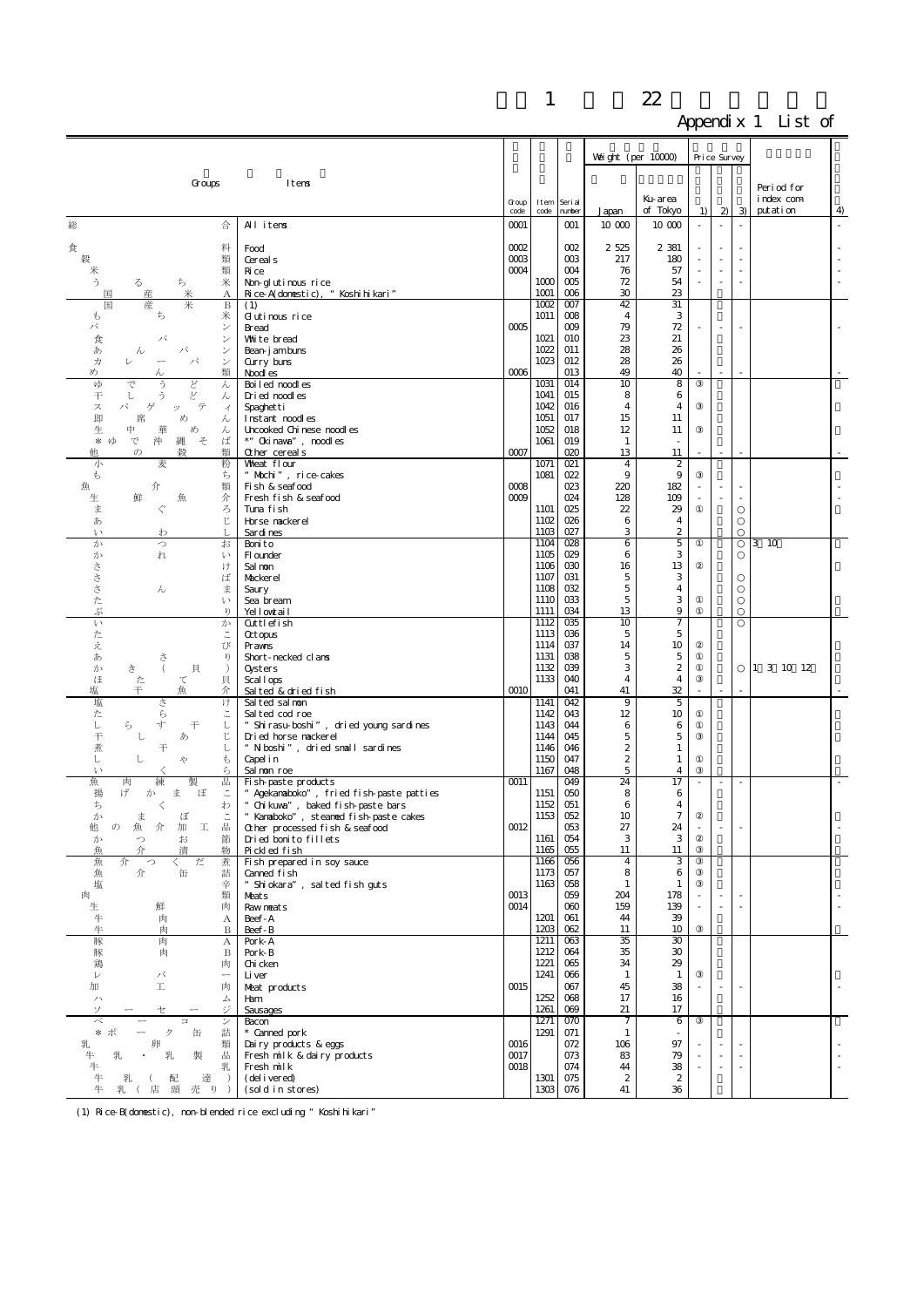|                                    |          |          |                          |        |                                                      |           |                                      |                                | 26 7<br>$\left($<br>$\rightarrow$                                                                      |                                      |
|------------------------------------|----------|----------|--------------------------|--------|------------------------------------------------------|-----------|--------------------------------------|--------------------------------|--------------------------------------------------------------------------------------------------------|--------------------------------------|
|                                    |          |          |                          |        |                                                      |           |                                      |                                |                                                                                                        | Unit of<br>pricing                   |
| 5)                                 | 6)<br>÷. | 7)<br>÷. | 8)<br>÷.                 | 9      | 10<br>×.                                             | 11)<br>÷. | 12<br>×.                             | 13)<br>÷.                      |                                                                                                        |                                      |
|                                    |          |          |                          |        |                                                      |           |                                      |                                |                                                                                                        |                                      |
|                                    |          |          |                          |        | $\sim$<br>$\overline{\phantom{a}}$                   |           |                                      | ×.<br>$\overline{\phantom{a}}$ |                                                                                                        |                                      |
|                                    |          |          |                          |        | $\overline{\phantom{a}}$<br>$\sim$                   |           |                                      | $\overline{\phantom{a}}$       |                                                                                                        |                                      |
| $\overline{c}$<br>$\boldsymbol{2}$ | 3<br>3   |          |                          |        |                                                      |           | 5<br>5                               | -1<br>$\mathbf{1}$             | 国内産,精米,単一原料米(産地,品種及び産年が同一のもの),袋入り(5kg入り),「コシヒカリ」<br>国内産,精米,単一原料米(産地,品種及び産年が同一のもの),袋入り(5kg入り),コシヒカリを除く  | 1<br>1                               |
| $\boldsymbol{2}$                   | 3        |          | $\overline{\phantom{a}}$ |        |                                                      |           | 1                                    | 1                              | 国内産,精米,「単一原料米」又は「複数原料米」,袋入り(1~2kg入り)                                                                   | 1kg                                  |
| 3<br>3                             | 3<br>3   |          |                          |        |                                                      |           | 6<br>6                               | 1<br>1                         | 普通品<br>あずきあん入り,丸型,普通品                                                                                  | 1kg<br>100 <sub>g</sub>              |
| $\,$ 3                             | 3        |          |                          |        |                                                      |           | 6                                    | 1                              | 揚げパン,普通品                                                                                               | 100 <sub>g</sub>                     |
| 3                                  | 3        |          |                          |        |                                                      |           | 6                                    | $\mathbf{1}$                   | 1食入り(200~250g入り),普通品                                                                                   | 1kg                                  |
| 3<br>3                             | 3<br>3   |          |                          |        |                                                      |           | 4<br>4                               | 1<br>$\mathbf{2}$              | 袋入り(300g~600g入り),普通品<br> 袋入り(500~600g入り),結束タイプ,JAS規格品,「マ・マー 密封チャック付結束スパゲティ」又は「オーマイスパゲッティ結束タイプ」         | 1kg<br>1kg                           |
| 3<br>3                             | 3<br>3   |          |                          |        |                                                      |           | 6<br>6                               | 1<br>1                         | 中華タイプ,カップ入り(77g入り),「カップヌードル」<br>3食入り(330g入り),スープ付き,普通品                                                 | $\mathbf{1}$<br>1kg                  |
| 3                                  | 3<br>÷   |          | $\overline{\phantom{a}}$ | $\sim$ | $\overline{\phantom{a}}$                             |           | 1<br>$\sim$                          | 1<br>$\sim$                    | 出回り品                                                                                                   | 1kg                                  |
| 3<br>3                             | 3<br>3   |          |                          |        |                                                      |           | 3<br>3                               | 1<br>1                         | 薄力粉,袋入り(1kg入り),「日清フラワー チャック付」<br>包装生もち,袋入り(1kg入り),普通品                                                  | 1<br>$\mathbf{1}$                    |
|                                    | ÷        |          | ×                        | $\sim$ | ×.                                                   | ÷.        | $\sim$                               | $\sim$<br>$\sim$               |                                                                                                        |                                      |
| 1<br>$\mathbf{1}$                  | 3<br>3   |          |                          |        |                                                      |           | 5<br>3                               | $\mathbf{1}$<br>1              | めばち又はきはだ,刺身用,さく,赤身<br>まあじ,丸(長さ約15cm以上)                                                                 | 100 <sub>g</sub><br>100 <sub>g</sub> |
| 1<br>1                             | 3<br>З   |          |                          |        |                                                      |           | 3<br>3                               | $\mathbf{1}$                   | まいわし,丸(長さ約12cm以上)<br>1 刺身用,さく                                                                          | 100 <sub>E</sub><br>100 <sub>g</sub> |
| 1                                  | 3<br>3   |          |                          |        |                                                      |           | 3<br>5                               | 1                              | まがれい,あかがれい,むしがれい又はまこがれい,丸(長さ約20cm以上)<br>トラウトサーモン、ぎんざけ、アトランティックサーモン(ノルウェーサーモン),べにざけ又はキングサーモン,切り身,塩加工を除く | 100 <sub>g</sub>                     |
| 1<br>1                             | 3        |          |                          |        |                                                      |           | 3                                    | 1<br>1                         | まさば又はごまさば,切り身                                                                                          | 100 <sub>g</sub><br>100 <sub>g</sub> |
| -1<br>1                            | 3<br>3   |          |                          |        |                                                      |           | 3<br>3                               | 1<br>1                         | 丸(長さ約25cm以上)<br>まだい,刺身用,さく                                                                             | 100 <sub>g</sub><br>100 <sub>g</sub> |
| 1                                  | 3<br>3   |          |                          |        |                                                      |           | $\overline{4}$<br>4                  | $\overline{1}$<br>$\mathbf{1}$ | 切り身(刺身用を除く)<br>するめいか、丸                                                                                 | 100 <sub>E</sub><br>100 <sub>g</sub> |
| 1                                  | 3<br>3   |          |                          |        |                                                      |           | 3<br>4                               | -1<br>1                        | まだこ,ゆでもの又は蒸しもの<br> 輸入品,冷凍,「パック包装」又は「真空包装」,無頭(10~14尾入り)                                                 | 100 <sub>g</sub><br>100 <sub>g</sub> |
| 1<br>1                             | 3<br>3   |          |                          |        |                                                      |           | 4<br>3                               | 1<br>1                         | 殻付き<br>まがき,むき身                                                                                         | 100 <sub>g</sub><br>100 <sub>g</sub> |
| 1                                  | 3        |          | ÷.                       |        | ×.                                                   |           | 3                                    | 1                              | むき身(天然ものを除く),ゆでもの又は蒸しもの                                                                                | 100 <sub>g</sub>                     |
| 3<br>3                             | 3<br>3   |          |                          |        |                                                      |           | 4<br>$\overline{4}$                  | $\mathbf{1}$<br>1              | ぎんざけ,切り身<br>並                                                                                          | 100 <sub>g</sub><br>100 <sub>g</sub> |
| 3<br>3                             | 3<br>3   |          |                          |        |                                                      |           | $\overline{4}$<br>3                  | 1<br>$\mathbf{1}$              | 並<br>まあじ,開き,並                                                                                          | 100 <sub>g</sub><br>100 <sub>g</sub> |
| 3<br>$\,$ 3                        | 3<br>3   |          |                          |        |                                                      |           | $\boldsymbol{2}$<br>$\boldsymbol{z}$ | 1<br>1                         | かたくちいわし,並<br>子持ちししゃも、カラフトシシャモ(カペリン),パック入り(8〜12匹入り)、並                                                   | 100 <sub>g</sub>                     |
| 3                                  | 3        |          |                          |        |                                                      |           | 3                                    | $\mathbf{1}$                   | さけ卵,塩漬又はしょう油漬,並                                                                                        | 100 <sub>g</sub><br>100 <sub>E</sub> |
| 3                                  | 3        |          |                          |        |                                                      |           | 5                                    | 1                              | さつま揚げ,並                                                                                                | 100 <sub>g</sub>                     |
| 3<br>$\,$ 3                        | 3<br>3   |          |                          |        |                                                      |           | 5<br>$\mathbf 5$                     | -1<br>1                        | 焼きちくわ(冷凍ものを除く),並<br> 蒸かまぼこ,板付き,〔内容量〕80~140g,普通品                                                        | 100 <sub>g</sub><br>100 <sub>g</sub> |
| 3                                  | 3        |          |                          |        |                                                      |           | 3                                    | 1                              | かつおかれぶし削りぶし, パック入り(2.5g×10袋入り), 普通品                                                                    | $\mathbf{1}$                         |
| 3<br>3                             | 3<br>3   |          |                          |        |                                                      |           | $\overline{4}$<br>3                  | 1<br>$\mathbf{1}$              | みそ漬,さわら又はさけ,並<br>小女子,ちりめん又はしらす,並                                                                       | 100 <sub>E</sub><br>100 <sub>g</sub> |
| 3<br>3                             | 3<br>3   |          |                          |        |                                                      |           | $\overline{4}$<br>$\boldsymbol{2}$   | 1<br>-1                        | 油漬,きはだまぐろ,フレーク,内容量70g入り,3缶パック又は4缶パック<br>いかの塩辛,並                                                        | $\mathbf{1}$<br>100 <sub>g</sub>     |
|                                    |          |          | $\sim$                   | ×      | $\overline{\phantom{a}}$<br>$\overline{\phantom{a}}$ |           | $\sim$<br>$\sim$                     | ×<br>$\overline{\phantom{a}}$  |                                                                                                        |                                      |
| 1<br>1                             | 3<br>3   |          |                          |        |                                                      |           | 6<br>6                               | 1<br>-1                        | 国産品,ロース<br>輸入品,チルト(冷蔵),肩ロース又はもも                                                                        | 100 <sub>g</sub><br>100 <sub>g</sub> |
| $\mathbf{1}$<br>1                  | 3<br>3   |          |                          |        |                                                      |           | 6<br>6                               | $\mathbf{1}$<br>1              | ロース(黒豚を除く)<br>もも(黒豚を除く)                                                                                | 100 <sub>g</sub><br>100 <sub>g</sub> |
| 1                                  | 3<br>3   |          |                          |        |                                                      |           | 6<br>$\boldsymbol{z}$                | $\mathbf{1}$<br>$\mathbf{1}$   | プロイラー,もも肉<br>豚レバー                                                                                      | 100 <sub>g</sub>                     |
| 1                                  |          |          | $\overline{\phantom{a}}$ |        | ٠                                                    |           | $\sim$                               | ÷                              |                                                                                                        | 100 <sub>g</sub>                     |
| 3<br>3                             | 3<br>3   |          |                          |        |                                                      |           | 5<br>6                               | $\mathbf{1}$<br>$\mathbf{1}$   | ロースハム,JAS格付けなし,普通品<br>ウインナーソーセージ,袋入り,JAS規格品・特級                                                         | 100 <sub>g</sub><br>100 <sub>g</sub> |
| 3<br>3                             | З<br>3   |          |                          |        |                                                      |           | $\overline{4}$<br>1                  | $\mathbf{1}$<br>1              | JAS規格なし,普通品<br>チューリップ印(340g入り)                                                                         | 100 <sub>g</sub><br>1                |
|                                    |          |          |                          |        | $\sim$                                               |           | ×,                                   | ×.<br>$\overline{\phantom{a}}$ |                                                                                                        |                                      |
| 3                                  | 3        |          |                          |        |                                                      |           | 3                                    | ×<br>1                         | 配達1本月ぎめ,瓶入り(180mL入り),瓶代を除く                                                                             | 1                                    |
| 3                                  | 3        |          |                          |        |                                                      |           | 6                                    | 1                              | 紙容器入り(1,000mL入り)                                                                                       | $\mathbf{1}$                         |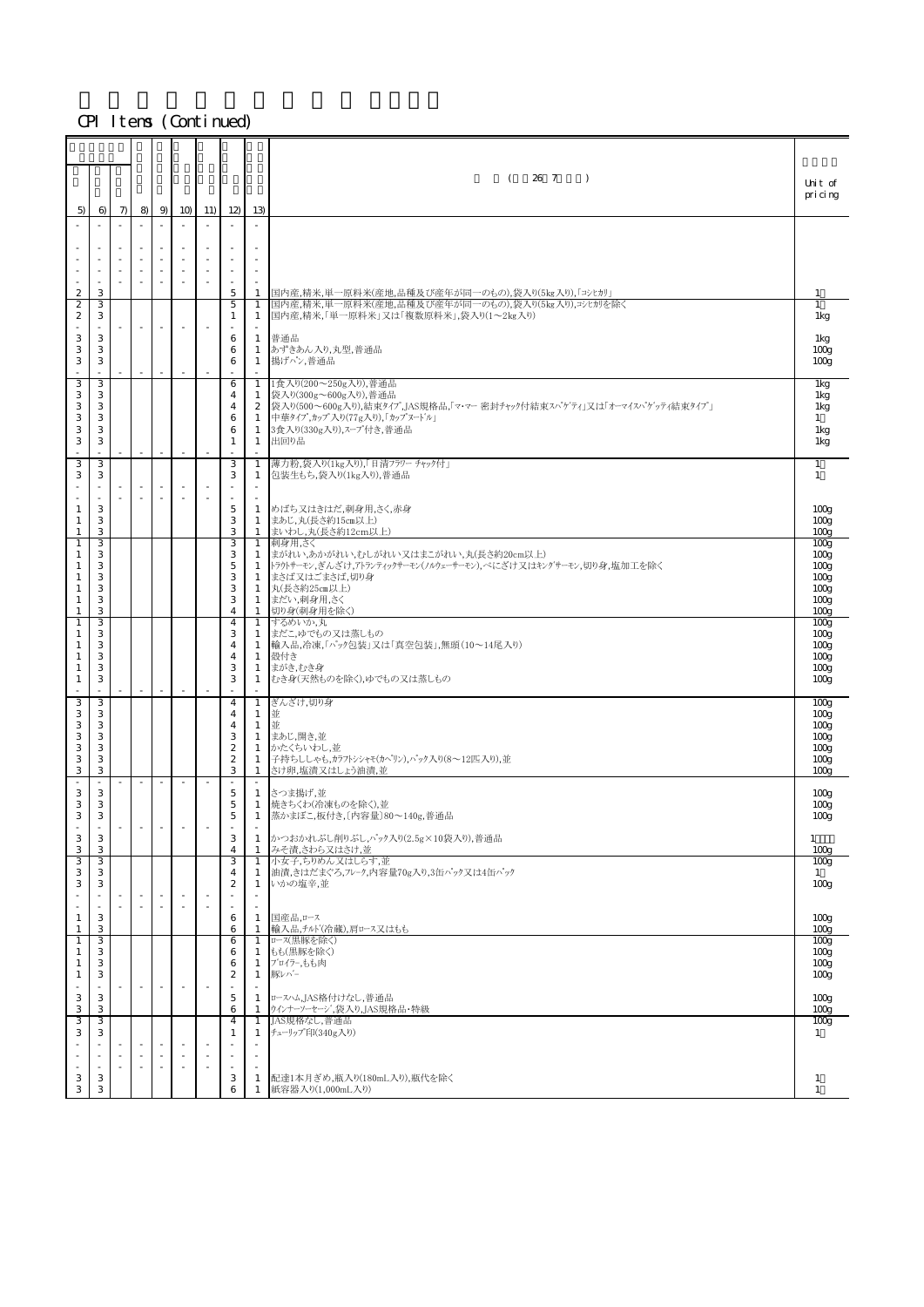|                                                                                                                                   |                                                                   |              |              |                 |                                           |                                  | TГ           |                                |                                |                          |   |
|-----------------------------------------------------------------------------------------------------------------------------------|-------------------------------------------------------------------|--------------|--------------|-----------------|-------------------------------------------|----------------------------------|--------------|--------------------------------|--------------------------------|--------------------------|---|
|                                                                                                                                   |                                                                   |              |              |                 | Weight (per $10000$ )                     |                                  | Price Survey |                                |                                |                          |   |
|                                                                                                                                   |                                                                   |              |              |                 |                                           |                                  |              |                                |                                |                          |   |
| Groups                                                                                                                            | Itens                                                             |              |              |                 |                                           |                                  |              |                                |                                | Period for               |   |
|                                                                                                                                   |                                                                   | Group        | Item         | Seri al         |                                           | Ku-area<br>of Tokyo              |              | 2)                             | $\overline{3}$                 | index com<br>put at i on |   |
| 乳<br>製<br>쀼                                                                                                                       | Dairy products                                                    | code<br>0019 | code         | number<br>077   | Japan<br>40                               | 41                               | 1)           | ÷,                             | $\bar{z}$                      |                          | 4 |
| 粉<br>ξ<br>ル<br>ク                                                                                                                  | Powdered milk                                                     |              | 1311         | 078             | $\boldsymbol{2}$                          | $\boldsymbol{2}$                 |              |                                |                                |                          |   |
| Е<br>ゲ<br>ル<br>$\mathbb{R}$<br>バ<br>タ                                                                                             | Yogurt<br>Butter                                                  |              | 1333<br>1321 | 079<br>080      | 24<br>2                                   | 23<br>3                          |              |                                |                                |                          |   |
| チ<br>ズ                                                                                                                            | Cheese                                                            |              | 1331         | 081             | 6                                         | 6                                |              |                                |                                |                          |   |
| $\neq$<br>入品<br>輸<br>$\rightarrow$<br>卵                                                                                           | Cheese (imported)                                                 | 0020         | 1332         | 082<br>083      | 6<br>22                                   | 6<br>18                          |              |                                |                                |                          |   |
| 鶏<br>卵                                                                                                                            | <b>Fggs</b><br>Hen eggs                                           |              | 1341         | 084             | 22                                        | 18                               |              |                                |                                |                          |   |
| 野<br>藻<br>菜<br>海<br>菜<br>鮮<br>野<br>生                                                                                              | Veget abl es & seaweeds                                           | 0021<br>0022 |              | 085<br>086      | 272<br>175                                | 268<br>182                       |              | ×,                             |                                |                          |   |
| べ<br>ツ<br>午<br>ャ                                                                                                                  | Fresh veget ables<br>Cabbage                                      |              | 1401         | 087             | 9                                         | 9                                |              |                                |                                |                          |   |
| う<br>う<br>そ<br>ほ<br>れ<br>ん                                                                                                        | Spi nach                                                          |              | 1402         | 088             | 8                                         | 8                                |              |                                |                                |                          |   |
| さ<br>は<br>ŀ١<br>ぎ<br>ね                                                                                                            | Chi nese cabbage<br>Well shonions                                 |              | 1403<br>1405 | 089<br>090      | 4<br>11                                   | 4<br>12                          |              |                                |                                |                          |   |
| $\, \nu$<br>タ<br>ス                                                                                                                | Lettuce                                                           |              | 1406         | O <sub>01</sub> | 8                                         | 8                                |              |                                |                                |                          |   |
| ブ<br>IJ<br>$\Box$<br>ッ<br>$\equiv$<br>$\overbrace{\qquad \qquad }$<br>t<br>や<br>し                                                 | Broccol i<br>Bean sprouts                                         |              | 1409<br>1407 | 092<br>093      | 6<br>4                                    | $\tau$<br>4                      |              |                                |                                |                          |   |
| $\overline{\mathcal{T}}$<br>パ<br>ラ<br>ガ<br>ス<br>ス                                                                                 | Asparagus                                                         |              | 1410         | 094             | 5                                         | 6                                |              |                                |                                |                          |   |
| さじ<br>ŧ<br>っ<br>ま<br>い<br>が<br>い<br>ŧ<br>や                                                                                        | Sweet pot at oes<br>Whate potatoes                                |              | 1411<br>1412 | 095<br>096      | 3<br>8                                    | $\boldsymbol{2}$<br>8            |              |                                |                                |                          |   |
| $\gtrsim$<br>P<br>い                                                                                                               | Taros                                                             |              | 1413         | 097             | 3                                         | $\boldsymbol{2}$                 |              |                                |                                |                          |   |
| だ<br>い<br>こ<br>ん<br>に<br>じ<br>ん<br>ん                                                                                              | Radi shes<br>Carrots                                              |              | 1414<br>1415 | 098<br>099      | 5<br>$\boldsymbol{7}$                     | 5<br>$\tau$                      |              |                                |                                |                          |   |
| ご<br>う<br>ぼ                                                                                                                       | Burdocks                                                          |              | 1416         | 100             | 3                                         | $\boldsymbol{2}$                 |              |                                |                                |                          |   |
| た<br>ま<br>ぎ<br>ね<br>れ<br>č,<br>ん                                                                                                  | Oni ons<br>Lotus roots                                            |              | 1417<br>1419 | 101<br>102      | 10<br>3                                   | 9<br>$\boldsymbol{2}$            |              |                                |                                |                          |   |
| h<br>な<br>が<br>ŧ<br>い                                                                                                             | "Naga-imo", yanns                                                 |              | 1420         | 103             | 4                                         | 4                                |              |                                |                                |                          |   |
| う<br>し<br>が<br>Ť.<br>ま                                                                                                            | G nger                                                            |              | 1421<br>1430 | 104<br>105      | 3<br>3                                    | 3<br>5                           |              |                                |                                | 69                       |   |
| 之<br>だ<br>め<br>\$<br>Ŷ.<br>げ<br>い<br>ん<br>h                                                                                       | Green soybeans<br>Ki dney beans                                   |              | 1432         | 106             | 3                                         | 5                                |              |                                |                                |                          |   |
| ち<br>か<br>ぼ<br>や                                                                                                                  | Pumpki ns                                                         |              | 1433         | 107             | 4                                         | 5                                |              |                                |                                |                          |   |
| ਣੇ<br>う<br>ŋ<br>νþ<br>な<br>す                                                                                                      | <b>Cucumbers</b><br>Eggpl ant s                                   |              | 1434<br>1435 | 108<br>109      | 10<br>5                                   | 11<br>6                          |              |                                |                                |                          |   |
| F<br>$\mathbb{R}$<br>7                                                                                                            | Tonat oes                                                         |              | 1436         | 110             | 19                                        | 23                               |              |                                |                                |                          |   |
| ピ<br>マ<br>生<br>た<br>け<br>ŀ١<br>ı                                                                                                  | Green peppers<br>Shiitake", Japanese mushrooms, fresh             |              | 1437<br>1438 | 111<br>112      | 5<br>6                                    | 6<br>6                           |              |                                |                                |                          |   |
| え<br>き<br>だ<br>$\sigma$<br>け                                                                                                      | Enoki dake", mushroons                                            |              | 1442         | 113             | 8<br>8                                    | $\tau$                           |              |                                |                                |                          |   |
| じ<br>め<br>レ<br>う<br>ŋ<br>*<br>に<br>が                                                                                              | Shi nej i", mushroons<br>*" N gauri"                              |              | 1443<br>1439 | 114<br>115      | $\mathbf{1}$                              | $\boldsymbol{7}$                 |              |                                |                                |                          |   |
| う<br>と<br>が<br>*                                                                                                                  | *" Toga"                                                          |              | 1440         | 116             | $\mathbf{1}$                              |                                  |              |                                |                                |                          |   |
| 物<br>乾<br>加<br>工<br>品<br>類<br>$\,$ .<br>藻<br>乾<br>物<br>海                                                                          | Processed veget abl es & seaweeds<br>Dried veget ables & seaveeds | 0023<br>0024 |              | 117<br>118      | 97<br>24                                  | 86<br>21                         |              | $\overline{\phantom{a}}$<br>÷, | $\overline{\phantom{a}}$<br>L. |                          |   |
| ず<br>あ<br>き                                                                                                                       | " Azuki", red beans                                               |              | 1451         | 119             | $\boldsymbol{z}$                          | $\boldsymbol{z}$                 |              |                                |                                |                          |   |
| 干<br>た<br>し<br>$\downarrow$<br>け<br>し<br>ŋ<br>$\sigma$                                                                            | Shiitake", Japanese mushroons, dried<br>Laver                     |              | 1453<br>1461 | 120<br>121      | 2<br>9                                    | 2<br>9                           |              |                                |                                |                          |   |
| め<br>わ<br>か                                                                                                                       | " Vakane", seaveed                                                |              | 1462         | 122             | 5                                         | 4                                |              |                                |                                |                          |   |
| ぷ<br>ん<br>U,<br>じ<br>き                                                                                                            | Dried tangle<br>" Hjiki", edible brown algae                      |              | 1463<br>1464 | 123<br>124      | 4<br>$\mathbf{1}$                         | 3<br>$\mathbf{1}$                |              |                                |                                |                          |   |
| 大<br>쀼<br>加<br>쿄<br>工                                                                                                             | Soybean products                                                  | 0025         |              | 125             | 36                                        | 30                               |              |                                |                                |                          |   |
| 豆<br>腐<br>油<br>揚<br>げ                                                                                                             | Bean curd<br>Fried bean curd                                      |              | 1471<br>1472 | 126<br>127      | 17<br>9                                   | 14<br>8                          |              |                                |                                |                          |   |
| 納<br>豆                                                                                                                            | " Natto", fernented soybeans                                      |              | 1473         | 128             | 9                                         | 8                                |              |                                |                                |                          |   |
| 他 の 野 菜・海 藻 加 工 品<br>$\lambda$<br>に<br>Ą,                                                                                         | Other processed veget ables & seaweeds                            | 0026         | 1481         | 129<br>130      | 37<br>6                                   | 35<br>5                          |              |                                |                                |                          |   |
| 梅<br>干<br>し                                                                                                                       | " Konnyaku", devil's-tongue<br>" Uneboshi", pickled plun <b>s</b> |              | 1482         | 131             | $\tau$                                    | 9                                |              |                                |                                |                          |   |
| だ<br>漬<br>は<br>漬<br>さ<br>$\mathbf{v}$                                                                                             | Pickled radishes<br>Pi ckl ed Chi nese cabbage                    |              | 1483<br>1486 | 132<br>133      | 6<br>3                                    | 5<br>$\overline{4}$              |              |                                |                                |                          |   |
| 午<br>チ<br>ム                                                                                                                       | " Ki muchi"                                                       |              | 1487         | 134             | 8                                         | 8                                |              |                                |                                |                          |   |
| こ<br>くだ<br>煮<br>ぶ<br>$\supset$<br>$\lambda$<br>ーン缶詰<br>ス<br>$\mathcal{A}$<br>$\overline{\phantom{a}}$<br>$\mathbb{R}$<br>$\equiv$ | Tangle prepared in soy sauce<br>Canned sweet corn                 |              | 1485<br>1491 | 135<br>136      | 5<br>$\mathbf{1}$                         | $\overline{4}$<br>$\mathbf{1}$   |              |                                |                                |                          |   |
| 果<br>物                                                                                                                            | Fruits                                                            | 0027         |              | 137             | 97                                        | 87                               |              | $\overline{\phantom{a}}$       | $\overline{\phantom{a}}$       |                          |   |
| 生<br>果<br>鮮<br>物<br>$\eta$<br>А<br>h                                                                                              | Fresh fruits<br>Appl es-A                                         | 0028         | 1501         | 138<br>139      | $92\,$<br>$\boldsymbol{2}$                | 81<br>1                          |              | $\overline{\phantom{a}}$       |                                | 8 10                     |   |
| $\sqrt{2}$<br>$\lambda$<br>$\mathbf B$                                                                                            | Appl es-B                                                         |              | 1502         | 140             | 10                                        | $\overline{7}$                   |              |                                |                                | $1 \t 7 \t 11 \t 12$     |   |
| み<br>か<br>ん<br>ザ<br>プ<br>フル<br>ツ                                                                                                  | Mandarin oranges<br>Grapefruits                                   |              | 1511<br>1514 | 141<br>142      | 15<br>$\mathbf{2}$                        | 13<br>3                          |              |                                |                                | 1 3 9 12                 |   |
| ジ<br>才<br>ン<br>レ                                                                                                                  | Granges                                                           |              | 1515         | 143             | $\boldsymbol{2}$                          | $\boldsymbol{2}$                 |              |                                |                                |                          |   |
| 乇<br>レ<br>ン<br>$\iota$<br>よ<br>か<br>h                                                                                             | Lenons<br>I yo-nandarins                                          |              | 1513<br>1516 | 144<br>145      | $\mathbf{1}$<br>$\mathbf{1}$              | $\mathbf{1}$<br>$\mathbf{1}$     |              |                                |                                | 1 3                      |   |
| な                                                                                                                                 | Pears                                                             |              | 1521         | 146             | 6                                         | 6                                |              |                                |                                | 8 10                     |   |
| ぷ<br>どど<br>$\boldsymbol{A}$<br>Ž<br>う<br>ぶ<br>B                                                                                   | Grapes-A<br>Grapes-B                                              |              | 1531<br>1532 | 147<br>148      | $\overline{2}$<br>5                       | $\overline{2}$<br>З              |              |                                |                                | 69<br>7 10               |   |
| か<br>果<br>物<br>き                                                                                                                  | Persimmons                                                        |              | 1541         | 149             | 3                                         | 3                                |              |                                |                                | 10 12                    |   |
| ŧ<br>ŧ<br>す                                                                                                                       | Peaches<br>Vaiternel ons                                          |              | 1551<br>1561 | 150<br>151      | $\overline{4}$<br>$\overline{\mathbf{4}}$ | $\overline{4}$<br>$\overline{4}$ |              |                                |                                | 79<br>5 8                |   |
| い<br>か<br>メ<br>$\Box$<br>ン                                                                                                        | Mel ons                                                           |              | 1563         | 152             | $\overline{\mathbf{4}}$                   | 3                                |              |                                |                                | 58                       |   |
| ÷,<br>$\mathcal{V}$<br>ち                                                                                                          | Strawberries                                                      |              | 1571         | 153             | 10                                        | 11                               |              |                                |                                | $\mathbf 5$<br>12<br>1   |   |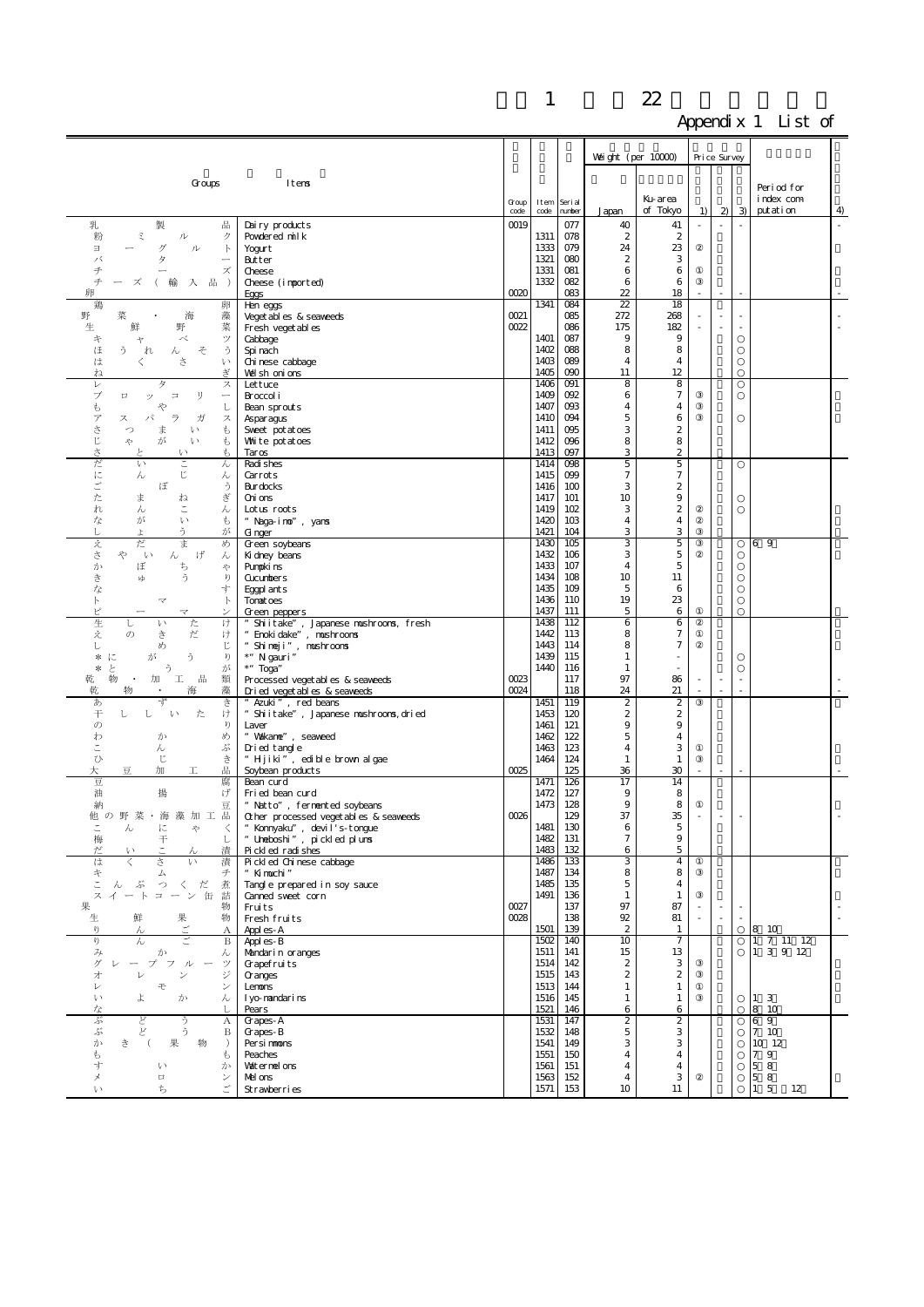| 5)                                                                                                | $\Theta$                                       | $\pi$ | 8 <sub>0</sub>                     | 9                              | 10                                 | 11) | 12                                                                                  | 13)                                                                                                               | 26 7<br>$\left($<br>$\rightarrow$                                                                                                                                                                                                        | Unit of<br>pricing                                                                                               |
|---------------------------------------------------------------------------------------------------|------------------------------------------------|-------|------------------------------------|--------------------------------|------------------------------------|-----|-------------------------------------------------------------------------------------|-------------------------------------------------------------------------------------------------------------------|------------------------------------------------------------------------------------------------------------------------------------------------------------------------------------------------------------------------------------------|------------------------------------------------------------------------------------------------------------------|
| ×.<br>3<br>3<br>3<br>3<br>3                                                                       | $\sim$<br>3<br>3<br>3<br>3<br>3                |       | $\sim$<br>$\overline{\phantom{a}}$ | $\sim$                         | $\sim$                             |     | $\mathbf{1}$<br>6<br>3<br>$\mathbf 5$<br>$\mathbf 5$                                | $\mathbf{1}$<br>$\mathbf{1}$<br>-1<br>1<br>-1                                                                     | 調製粉乳,缶入り(800g入り),「明治ほほえみ」<br> プレーンヨーグルト,400〜450g入り,「明治ブルカリアヨーグルトLB81プレーン」,「ビヒダスヨーグルトBB536」又は「ナチュレ恵megumi」<br>箱入り(200g入り),食塩不使用は除く<br>国産品,プロセスチーズ,スライスチーズ,とろけるタイプ,袋入り(7枚,126g又は8枚,144g入り)<br>輸入品, フランス産, ナチュラルチーズ, カマンヘ'ール, 紙容器入り(125g入り) | $\mathbf{1}$<br>1kg<br>1<br>100 <sub>g</sub><br>$\mathbf{1}$                                                     |
| $\mathbf{1}$<br>×,<br>$\mathbf{1}$<br>$\mathbf{1}$<br>$\mathbf{1}$<br>$\mathbf{1}$                | 3<br>٠<br>$\sim$<br>3<br>3<br>3<br>3           |       | ٠                                  |                                | $\sim$<br>$\sim$                   |     | 6<br>$\sim$<br>6<br>$\mathbf 5$<br>$\mathbf 5$<br>6                                 | $\mathbf{1}$<br>$\overline{\phantom{a}}$<br>×.<br>$\mathbf{1}$<br>-1<br>-1<br>1                                   | 白色卵,Lサイズ,ペック詰(10個入り)<br>山東菜を除く<br>白ねぎ                                                                                                                                                                                                    | $\mathbf{1}$<br>1kg<br>1kg<br>1kg<br>1kg                                                                         |
| $\mathbf{1}$<br>1<br>$\mathbf{1}$<br>$\mathbf{1}$<br>$\mathbf{1}$<br>1<br>1                       | 3<br>З<br>3<br>3<br>3<br>3<br>З                |       |                                    |                                |                                    |     | 6<br>5<br>6<br>$\mathbf 5$<br>3<br>$\mathbf 5$<br>3                                 | 1<br>1<br>$\mathbf{1}$<br>$\mathbf{1}$<br>$\mathbf{1}$<br>$\mathbf{1}$<br>$\mathbf{1}$                            | 玉レタス<br>緑豆もやし,根切りもやしは除く<br>グリーンアスハ゜ラガス<br>土付き                                                                                                                                                                                            | <b>Ikg</b><br>1kg<br>1kg<br>1kg<br>1kg<br>1kg<br>1kg                                                             |
| $\mathbf{1}$<br>1<br>$\mathbf{1}$<br>$\mathbf{1}$<br>$\mathbf{1}$<br>$\mathbf{1}$<br>$\mathbf{1}$ | 3<br>З<br>3<br>3<br>3<br>3<br>3                |       |                                    |                                |                                    |     | $\mathbf 5$<br>6<br>4<br>6<br>3<br>$\overline{4}$<br>$\overline{4}$                 | 1<br>1<br>-1<br>$\mathbf{1}$<br>$\mathbf{1}$<br>$\mathbf{1}$<br>$\mathbf{1}$                                      | 赤玉ねぎを除く<br>根しょうが                                                                                                                                                                                                                         | <b>Ikg</b><br>1kg<br>1kg<br>1kg<br>1kg<br>1kg<br>1kg                                                             |
| $\mathbf{1}$<br>$\mathbf{1}$<br>$\mathbf{1}$<br>1<br>$\mathbf{1}$<br>$\mathbf{1}$<br>$\mathbf{1}$ | З<br>3<br>3<br>3<br>3<br>3<br>3                |       |                                    |                                |                                    |     | $\overline{4}$<br>4<br>4<br>6<br>5<br>6<br>$\mathbf 5$                              | 1<br>$\mathbf{1}$<br>1<br>$\mathbf{1}$<br>$\mathbf{1}$<br>$\mathbf{1}$<br>$\mathbf{1}$                            | 袋入り                                                                                                                                                                                                                                      | 1 <sub>kg</sub><br>1kg<br>1kg<br>1kg<br>1kg<br>1kg<br>1kg                                                        |
| $1\,$<br>$\mathbf{1}$<br>1<br>$\mathbf{1}$<br>1                                                   | 3<br>3<br>3<br>3<br>3<br>×.                    |       | $\overline{\phantom{a}}$<br>$\sim$ | $\overline{\phantom{a}}$<br>÷. | $\overline{\phantom{a}}$<br>×.     |     | $\mathbf 5$<br>6<br>6<br>1<br>$\mathbf{1}$                                          | $\mathbf{1}$<br>1<br>1<br>$\mathbf{1}$<br>$\mathbf{1}$<br>$\overline{\phantom{a}}$                                | ぶなしめじ<br>中級品<br>中級品                                                                                                                                                                                                                      | 1kg<br>1kg<br>1kg<br>1kg<br>1kg                                                                                  |
| $\boldsymbol{2}$<br>3<br>3<br>3<br>3<br>3                                                         | 3<br>3<br>3<br>3<br>3<br>3                     |       | $\overline{\phantom{a}}$           | ä,                             | ×,                                 |     | 3<br>$\boldsymbol{2}$<br>$\overline{4}$<br>4<br>3<br>3                              | $\mathbf{1}$<br>1<br>1<br>1<br>-1<br>-1                                                                           | 国産品(大納言を除く),並<br>こうしん,国産品,並<br>焼きのり,袋入り(全形10枚入り),普通品<br>生わかめ,湯通し塩蔵わかめ(天然ものを除く),国産品,並<br>だしこんぶ、国産品、並<br>乾燥ひじき,芽ひじき,国産品,並                                                                                                                  | 100 <sub>g</sub><br>100 <sub>g</sub><br>$\mathbf{1}$<br>100 <sub>g</sub><br>100 <sub>g</sub><br>100 <sub>g</sub> |
| 3<br>3<br>3<br>$\omega$<br>3                                                                      | 3<br>3<br>3<br>$\sim$<br>3                     | ×.    | $\sim$                             | $\omega$                       | ×.                                 |     | 6<br>6<br>6<br>$\mathcal{L}_{\mathcal{A}}$<br>6<br>3                                | 1<br>1<br>$\mathbf{1}$<br>×<br>$\mathbf{1}$                                                                       | 木綿豆腐,並<br>薄揚げ<br>糸ひき納豆,丸大豆納豆,小粒又は極小粒,「50g×3個」又は「45g×3個」<br>板こんにゃく                                                                                                                                                                        | 1kg<br>1kg<br>$\mathbf{1}$<br>$1\mathrm{kg}$                                                                     |
| 3<br>3<br>3<br>3<br>3<br>3<br>$\sim$                                                              | 3<br>3<br>3<br>3<br>3<br>3<br>$\sim$<br>$\sim$ |       | $\sim$<br>×                        | $\bar{a}$                      | $\overline{\phantom{a}}$<br>$\sim$ |     | $\overline{4}$<br>3<br>$\overline{4}$<br>$\overline{4}$<br>3<br>$\bar{a}$<br>$\sim$ | -1<br>1<br>$\mathbf{1}$<br>$\mathbf{1}$<br>$\mathbf{1}$<br>$\mathbf{1}$<br>×<br>$\sim$                            | 調味梅干し,並<br>たくあん漬,並<br>塩漬、シクス漬は除く<br>はくさいキムチ, [内容量] 200~600g,並<br>並<br>ホールカーネル(つぶ状),内容総量190g・固形量130g入り                                                                                                                                    | 1kg<br>1kg<br>1kg<br>1kg<br>1kg<br>$\mathbf{1}$                                                                  |
| $1\,$<br>$\mathbf{1}$<br>1<br>1<br>$\mathbf{1}$<br>$\mathbf{1}$<br>$\mathbf{1}$<br>$\mathbf{1}$   | 3<br>3<br>З<br>3<br>3<br>3<br>3<br>3           |       |                                    |                                |                                    |     | $\overline{5}$<br>5<br>4<br>3<br>3<br>$\boldsymbol{2}$<br>$\boldsymbol{2}$<br>3     | $\mathbf{1}$<br>$\mathbf{1}$<br>1<br>$\mathbf{1}$<br>$\mathbf{1}$<br>$\mathbf{1}$<br>$\mathbf{1}$<br>$\mathbf{1}$ | つがる,1個200~400g<br>ふじ,1個200~400g<br>温州みかん(ハウスみかんを除く),1個70~130g<br>1個350~520g<br>輸入品, パレンシアオレンジ 又はネーブルオレンジ,1個170~310g<br>輸入品,1個100~160g<br>1個200~300g<br>幸水又は豊水,1個300~450g                                                                 | 1kg<br>1kg<br>1kg<br>1kg<br>1kg<br>1kg<br>1kg<br>1kg                                                             |
| $\mathbf{1}$<br>$\mathbf{1}$<br>$\mathbf{1}$<br>$\mathbf{1}$<br>1<br>1<br>$\mathbf{1}$            | 3<br>3<br>3<br>3<br>3<br>3<br>3                |       |                                    |                                |                                    |     | 3<br>3<br>3<br>3<br>3<br>3<br>$\overline{4}$                                        | $\mathbf{1}$<br>-1<br>1<br>1<br>$\mathbf{1}$<br>$\mathbf{1}$<br>$\mathbf{1}$                                      | デラウェア<br>「巨峰」<br>1個190~260g<br>1個200~350g<br>赤肉(小玉すいかを除く)<br>ネット系メロン<br>国産品                                                                                                                                                              | 1kg<br>1kg<br>1kg<br>1kg<br>1kg<br>1kg<br>1kg                                                                    |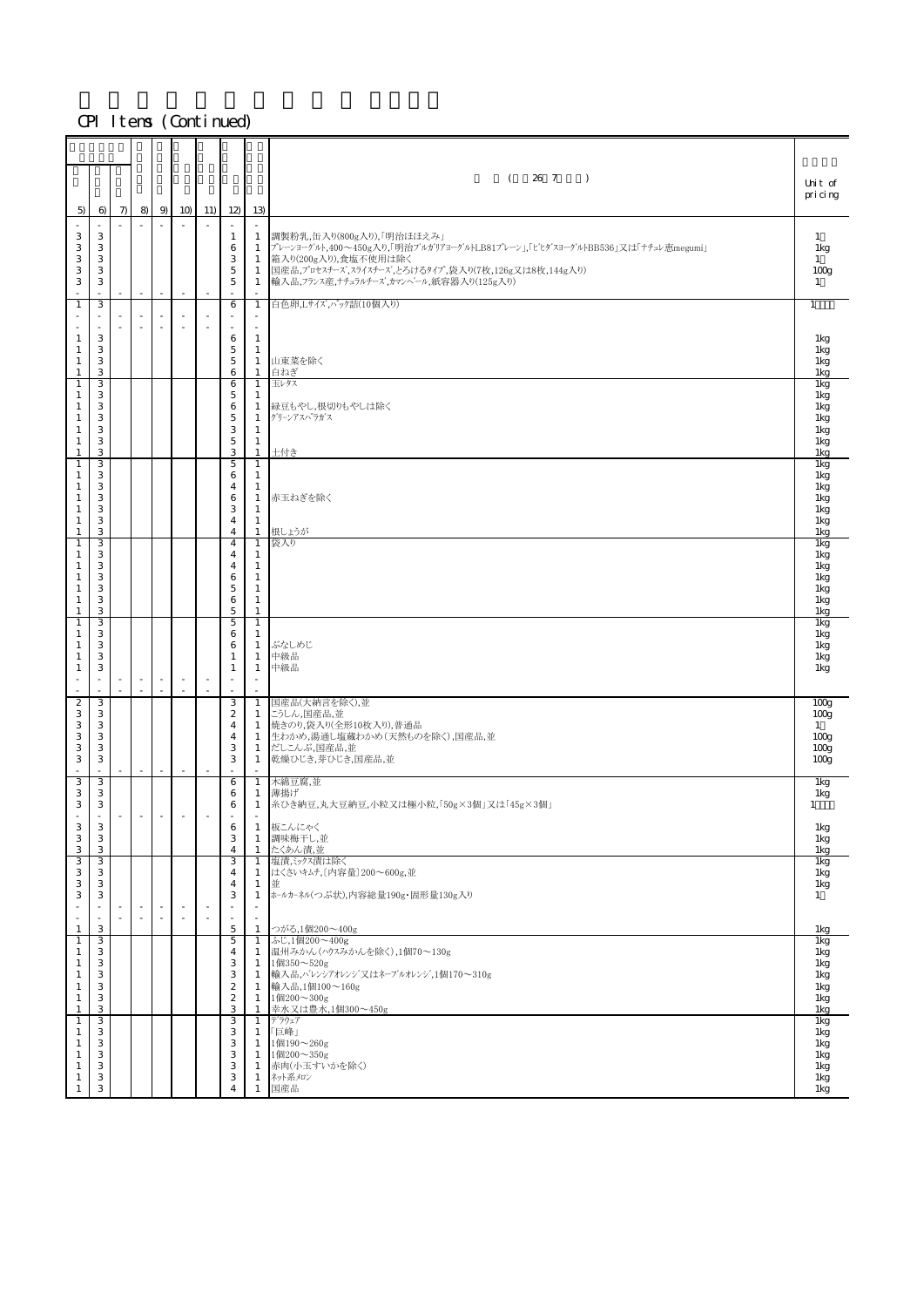|                                                                             |                                                               |               |              |                   |                               |                                    | <b>TT</b> |                |   |                       |    |
|-----------------------------------------------------------------------------|---------------------------------------------------------------|---------------|--------------|-------------------|-------------------------------|------------------------------------|-----------|----------------|---|-----------------------|----|
|                                                                             |                                                               |               |              |                   | Weight (per $10000$ )         |                                    |           | Price Survey   |   |                       |    |
|                                                                             |                                                               |               |              |                   |                               |                                    |           |                |   |                       |    |
| Groups                                                                      | Itens                                                         |               |              |                   |                               |                                    |           |                |   | Period for            |    |
|                                                                             |                                                               | Group<br>code | Item<br>code | Seri al<br>number | Japan                         | Ku-area<br>of Tokyo                | 1)        | $\mathfrak{D}$ | 3 | index com<br>putation | 4  |
| バ<br>ナ<br>ナ                                                                 | Bananas                                                       |               | 1581         | 154               | 14                            | 11                                 |           |                |   |                       |    |
| 午<br>ウ<br>フ<br>ツ<br>ル<br>-1<br>ð<br>ぼ<br>ぐ<br>6<br>ん                        | Kiwi fruits<br>Cherri es                                      |               | 1582<br>1572 | 155<br>156        | 3<br>3                        | $\overline{4}$<br>4                |           |                |   | 6 7                   |    |
| 品<br>果<br>加<br>I<br>物                                                       | Processed fruits                                              | 0029          |              | 157               | 5                             | 6                                  |           |                |   |                       |    |
| 果<br>詰<br>缶<br>物<br>脂<br>味<br>料<br>調<br>油                                   | Canned fruits<br>Olls, fats & seasonings                      | 0030          | 1591         | 158<br>159        | 5<br>107                      | 6<br>88                            | ÷         | $\sim$         |   |                       |    |
| 脂<br>油                                                                      | Qls & fats                                                    | 0031          |              | 160               | 11                            | 9                                  |           | $\sim$         |   |                       |    |
| 用<br>食<br>油<br>ガ<br>IJ<br>$\overline{\overline{\overline{X}}}$<br>ン         | Edi bl e oi l<br>Margarine                                    |               | 1601<br>1602 | 161<br>162        | 9<br>$\boldsymbol{2}$         | $\tau$<br>$\boldsymbol{z}$         |           |                |   |                       |    |
| 味<br>料<br>調                                                                 | Seasoni ngs                                                   | 0032          |              | 163               | 96                            | 79                                 |           | ÷,             |   |                       |    |
| 塩<br>食<br>ž<br>油<br>l<br>よ                                                  | Sal t<br>Soy sauce                                            |               | 1611<br>1621 | 164<br>165        | $\boldsymbol{z}$<br>8         | $\boldsymbol{2}$<br>$\overline{5}$ |           |                |   |                       |    |
| そ<br>み                                                                      | Soybean paste                                                 |               | 1631         | 166               | 9                             | $\tau$                             |           |                |   |                       |    |
| 砂<br>糖<br>酢                                                                 | Sugar<br>Vi negar                                             |               | 1632<br>1633 | 167<br>168        | 5<br>5                        | 3<br>$\overline{4}$                |           |                |   |                       |    |
| ソ<br>ス                                                                      | Worcester sauce                                               |               | 1641         | 169               | 3                             | $\mathbf{2}$                       |           |                |   |                       |    |
| ケ<br>チ<br>プ<br>ャ<br>ッ<br>ズ<br>Э<br>マ<br>ネ                                   | Ket chup<br>Mayonnai se                                       |               | 1642<br>1643 | 170<br>171        | 2<br>5                        | $\boldsymbol{2}$<br>4              |           |                |   |                       |    |
| $\mathbb{F}$<br>ザ<br>ŵ                                                      | Dressing                                                      |               | 1645         | 172               | 6                             | 6                                  |           |                |   |                       |    |
| ジ<br>厶<br>ャ<br>ゥ<br>力<br>ル                                                  | Jam<br>Instant curry mix                                      |               | 1644<br>1652 | 173<br>174        | 4<br>6                        | 5<br>$\mathbf 5$                   |           |                |   |                       |    |
| 即<br>席<br>プ<br>ス                                                            | Instant soup                                                  |               | 1653         | 175               | 9                             | 8                                  |           |                |   |                       |    |
| 風<br>味<br>味<br>調<br>料<br>ŋ<br>ふ<br>か<br>け                                   | Fl avor seasonings<br>" Furikake", granular flavor seasonings |               | 1654<br>1656 | 176<br>177        | 7<br>5                        | 6<br>4                             |           |                |   |                       |    |
| 料<br>液<br>体<br>味<br>調                                                       | Li qui d seasoni ngs                                          |               | 1655         | 178               | 15                            | 12                                 |           |                |   |                       |    |
| 中<br>合<br>せ調<br>味<br>料<br>華<br>わ<br>パ<br>ス<br>タ<br>ソ<br>ス                   | Chi nese seasoni ngs<br>Prepared past a sauce                 |               | 1657<br>1658 | 179<br>180        | 3<br>З                        | $\boldsymbol{z}$<br>3              |           |                |   |                       |    |
| 구<br>類<br>菓                                                                 | Cakes & candi es                                              | 0033          |              | 181               | 224                           | 201                                |           |                |   |                       |    |
| う<br>よ<br>か<br>ん<br>ま<br>じ<br>う<br>ん<br>νþ                                  | Yokan", sweet bean jelly<br>" Manju", bean-jamcakes           |               | 1701<br>1702 | 182<br>183        | 12<br>24                      | 14<br>15                           |           |                |   |                       |    |
| だ<br>ふ<br>餅<br>ŀ١<br>ぐ                                                      | (2)                                                           |               | 1703         | 184               | 8                             | $\tau$                             |           |                |   |                       |    |
| テ<br>ラ<br>カ<br>ス<br>ヶ<br>午                                                  | " Kasutera", sponge cakes<br>Cakes                            |               | 1711<br>1712 | 185<br>186        | 5<br>37                       | 4<br>39                            |           |                |   |                       |    |
| ゼ<br>IJ<br>$\overline{\phantom{0}}$                                         | Jelly                                                         |               | 1784         | 187               | 10                            | 9                                  |           |                |   |                       |    |
| プ<br>IJ<br>シ<br>ク<br>IJ<br>ム<br>$\mathfrak{m}$                              | Pudding<br><b>Greampuffs</b>                                  |               | 1714<br>1713 | 188<br>189        | 8<br>7                        | $\tau$<br>8                        |           |                |   |                       |    |
| せ<br>べ<br>い<br>hν                                                           | "Senbei", Japanese crackers                                   |               | 1741         | 190               | 19                            | 19                                 |           |                |   |                       |    |
| ビ<br>ヶ<br>$\mathbb{R}$<br>ス<br>ッ<br>ポ<br>プ<br>ス<br>ッ                        | Bi scuits<br>Potato chips                                     |               | 1721<br>1783 | 191<br>192        | 12<br>15                      | 13<br>11                           |           |                |   |                       |    |
| あ<br>め                                                                      | Candi es                                                      |               | 1732         | 193               | 9                             | $\tau$                             |           |                |   |                       |    |
| チ<br>$\mathbb{R}$<br>$\equiv$<br>レ<br>日<br>ア<br>IJ<br>ム                     | Chocol at e<br>Ice cream                                      |               | 1761<br>1782 | 194<br>195        | 20<br>30                      | 17<br>25                           |           |                |   |                       |    |
| 落<br>花<br>生                                                                 | Peanut <sub>s</sub>                                           |               | 1772<br>1781 | 196               | $\boldsymbol{2}$              | $\boldsymbol{z}$<br>5              |           |                |   |                       |    |
| チ<br>ガ<br>イ<br>ン<br>ム<br>$\mathbb Z$<br>品<br>調<br>理<br>食                    | Chewing gum<br>Cooked food                                    | 0034          |              | 197<br>198        | 5<br>280                      | 271                                |           |                |   |                       |    |
| 뭅<br>的<br>理<br>主<br>調<br>食<br>食                                             | Cooked food with rice, bread or noodles                       | 0035          | 1795         | 199<br>200        | 115                           | 116<br>32                          |           | ÷,             |   |                       |    |
| 当<br>寸<br>$\lambda$<br>弁<br>U<br>当<br>弁                                     | Sushi (Box lunch)<br>Box 1 unch                               |               | 1791         | 201               | 38<br>43                      | 47                                 |           |                |   |                       |    |
| ぎ<br>ŋ<br>お<br>調<br>理<br>パ<br>$\checkmark$                                  | Rice balls<br>Sandwiches                                      |               | 1793<br>1792 | 202<br>203        | 12<br>12                      | 13<br>15                           |           |                |   |                       |    |
| ピ<br>冷<br>調<br>ラ<br>フ<br>凍<br>理                                             | Frozen pil af                                                 |               | 1794         | 204               | 6                             | 6                                  |           |                |   |                       |    |
| タ<br>調<br>パ<br>ス<br>理<br>食<br>쀼<br>他<br>$\sigma$<br>調<br>理                  | Cooked past a<br>Other cooked food                            | 0036          | 1796         | 205<br>206        | 3<br>165                      | 3<br>155                           |           |                |   |                       |    |
| う<br>な<br>ぎ<br>か<br>ば<br>焼<br>ਣੇ                                            | " Kabayaki", broiled eels                                     |               | 1801         | $207\,$           | 14                            | 13                                 |           |                |   |                       |    |
| ラ<br>ダ<br>サ<br>ケ<br>$\overline{\phantom{a}}$<br>$\Box$<br>ツ                 | Sal ad<br>Croquettes                                          |               | 1811<br>1821 | 208<br>209        | 14<br>16                      | 18<br>13                           |           |                |   |                       |    |
| 豚<br>力<br>ツ                                                                 | Pork cutlets                                                  |               | 1831         | 210               | 12                            | 13                                 |           |                |   |                       |    |
| げ<br>か<br>5<br>あ<br>ぎ<br>ざ<br>う<br>よ                                        | Deep fried chicken<br>"Gyoza"                                 |               | 1842<br>1881 | 211<br>212        | 29<br>14                      | 22<br>15                           |           |                |   |                       |    |
| と<br>ŋ<br>Ŷ.<br>き                                                           | "Yakitori", grilled chicken                                   |               | 1843         | 213               | 9                             | 10                                 |           |                |   |                       |    |
| 冷<br>凍調理コロッ<br>ケ<br>冷<br>凍調理<br>ハンバ<br>$\overline{\phantom{m}}$<br>ザ        | Frozen croquettes<br>Frozen hanburg steak                     |               | 1851<br>1852 | 214<br>215        | 13<br>13                      | 9<br>9                             |           |                |   |                       |    |
| 調<br>理<br>力                                                                 | Cooked curry                                                  |               | 1871         | 216               | 4                             | 3                                  |           |                |   |                       |    |
| 混<br>ご<br>$\mathcal{O}$<br>ぜ<br>は<br>ん<br>P<br>と<br>煮<br>豆                  | (3)<br>Boiled beans                                           |               | 1891<br>1812 | 217<br>218        | $\overline{\mathcal{Z}}$<br>5 | $\overline{c}$<br>$\overline{5}$   |           |                |   |                       |    |
| 焼<br>き<br>魚                                                                 | Grilled fish                                                  |               | 1802         | 219               | 13                            | 13                                 |           |                |   |                       |    |
| き<br>$\lambda$<br>ぴ<br>ら<br>飲<br>料                                          | "Kimpira"<br>Beverages                                        | 0037          | 1813         | 220<br>221        | 8<br>142                      | 8<br>124                           |           |                |   |                       |    |
| 茶<br>類                                                                      | Tea                                                           | 0038          |              | 222               | 37                            | 37                                 |           | ×.             |   |                       | ÷, |
| 緑<br>茶<br>紅<br>茶                                                            | Green tea<br>Black tea                                        |               | 1902<br>1911 | 223<br>224        | 17<br>3                       | 16<br>$\overline{4}$               |           |                |   |                       |    |
| 飲<br>茶<br>料                                                                 | Tea beverages                                                 |               | 1914         | 225               | 18                            | 18                                 |           |                |   |                       |    |
| $\equiv$<br>$\Box$ $\Box$<br>ア<br>ヒ<br>$ \cdot$<br>$z - E$<br>スタ<br>ント<br>イ | Coffee & cocoa<br>Instant coffee                              | 0039          | 1921         | 226<br>227        | 27<br>$\overline{7}$          | 22<br>6                            |           | $\sim$         |   |                       |    |
| 豆<br>$\equiv$                                                               | Coffee beans                                                  |               | 1922         | 228               | $\overline{7}$                | 6                                  |           |                |   |                       |    |
| $\overline{\phantom{a}}$<br>飲<br>料<br>Ŀ<br>他<br>料<br>$\mathcal{D}$<br>飲     | Coffee beverages<br>Other beverages                           | 0040          | 1923         | 229<br>230        | 13<br>$77\,$                  | 10<br>65                           |           |                |   |                       |    |

(2) "Daifukumochi", rice cakes stuffed with sweetened bean jam (3) "Mazegohan no moto", prepared materials to steamed rice with assorted ingredients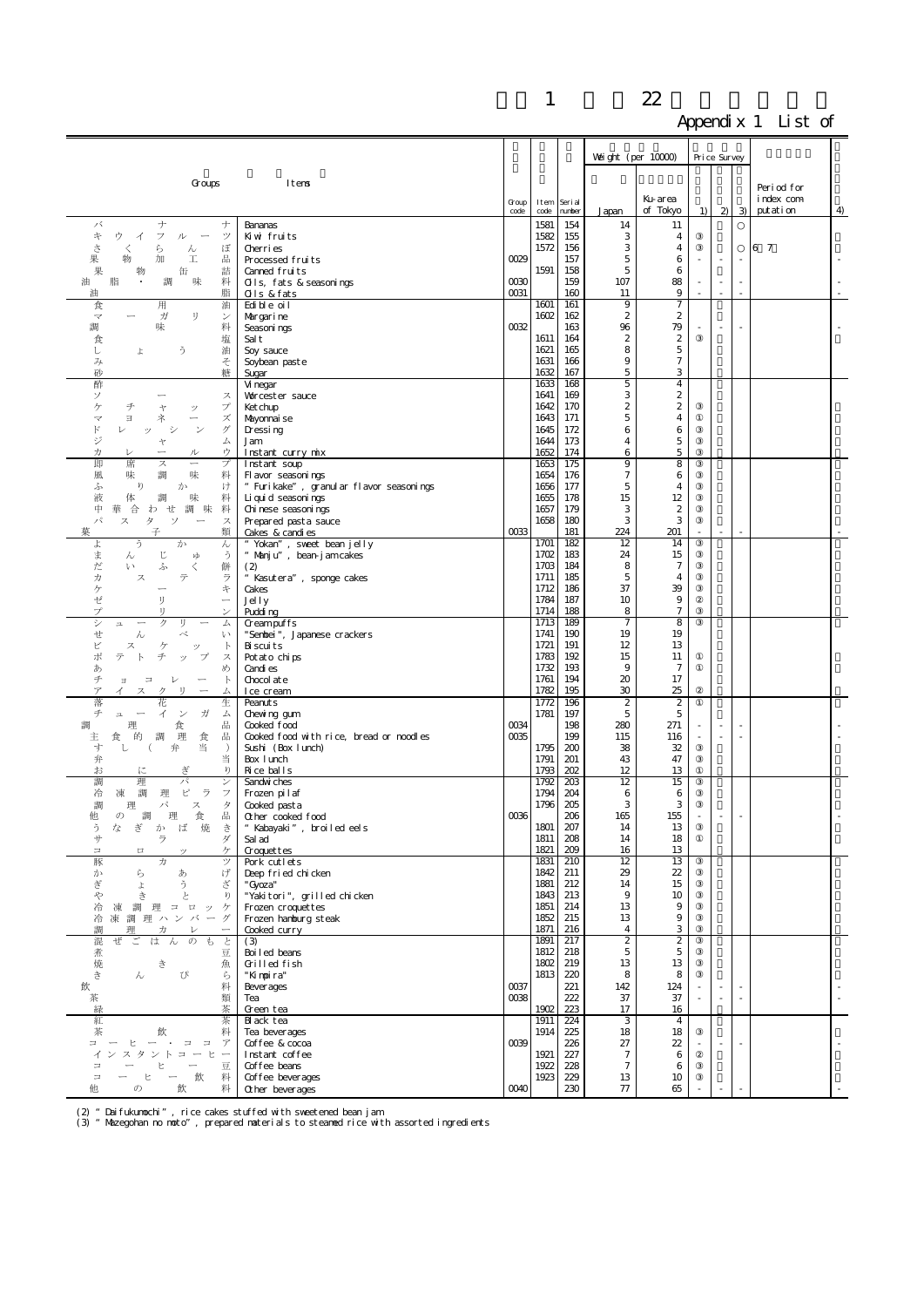|                    |             |        |                          |                          |                                  |                                  | 26 7<br>$\rightarrow$<br>- 1                                                                                            |                                      |
|--------------------|-------------|--------|--------------------------|--------------------------|----------------------------------|----------------------------------|-------------------------------------------------------------------------------------------------------------------------|--------------------------------------|
|                    |             |        |                          |                          |                                  |                                  |                                                                                                                         | Unit of<br>pricing                   |
| 5)<br>$\mathbf{1}$ | 6<br>3      | $\tau$ |                          | 8 9 10 11                | 12<br>6                          | 13)<br>1                         | フィリピン産(高地栽培などを除く)                                                                                                       |                                      |
| 1                  | 3           |        |                          |                          | 3<br>3                           | 1                                | $1$ 個85 $\sim$ 144g                                                                                                     | 1kg<br>1kg                           |
|                    | 3           |        | $\overline{\phantom{a}}$ | $\overline{\phantom{a}}$ |                                  | $\mathbf{1}$                     | 国産品                                                                                                                     | 1kg                                  |
| 3                  | 3<br>$\sim$ |        |                          | $\overline{\phantom{a}}$ | 4                                | $\mathbf{1}$<br>$\sim$           | みかん缶詰,輸入品,シラップづけ,内容総量425g入り,普通品                                                                                         | 1                                    |
| 3                  | 3           |        |                          | ×.                       | 4                                | $\mathbf{1}$                     | キャノーラ(なたね)油,ポリ容器入り(1,000g入り)                                                                                            | $\overline{1}$                       |
| 3                  | 3           |        |                          |                          | 3                                | 1                                | ファットスプレット、ポリ容器入り(300g入り)、「雪印ネオソフト」又は「明治コーンソフト」                                                                          | 1                                    |
| 3<br>3             | 3<br>3      |        |                          |                          | 3<br>$\overline{4}$              | 1<br>1                           | 家庭用,袋入り(1kg入り),「食塩」<br>本醸造,こいくちしょうゆ,JAS規格品(特級),ポリ容器入り(1L入り),「キッコーマンしょうゆ  又は「ヤマサしょうゆ                                     | $\overline{1}$<br>-1                 |
| 3<br>3             | 3<br>3      |        |                          |                          | $\overline{4}$<br>4              | $\mathbf{1}$<br>$\mathbf{1}$     | 米みそ,カップ入り(750g入り),並<br>上白,袋入り(1kg入り)                                                                                    | -1<br>$\overline{1}$                 |
| 3<br>3             | 3<br>З      |        |                          |                          | 3<br>3                           | $\mathbf{1}$<br>$\mathbf{1}$     | 醸造酢,穀物酢,JAS規格品,瓶詰(500mL入り),「穀物酢(ミツカン)」<br> 濃厚ソース,JAS規格品・特級,ポリ容器入り(500mL入り)                                              | $\overline{1}$<br>$\overline{1}$     |
| 3<br>3             | 3<br>3      |        |                          |                          | 3<br>4                           | 1<br>$\mathbf{1}$                | トマトケチャップ,ポリ容器入り(500g入り),「カゴメトマトケチャップ」又は「デルモンテトマトケチャップ」<br> ポリ容器入り(450g入り),「キューピーマヨネーズ」                                  | -1                                   |
| 3                  | 3           |        |                          |                          | $\overline{4}$                   | 1                                | 乳化液状ドレッシング,瓶入り(150mL入り),「キューピー深煎りごまドレッシング」                                                                              |                                      |
| 3<br>3             | 3<br>3      |        |                          |                          | 3<br>4                           | 1<br>1                           | いちごジャム,プレザーブスタイル,瓶詰(165g入り),「アヲハタ55 イチゴジャム」<br>固形,箱入り(12皿分),「ハ'ーモントカレー」                                                 | 1                                    |
| 3<br>3             | З<br>3      |        |                          |                          | 5<br>4                           | 1                                | 粉末,ポタージュ,コーンクリーム,箱入り(8袋,140.8g入り),「クノールカップスープ コーンクリーム」<br>1  かつお風味,箱入り(120〜150g入り),「ほんだし」                               | -1<br>100 <sub>g</sub>               |
| 3<br>3             | 3<br>3      |        |                          |                          | 4<br>$\overline{5}$              | 1<br>1                           | 袋入り(62g入り),「丸美屋のりたま」<br> 焼肉のたれ,瓶詰(400g入り),「エハ'ラ焼肉のたれ黄金の味」                                                               | 1<br>-1                              |
| 3<br>3             | 3<br>3      |        |                          |                          | 3<br>3                           | $\mathbf{1}$                     | 麻婆豆腐の素,箱入り(162g入り),「丸美屋麻婆豆腐の素」<br>1 レトルパ゚゚ヷチ食品、ミートソース、袋入り(260g入り)、「マ・マー トマトの果肉たっぷりのミートソース」又は「キューピー パスタ倶楽部 ミートソース」       | -1<br>1                              |
| 3                  | З           |        |                          |                          | $\boldsymbol{2}$                 | 1                                | 練りようかん,あずき,1本(100~600g),普通品                                                                                             |                                      |
| 3                  | 3           |        |                          |                          | 3                                | 1                                | 蒸しまんじゅう,小麦粉製,あずきあん入り,普通品                                                                                                | 100 <sub>g</sub><br>100 <sub>g</sub> |
| 3<br>3             | 3<br>3      |        |                          |                          | $\boldsymbol{2}$<br>3            | 1<br>1                           | 白だいふく餅(豆だいふく餅を含む),あずきあん入り,普通品<br> 普通品                                                                                   | 100 <sub>g</sub><br>100 <sub>g</sub> |
| 3<br>3             | 3<br>3      |        |                          |                          | $\overline{4}$<br>4              | $\boldsymbol{2}$<br>$\mathbf{1}$ | いちごショートケーキ,1個(70~120g)<br> フルーツゼリー,果肉入り,カップ入り(150~200g入り),普通品                                                           | 100 <sub>g</sub><br>$\mathbf{1}$     |
| 3<br>3             | 3<br>З      |        |                          |                          | 4<br>3                           | $\mathbf{2}$                     | 2 「チルドタイプ,カップ入り(140g入り),「森永の焼プリン」又は「新鮮卵の焼プリン」<br> カスタート゛クリーム入り                                                          | -1<br>100 <sub>g</sub>               |
| 3<br>3             | 3<br>3      |        |                          |                          | 6<br>5                           | 1                                | うるち米製せんべい,しょう油味,個装タイプ袋入り,普通品<br>2  箱入り(3枚パック×8袋入り),「森永マリー」                                                              | 100 <sub>g</sub><br>100 <sub>g</sub> |
| 3                  | 3           |        |                          |                          | 6                                | 1                                | 袋入り(60~95g入り),成型ポテトチップスを除く                                                                                              | 100 <sub>g</sub>                     |
| 3<br>3             | З<br>3      |        |                          |                          | 5<br>6                           | $\mathbf{1}$<br>$\boldsymbol{2}$ | のど飴,袋入り(個包装紙込み 90g入り)<br>板チョコレート,50~55g,「明治ミルクチョコレート」又は「ロッテガーナミルクチョコレート」                                                | 1<br>100 <sub>g</sub>                |
| 3<br>3             | 3<br>3      |        |                          |                          | 6<br>3                           | $\mathbf{1}$<br>$\mathbf{1}$     | ハニラアイスクリーム,カップ入り(110mL入り),「ハーケンダッツ パニラ」<br>パターピーナッツ、普通品                                                                 | -1<br>100 <sub>g</sub>               |
| 3                  | 3           |        |                          |                          | 3                                | 1                                | シュガーレスガム,粒ガム,14粒入り,「キシリトール ガムくライムミント>」 又は「キシリトール ガムくフレッシュミント>」                                                          | 1                                    |
| 3                  | 3           |        |                          |                          | 6                                | $\mathbf{1}$                     | 持ち帰りずし、にぎりずし、8〜10個入り、並                                                                                                  | 1                                    |
| 3<br>3             | 3<br>З      |        |                          |                          | 6<br>5                           | 1                                | 1 持ち帰り弁当,幕の内弁当,並<br> 鮭入り、並                                                                                              | 1                                    |
| 3<br>3             | 3<br>3      |        |                          |                          | 5<br>$\overline{4}$              | $\boldsymbol{2}$<br>1            | サント'イッチ「タマゴサンド」又は「ミックスサント'(タマゴサント'とハム,ツナ,チーズ,生野菜のうち1種類以上) <br> えびピラフ,袋入り(430〜500g入り)                                    | 100 <sub>E</sub><br>100 <sub>g</sub> |
| 3                  | 3<br>×.     |        | $\overline{\phantom{a}}$ |                          | 3                                | 1                                | │冷凍スパゲッティ,袋入り(260〜330g入り)                                                                                               | 1                                    |
| 3                  | 3           |        |                          |                          | 3                                |                                  | 1 国産品,長焼き,1匹(120~210g),並                                                                                                | 100 <sub>g</sub>                     |
| 3<br>3             | 3<br>3      |        |                          |                          | $\overline{5}$<br>$\overline{5}$ | 1<br>1                           | ポテトサラダ,並<br>ポテトタイプ,並                                                                                                    | 100 <sub>g</sub><br>100 <sub>E</sub> |
| 3<br>3             | 3<br>3      |        |                          |                          | 3<br>5                           | $\mathbf{1}$<br>1                | ロース,並<br> 鶏肉,骨なし,並                                                                                                      | 100 <sub>g</sub><br>100 <sub>g</sub> |
| 3<br>3             | 3<br>3      |        |                          |                          | $\overline{5}$<br>3              | $\mathbf{1}$<br>$\mathbf{1}$     | チルド,肉入り,10~15個入り<br>鶏肉、もも                                                                                               | 100 <sub>g</sub><br>1                |
| 3<br>3             | 3<br>3      |        |                          |                          | $\mathbf 5$<br>$\overline{5}$    | 2<br>$\mathbf{2}$                | 油調理済みコロッケ,ポテトタイプ,袋入り(5又は6個入り),内容量130~168g<br>牛肉,豚肉又は鶏肉を主材料としたハンハ'ーグ,袋入り(6又は7個入り),内容量132~168g                            | 100 <sub>g</sub><br>100 <sub>g</sub> |
| 3<br>3             | 3<br>3      |        |                          |                          | 3<br>$\overline{c}$              | $\mathbf{1}$<br>$\mathbf{1}$     | レトルトカレー,箱入り(200g入り),「カリー屋カレー」<br>五目ずしの素,袋入り(264.4g入り),「ミツカン五目ちらし」                                                       | 1<br>1                               |
| 3                  | З<br>3      |        |                          |                          | 3                                | 1                                | 金時豆,並<br>「さば」又は「さけ」,切り身,塩焼き                                                                                             | 100 <sub>g</sub>                     |
| 3<br>3             | 3           |        |                          |                          | 4<br>$\overline{4}$              | 1<br>$\mathbf{1}$                | ごぼうとにんじんのきんぴら                                                                                                           | 100 <sub>g</sub><br>100 <sub>g</sub> |
|                    |             |        | ×.                       | $\sim$<br>×.             |                                  | ×                                |                                                                                                                         |                                      |
| 3<br>3             | 3<br>3      |        |                          |                          | 3<br>3                           | 1<br>$\overline{c}$              | 煎茶(抹茶入りを含む),袋入り(100~300g入り)<br>ティーバッグ,25~30袋入り,「リプトン イエローラベル ティーバッグ  又は「日東紅茶 デイリークラブ ティーバッグ                             | 100 <sub>E</sub><br>10               |
| 3                  | 3           |        |                          |                          | 6                                | 1                                | 緑茶飲料,ペットボトル入り(500~550mL入り)                                                                                              | 1000nL                               |
| 3<br>3             | 3<br>3      |        |                          |                          | 3<br>3                           | 1<br>$\mathbf{1}$                | 瓶入り(90~100g入り),「ネスカフェゴールトフレント'」<br>レキ'ュラーコーヒー(粉),プレンド,袋入り(400~450g入り),「UCCコ'ールドスペシャル スペシャルプレンド」,「グランド'テイスト コク深いリッチブレンド」 | 100 <sub>g</sub><br>100 <sub>g</sub> |
| 3                  | 3           |        |                          |                          | 6                                | $\mathbf{1}$                     | コーヒー,ペットホトル入り(900〜1,000mL入り)<br>又は「ブレンディドリップテイスト スペシャル・ブレンド」                                                            | $1000$ nL                            |
|                    |             |        |                          |                          |                                  |                                  |                                                                                                                         |                                      |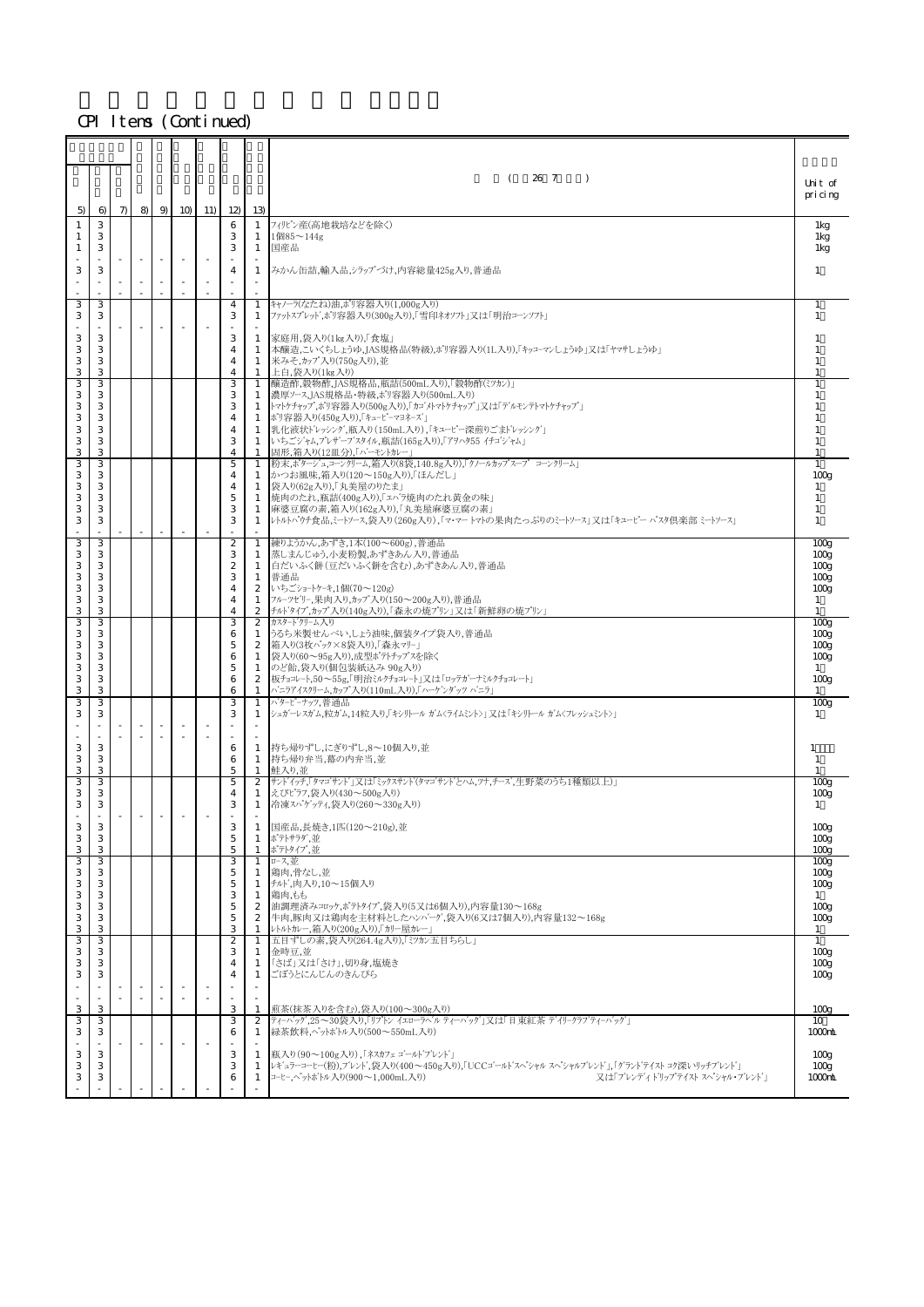|                                                                                                                                            |                                                                   |               |              |                   | Weight (per $10000$ )         |                                    | Price Survey             |                          |                          |                                     |                          |
|--------------------------------------------------------------------------------------------------------------------------------------------|-------------------------------------------------------------------|---------------|--------------|-------------------|-------------------------------|------------------------------------|--------------------------|--------------------------|--------------------------|-------------------------------------|--------------------------|
| Groups                                                                                                                                     | Itens                                                             |               |              |                   |                               |                                    |                          |                          |                          |                                     |                          |
|                                                                                                                                            |                                                                   | Group<br>code | Item<br>code | Seri al<br>number | Japan                         | Ku-area<br>of Tokyo                | 1)                       |                          | $2 \mid 3$               | Period for<br>index com<br>putation | 4                        |
| 果<br>実<br>ジ<br>ス<br>$\mathfrak{m}$<br>果<br>汁<br>飲<br>料<br>入<br>ŋ                                                                           | Fruit juice<br>Beverages which contains juice                     |               | 1930<br>1931 | 231<br>232        | 9<br>8                        | $\tau$<br>6                        |                          |                          |                          |                                     |                          |
| 野<br>菜<br>ジ<br>$\overline{\phantom{a}}$<br>$\mathfrak{p}$<br>ス                                                                             | Vegetable juice                                                   |               | 1941         | 233               | 14                            | 10                                 |                          |                          |                          |                                     |                          |
| 炭<br>料<br>飲<br>酸<br>乳<br>飲<br>料<br>酸<br>菌<br>А                                                                                             | Carbonated beverages<br>(4)                                       |               | 1951<br>1971 | 234<br>235        | 13<br>$\boldsymbol{2}$        | 12<br>$\boldsymbol{2}$             |                          |                          |                          |                                     |                          |
| 乳<br>酸<br>菌<br>飲<br>B<br>料                                                                                                                 | (5)                                                               |               | 1972         | 236               | 10                            | 6                                  |                          |                          |                          |                                     |                          |
| ラ<br>ルウ<br>タ<br>才<br>ス<br>ッ<br>IJ<br>ク                                                                                                     | Mineral water<br>Sports soft drinks                               |               | 1982<br>1981 | 237<br>238        | 8<br>14                       | 11<br>12                           |                          |                          |                          |                                     |                          |
| 酒<br>類                                                                                                                                     | Al cohol i c beverages                                            | 0041          |              | 239               | 125                           | 102                                |                          | $\sim$                   |                          |                                     |                          |
| 酒<br>清<br>焼<br>う<br>ち<br>κÞ                                                                                                                | Sake"<br>"Shochu", distilled spirits                              |               | 2003<br>2011 | 240<br>241        | 19<br>22                      | 14<br>12                           |                          |                          |                          |                                     |                          |
| ピ<br>ル<br>$\overline{\phantom{m}}$                                                                                                         | Beer                                                              |               | 2021<br>2026 | 242<br>243        | 42<br>13                      | 33<br>10                           |                          |                          |                          |                                     |                          |
| 泡<br>発<br>酒<br>ウ<br>ス<br>午                                                                                                                 | Lownalt beer<br>Whiisky                                           |               | 2033         | 244               | $\overline{4}$                | 3                                  |                          |                          |                          |                                     |                          |
| ヮ<br>ン<br>ワ<br>輸<br>入<br>굚<br>$\rightarrow$                                                                                                | Wne<br>Whe (imported)                                             |               | 2041<br>2042 | 245<br>246        | $\overline{\mathcal{Z}}$<br>5 | $\overline{4}$<br>10               |                          |                          |                          |                                     |                          |
| 千<br>イ                                                                                                                                     | "Chu-hi", liquor with soda & fruit                                |               | 2012         | 247               | 4                             | $\overline{4}$                     |                          |                          |                          |                                     |                          |
| ール風アルコール飲料<br>Ł<br>外<br>食                                                                                                                  | Beer-flavored alcoholic beverages<br>Meals outside the home       | 0042          | 2027         | 248<br>249        | 13<br>532                     | 10<br>$\cos$                       |                          |                          |                          |                                     |                          |
| 外<br>般<br>食                                                                                                                                | Eating out                                                        | 0043          |              | 250               | 500                           | 581                                |                          | ÷,                       | ×,                       |                                     |                          |
| う<br>ど<br>ん<br>₱<br>ば<br>華<br>そ                                                                                                            | Japanese noodles<br>Chi nese noodl es                             |               | 2101<br>2102 | 251<br>252        | 27<br>30                      | 32<br>32                           |                          |                          |                          |                                     |                          |
| そ<br>縄<br>ば<br>*沖                                                                                                                          | *" Oki nava" noodl es                                             |               | 2111         | 253               | 1                             |                                    |                          |                          |                          |                                     |                          |
| ス パ ゲ ッ テ ィ ( 外 食 )<br>す<br>レ<br>А                                                                                                         | Spaghetti (eating out)<br>"Sushi " - A                            |               | 2112<br>2123 | 254<br>255        | 10<br>16                      | 13<br>23                           |                          |                          |                          |                                     |                          |
| 寸<br>し<br>$\, {\bf B}$                                                                                                                     | "Sushi" - B                                                       |               | 2121         | 256               | 49                            | 70                                 |                          |                          |                          |                                     |                          |
| 親<br>子<br>ど<br>ぶ<br>ŋ<br>h<br>V<br>天                                                                                                       | Chicken & eggs on rice<br>"Tendon", prawns" Tempura" on rice      |               | 2131<br>2132 | 257<br>258        | 4<br>13                       | 4<br>13                            |                          |                          |                          |                                     |                          |
| 力<br>ラ<br>イ<br>ス<br>レ<br>牛<br>ど<br>ん                                                                                                       | Gurry & rice<br>Beef bowl                                         |               | 2133<br>2136 | 259<br>260        | 42<br>12                      | 42<br>12                           |                          |                          |                          |                                     |                          |
| フ<br>ラ<br>イ                                                                                                                                | Fried food                                                        |               | 2142         | 261               | 5                             | 5                                  |                          |                          |                          |                                     |                          |
| フ<br>ラ<br>$\mathbb{F}$<br>チ<br>午<br>$\overline{\mathcal{A}}$<br>$\checkmark$<br>ぎ<br>J.<br>う<br>ざ<br>食<br>$\rightarrow$<br>$\sqrt{2}$<br>外 | Fri ed chi cken<br>"Gyoza" (eating out)                           |               | 2164<br>2134 | 262<br>263        | 31<br>23                      | 31<br>32                           |                          |                          |                          |                                     |                          |
| バ<br>ハ<br>ゲ                                                                                                                                | Hamburg steaks                                                    |               | 2141         | 264               | 12                            | 15                                 |                          |                          |                          |                                     |                          |
| 焼<br>肉<br>お<br>子<br>様<br>ラ<br>$\checkmark$<br>チ                                                                                            | Broiled neat<br>Lunch for children                                |               | 2145<br>2143 | 265<br>266        | 70<br>1                       | 87<br>1                            |                          |                          |                          |                                     |                          |
| バ<br>ハ<br>ン<br>ガ<br>$\overbrace{\qquad \qquad }^{}$<br>$\overbrace{\qquad \qquad }$<br>サ<br>$\mathbb{F}$<br>チ                              | <b>Hanburgers</b>                                                 |               | 2135<br>2161 | 267<br>268        | 22<br>3                       | 28<br>$\overline{4}$               |                          |                          |                          |                                     |                          |
| ィ<br>ッ<br>ピ<br>ザ<br>イ<br>パ                                                                                                                 | Sandwiches (eating out)<br>Pi zza                                 |               | 2144         | 269               | 14                            | 20                                 |                          |                          |                          |                                     |                          |
| $\mathbb{F}$<br>ナ<br>ツ<br>$\equiv$<br>ヒ                                                                                                    | Doughnut s<br>Coffee                                              |               | 2163<br>2162 | 270<br>271        | 9<br>18                       | 13<br>21                           |                          |                          |                          |                                     |                          |
| ピ<br>外<br>ル                                                                                                                                | Beer (eating out)                                                 |               | 2171         | 272               | 87                            | 84                                 |                          |                          |                          |                                     |                          |
| 学<br>校<br>給<br>食<br>学校 給食(小学校低)                                                                                                            | School lunch<br>(elementary school, lower grades)                 | 0044          | 2181         | 273<br>274        | 32<br>10                      | 22<br>$\tau$                       |                          | $\overline{\phantom{a}}$ |                          |                                     |                          |
| 学校 給 食 (小学校高)<br>学校 給食(中学校)                                                                                                                | (elementary school, higher grades)<br>(junior high school)        |               | 2182<br>2183 | 275<br>276        | 10<br>12                      | $\tau$<br>9                        |                          |                          |                          |                                     |                          |
|                                                                                                                                            |                                                                   |               |              |                   |                               |                                    |                          |                          |                          |                                     |                          |
| 住<br>居<br>賃<br>家                                                                                                                           | Housing<br>Rent                                                   | 0045<br>0046  |              | 277<br>278        | 2 122<br>1865                 | 2644<br>2 4 13                     |                          | $\sim$<br>÷.             | $\overline{\phantom{a}}$ |                                     |                          |
| 民<br>営<br>家<br>賃<br>営<br>賃<br>民                                                                                                            | House rent, private<br>House rent, private                        | 0047          | 3000         | 279<br>280        | 267<br>267                    | 428<br>428                         | $\overline{\phantom{a}}$ | $\blacksquare$           |                          |                                     |                          |
| 家<br>公営·都市再生機構·公社家賃                                                                                                                        | (6)                                                               | 0048          |              | 281               | 40                            | 45                                 |                          |                          |                          |                                     |                          |
| 公<br>営<br>家<br>賃<br>都市再生機構·公社家賃                                                                                                            | House rent, public<br>(7)                                         |               | 3016<br>3017 | 282<br>283        | 22<br>18                      | 10<br>34                           |                          |                          |                          |                                     |                          |
| 家の帰属<br>家<br>賃<br>持                                                                                                                        | Inputed rent                                                      | 0050          |              | 284               | 1 558                         | 1 941                              |                          |                          |                          |                                     |                          |
| 家の帰<br>賃<br>持<br>属<br>家<br>設<br>持<br>修<br>繕<br>維<br>$\bullet$                                                                              | I nput ed rent<br>Repairs & naintenance                           | 0051          | 3030         | 285<br>286        | 1 558<br>257                  | 1 941<br>230                       | $\overline{\phantom{a}}$ | $\overline{\phantom{a}}$ | $\overline{\phantom{a}}$ |                                     | $\overline{\phantom{a}}$ |
| 設<br>備<br>材<br>料                                                                                                                           | Materials for repairs & naintenance                               | 0052          |              | 287               | 72                            | 92                                 |                          |                          |                          |                                     |                          |
| シ<br>テ<br>バ<br>ス<br>ス<br>ム<br>洗<br>便<br>座<br>温<br>水<br>浄                                                                                   | <b>Gist</b> ombath<br>Toilet seat with a hot douche               |               | 3101<br>3103 | 288<br>289        | 9<br>9                        | 13<br>13                           |                          |                          |                          |                                     |                          |
| 給<br>機<br>湯                                                                                                                                | Hot-water supply equipment                                        |               | 3104         | 290               | 28                            | 39                                 |                          |                          |                          |                                     |                          |
| シ<br>ステムキッチ<br>$\checkmark$<br>板<br>材                                                                                                      | Gust om kitchen<br>Board                                          |               | 3105<br>3121 | 291<br>292        | 15<br>$\overline{4}$          | 22<br>$\boldsymbol{2}$             |                          |                          |                          |                                     |                          |
| 塗<br>料<br>錠                                                                                                                                | Pai nt<br>Locks                                                   |               | 3143<br>3124 | 293<br>294        | 3<br>3                        | $\overline{c}$<br>$\boldsymbol{2}$ |                          |                          |                          |                                     |                          |
| 工事その他のサー<br>ビス                                                                                                                             | Service charges for repairs & naintenance                         | 0053          |              | 295               | 185                           | 138                                |                          |                          |                          |                                     |                          |
| 畳<br>費<br>表<br>取<br>替<br>費<br>水<br>道<br>工<br>事                                                                                             | "Tatami", reuphol stering<br>Plumbing                             |               | 3151<br>3176 | 296<br>297        | 3<br>24                       | $\boldsymbol{2}$<br>21             |                          |                          |                          |                                     |                          |
| 代<br>左<br>官<br>手<br>間                                                                                                                      | Plastering                                                        |               | 3173         | 298               | 13                            | 8                                  |                          |                          |                          |                                     |                          |
| 塀<br>事<br>費<br>工<br>植<br>職<br>手<br>間<br>代<br>木                                                                                             | Fence construction<br>Gardening                                   |               | 3175<br>3174 | 299<br>300        | 38<br>9                       | 25<br>$\tau$                       |                          |                          |                          |                                     |                          |
| 板<br>ガラス取替<br>費<br>費<br>す<br>ま<br>張<br>替<br>S.                                                                                             | Sheet glass replacement<br>"Fusuna", sliding doors reupholstering |               | 3161<br>3171 | 301<br>302        | 10<br>10                      | 5<br>5                             |                          |                          |                          |                                     |                          |
| 代<br>大<br>工<br>手<br>間                                                                                                                      | Carpent ering                                                     |               | 3172         | 303               | 10                            | 5                                  |                          |                          |                          |                                     |                          |
| ルームエアコン取付け料<br>火<br>災<br>保<br>険<br>料                                                                                                       | Installing air conditioner<br>Fire insurance premium              |               | 3177<br>3180 | 304<br>305        | 19<br>49                      | 10<br>52                           |                          |                          |                          |                                     |                          |

(4) Fermented lactic drinks, sterilized ("Calpis") (6) House rent, public, Urban Renaissance Agency & public corporation<br>(5) Fermented lactic drinks, unsterilized ("Yakult") (7) House rent, Urban Renaissance Agency & publi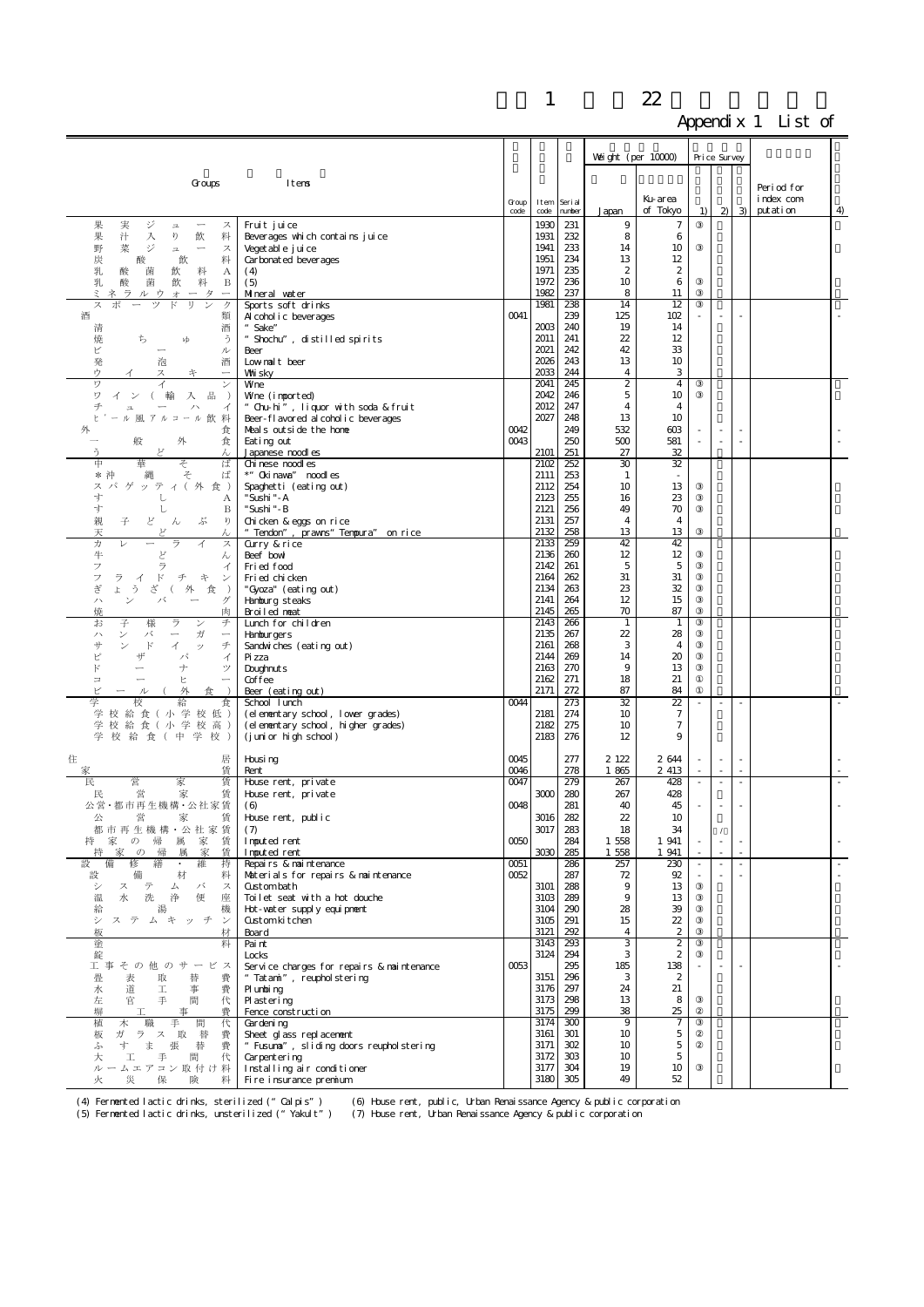|                                        |                                      |       |                          |           |                                                                                     |                                                        | 26 7<br>$\lambda$                                                                                                                                                                                                                                                                                      | Unit of                                                     |
|----------------------------------------|--------------------------------------|-------|--------------------------|-----------|-------------------------------------------------------------------------------------|--------------------------------------------------------|--------------------------------------------------------------------------------------------------------------------------------------------------------------------------------------------------------------------------------------------------------------------------------------------------------|-------------------------------------------------------------|
| 5)                                     | 6)                                   | $\pi$ |                          | 8 9 10 11 | 12                                                                                  | 13)                                                    |                                                                                                                                                                                                                                                                                                        | pricing                                                     |
| 3<br>3<br>3<br>3<br>3<br>3<br>3        | 3<br>3<br>3<br>3<br>3<br>3<br>3      |       |                          |           | 5<br>4<br>5<br>6<br>3<br>$\overline{4}$<br>$\overline{4}$                           | 1<br>$\mathbf{1}$<br>1<br>1<br>1<br>2                  | 1  オレンジジュース(濃縮還元),紙容器入り(1,000mL入り)<br> 20~50%果汁入り,ペットボトル入り(1,500mL入り)<br> 野菜汁50%・果汁50%入り,紙容器入り(200mL入り)<br>コーラ,ペットホトル入り(500mL入り), 「コカ・コーラ」<br>「カルピス,ポリ容器入り(470mL入り)<br>配達,プラスチック容器入り(80mL入り),「ヤクルト400LT」又は「ヤクルト400」<br>ペットボトル入り(2,000mL入り),「サントリー天然水」,「森の水だより」又は「アサヒおいしい水」                             | $\overline{1}$<br>1<br>$\overline{1}$<br>-1<br>1000mL<br>-1 |
| 3                                      | 3                                    |       |                          |           | 5                                                                                   | $\mathbf{1}$                                           | ペットボトル入り(500mL入り),「ポカリスエット  又は「アクエリアス」                                                                                                                                                                                                                                                                 | 1                                                           |
| 3<br>3<br>3<br>3<br>3                  | 3<br>3<br>3<br>3<br>3                |       |                          |           | 3<br>3<br>5<br>$\overline{4}$<br>$\boldsymbol{2}$                                   | 1<br>1<br>1<br>1<br>1                                  | 普通酒,紙容器入り(2,000mL入り),アルコール分13度以上16度未満<br>単式蒸留しょうちゅう,[主原料]麦又はさつまいも,紙容器入り(1,800mL入り),アルコール分25度<br> 淡色,缶入り(350mL入り),6缶入り<br> 麦芽使用率25%未満,缶入り(350mL入り),6缶入り<br>瓶入り(700mL入り),アルコール分40度以上41度未満,「サントリーウイスキー 角瓶」                                                                                                | -1<br>-1<br>1<br>-1                                         |
| 3<br>3<br>3<br>3                       | 3<br>3<br>3<br>3                     |       |                          |           | 3<br>3<br>3<br>4                                                                    | $\mathbf{2}$<br>$\mathbf{1}$<br>1                      | 国産品,瓶入り又はペットボトル入り(720mL入り),赤,「ビストロ」<br>2 フランス産,瓶詰(750mL入り),赤,A.O.C.ワイン,「Appellation Bordeaux Controlee(ボルドー)」<br>缶入り(350mL入り)<br>その他の醸造酒(発泡性),缶入り(350mL入り),6缶入り                                                                                                                                        | $\mathbf{1}$<br>$\overline{1}$<br>-1<br>1                   |
| 15<br>15                               |                                      |       |                          |           | 3<br>$\overline{4}$                                                                 | 1                                                      | 1 きつねうどん<br>ラーメン,しょう油味(豚骨しょう油味を含む)                                                                                                                                                                                                                                                                     |                                                             |
| 15<br>15<br>15<br>15<br>15<br>15       |                                      |       |                          |           | 1<br>$\boldsymbol{2}$<br>3<br>3<br>1<br>$\mathbf{z}$                                | 1<br>1<br>1  並<br>$\mathbf{1}$                         | $1 \times$<br>$2 \div y - x$<br>回転ずし店におけるにぎりずし,まぐろ(赤身),2個<br>にぎりずし(江戸前)、並<br>えび天どん,並                                                                                                                                                                                                                   | $\mathbf{1}$<br>$\overline{1}$<br>-1                        |
| 15<br>15<br>15<br>15<br>15<br>15<br>15 |                                      |       |                          |           | 3<br>$\mathbf{2}$<br>$\mathbf{2}$<br>3<br>3<br>$\mathbf{2}$<br>$\overline{4}$       | $\mathbf{1}$<br>1<br>1<br>$\mathbf{2}$<br>$\mathbf{2}$ | 1 豚カツ定食,ロース,ごはんとみそ汁のセット,並<br> ファーストフード店におけるフライドチキン代,骨付き<br>焼きぎょうざ,5又は6個<br>2  ハンバーグ定食,ライス又はパンとみそ汁又はスープのセット,食べ放題付きは除く<br>牛カルビ、並                                                                                                                                                                         |                                                             |
| 15<br>15<br>15<br>15<br>15<br>15<br>15 |                                      |       |                          |           | 1<br>$\overline{4}$<br>1<br>$\mathbf{2}$<br>$\boldsymbol{2}$<br>$\overline{4}$<br>3 | $\mathbf{2}$<br>$\mathbf{2}$<br>1                      | 2 ハンバーグを含む5品以上の盛り合わせ<br>2  ハンパーガー店におけるチーズハーガー<br>2 ミックスサント'イッチ(野菜類,肉類を含む3~5種類)<br> 宅配ピザ、ミックスピザ(野菜類3種類,肉・魚介類2種類程度),〔サイズ〕M(約25cm)<br>飲食のできる店におけるドーナツ代,リングドーナツ<br> 喫茶店(セルフサービス店及びコーヒースタンドを除く)におけるコーヒー代,アイスコーヒーは除く<br>2 飲食店におけるビール代,淡色,中瓶(500mL入り)                                                         | $\overline{1}$<br>-1<br>-1                                  |
| 15<br>15<br>15                         |                                      |       |                          |           | 3<br>3<br>3                                                                         |                                                        | 2 公立小学校,完全給食,低学年(2年生)<br>2 公立小学校,完全給食,高学年(5年生)<br>2 公立中学校,完全給食,2年生                                                                                                                                                                                                                                     | 1<br>1<br>1                                                 |
|                                        |                                      |       |                          |           |                                                                                     |                                                        |                                                                                                                                                                                                                                                                                                        |                                                             |
| 16                                     |                                      |       | $\overline{\phantom{a}}$ |           | $\boldsymbol{2}$                                                                    |                                                        | 1 3.3m <sup>2</sup> 当たり1か月の民営家賃                                                                                                                                                                                                                                                                        | M                                                           |
| 9<br>9                                 |                                      |       |                          |           | 2<br>$\boldsymbol{2}$                                                               | 1<br>1                                                 | 都道府県営住宅及び市町村営住宅の3.3㎡当たり1か月の家賃<br>都市再生機構住宅,都道府県住宅供給公社住宅及び市住宅供給公社,一般社団法人又は一般財団法人が<br>管理している住宅の3.3m2当たり1か月の家賃                                                                                                                                                                                             | M<br>М                                                      |
| 17                                     |                                      |       |                          |           |                                                                                     | $\omega$                                               | 「Kireiyu M type」,「Kireiyu Z type」,「サザナ Tタイプ(浴槽の保温構造付き)」又は「サザナ Sタイプ(浴槽の保温構造付き)」                                                                                                                                                                                                                         | M                                                           |
| 6<br>6<br>6<br>6<br>6                  | 1<br>1<br>1<br>1<br>$\boldsymbol{z}$ |       |                          |           | 1<br>$\mathbf{1}$<br>1<br>1<br>$\boldsymbol{2}$                                     | 1<br>$\overline{1}$<br>1<br>1<br>1                     | 〔洗い場水栓〕回転式又はプッシュ式.〔浴槽〕材質:FRP(保温構造付き),満水容量:260~265L,特殊機能付きは除く,<br>戸建住宅用(寒冷地用は除く),一階用,〔サイズ〕1.0坪(1616),〔壁〕一面アクセント張り(パネル),〔床〕速乾,断熱構造,<br>シートタイプ,瞬間式,脱臭機能付き,リモコン付き,温風乾燥機能なし,特殊機能付きは除く<br>ガス給湯機,風呂給湯機,エコジョーズ,屋外壁掛型,〔風呂沸かし機能〕オート,〔給湯能力〕20号,台所インターホンリモコン付き<br>(a)<br>集成材,パイン,〔サイズ〕厚さ14~18mm・幅300mm・長さ900~910mm | -1<br>1<br>1<br>1<br>1                                      |
| 6<br>6                                 | З<br>$\boldsymbol{2}$                |       |                          |           | $\boldsymbol{2}$<br>$\boldsymbol{2}$                                                | $\mathbf{1}$<br>1                                      | 合成樹脂塗料(水系),水性塗料(エマルションペイント),多用途用,1回塗り,つやあり,0.7L入り<br>シリンダー錠,玄関ドア用,シリンダー,カギ3本付き,「MIWA U9シリンダー」                                                                                                                                                                                                          | $\mathbf{1}$<br>$\mathbf{1}$                                |
| 18<br>18<br>18<br>18                   |                                      |       |                          |           | 1<br>$\mathbf{1}$<br>1<br>$\mathbf{1}$                                              | 1<br>1<br>1<br>1                                       | 〔畳表〕緯,いぐさ,経;綿糸2本又は麻糸・綿糸2本,中級品,〔へり〕光輝べり,化繊,材料費及び畳表取替工賃を含む<br>給水工事,宅地内埋設工事費,塩化ビニール管(口径20mm)使用,材料費を含む<br>壁塗り,木造,常用1人分<br>〔フ'ロック]A種,厚さ100mm,〔鉄筋〕軟鋼,丸鋼(直径9mm),〔基礎〕鉄筋コンクリート(高さ30cm,厚さ10cm),材料費及び労務費を含む                                                                                                       | -1<br>$\overline{1}$<br>1                                   |
| 18<br>18<br>18<br>18<br>18<br>10       |                                      |       |                          |           | 1<br>1<br>-1<br>$\mathbf{1}$<br>1<br>$\boldsymbol{2}$                               | $\mathbf{2}$<br>1<br>$\overline{1}$<br>1<br>1<br>1     | 庭木樹木せん定手間代,1人分日当<br> フロート板ガラス,透明,厚さ3mm,81cm×91cm,〔枠〕アルミサッシ,出張施工,材料費及び工賃を含む<br>和ふすま,押し入れ(表面), 〔上張り紙〕新鳥の子, 〔下張り〕袋張り1回,材料費を含む<br>家屋修理手間代,常用1人分<br>購入を伴わない取付け料(出張費を含む)<br>標準取付工事(壁掛型室内ユニット,据置型室外ユニット,配管パイプ4mまで),〔定格時能力〕冷房2.8kW,1台,<br>住宅物件(耐火構造,非耐火構造,マンション構造),契約期間1年間,保険金額1千円に対する保険料,企業指定,1件              | 1<br>$\mathbf{1}$<br>1<br>1<br>M                            |

(a) 標準タイブ(ベー-スキャビネット,ウォールキャビネット,レンジフード),食器洗い乾燥機付きは除く,エ型,〔間口〕255cm,〔天板材質〕ステンレス,〔カウンターの高さ〕<br>- 85cm,〔シンクの幅〕67〜80cm,〔加熱機器〕ガス;グリル付き3ロコンロ,〔収納方式〕足元からの引き出しタイブ,〔吊戸棚の高さ〕70cm,<br>「サンウェーブサンヴァリェ(アレスタ) スライドストッカータイブボケットなし グルー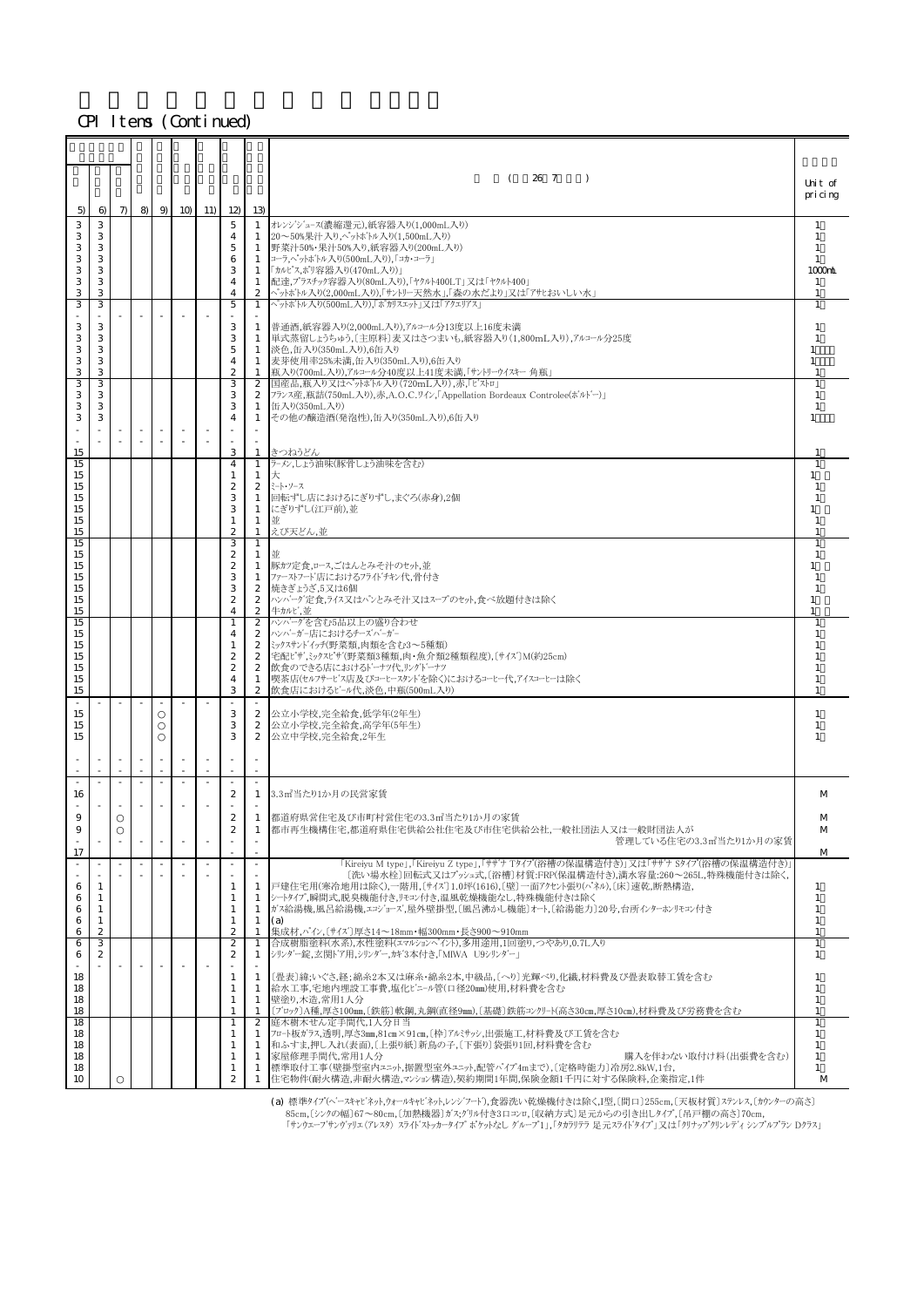|                                                                              |                                                              |                                |              |                   |                                           |                                  | . . |                          |               |                         |    |
|------------------------------------------------------------------------------|--------------------------------------------------------------|--------------------------------|--------------|-------------------|-------------------------------------------|----------------------------------|-----|--------------------------|---------------|-------------------------|----|
|                                                                              |                                                              |                                |              |                   | Weight (per $10000$ )                     |                                  |     | Price Survey             |               |                         |    |
|                                                                              |                                                              |                                |              |                   |                                           |                                  |     |                          |               |                         |    |
| Groups                                                                       | Itens                                                        |                                |              |                   |                                           |                                  |     |                          |               | Period for              |    |
|                                                                              |                                                              | $\operatorname{Group}$<br>code | Item<br>code | Seri al<br>number | Japan                                     | Ku-area<br>of Tokyo              | 1)  | 2)                       | $\mathcal{B}$ | index com<br>putation   | 4  |
| 光<br>熱<br>水<br>道                                                             | Fuel, light & vater charges                                  | 0054                           |              | 306               | 704                                       | 587                              | J.  |                          |               |                         | ÷, |
| 気<br>代<br>電<br>代<br>気<br>電                                                   | $E$ ectricity<br>$H$ ectricity                               | 0056                           | 3500         | 307<br>308        | 317<br>317                                | 264<br>264                       |     | ÷,                       | ×,            |                         |    |
| ガ<br>ス<br>代                                                                  | Gas                                                          | 0057                           |              | 309               | 176                                       | 166                              |     |                          |               |                         |    |
| ガ<br>代<br>市<br>ス<br>都<br>$\checkmark$<br>ガ<br>パ<br>ス<br>プ<br>$\Box$          | Gas, nanufactured & piped<br>Li quefi ed propane             |                                | 3600<br>3612 | 310<br>311        | 96<br>81                                  | 161<br>5                         |     |                          |               |                         |    |
| 光<br>熱<br>$\sigma$                                                           | Other fuel & light                                           | 0058                           |              | 312               | 50                                        | $\tau$                           |     |                          |               |                         |    |
| 油<br>灯<br>道<br>上<br>Ŧ<br>料<br>水                                              | Kerosene<br>Water & severage charges                         | 0059                           | 3701         | 313<br>314        | 50<br>162                                 | 7<br>150                         |     |                          |               |                         |    |
| 道<br>料<br>水                                                                  | Water charges                                                |                                | 3810         | 315               | 100                                       | 81                               |     |                          |               |                         |    |
| 道<br>Ŧ<br>水<br>料                                                             | Severage charges                                             |                                | 4610         | 316               | 62                                        | 69                               |     |                          |               |                         |    |
| 具<br>家<br>事<br>用<br>品<br>家                                                   | Furniture & household utensils                               | 0000                           |              | 317               | 345                                       | 297                              |     | $\sim$                   |               |                         |    |
| 財<br>庭<br>用<br>耐<br>久<br>冡<br>家<br>事<br>用<br>耐<br>久<br>財                     | Household durable goods<br>Durable goods assisting housework | 0061<br>0062                   |              | 318<br>319        | 121<br>61                                 | 98<br>49                         |     | ÷,                       | ä,            |                         |    |
| ジ<br>電<br>子<br>V<br>$\checkmark$                                             | Microwave overs                                              |                                | 4003<br>4002 | 320<br>321        | $\overline{4}$                            | 4                                |     |                          |               |                         |    |
| 飯<br>器<br>電<br>気<br>炊<br>ポ<br>電<br>気<br>$\mathbb{R}$<br>ッ                    | Electric rice-cookers<br>Electric pots                       |                                | 4005         | 322               | 8<br>$\boldsymbol{2}$                     | $\tau$<br>$\boldsymbol{2}$       |     |                          |               |                         |    |
| ガ<br>テ<br>ブ<br>ス<br>ル                                                        | Gas cooking tables                                           |                                | 4011<br>4021 | 323<br>324        | 6<br>21                                   | $\boldsymbol{2}$<br>17           |     |                          |               |                         |    |
| 電<br>気<br>蔵<br>庫<br>冷<br>電<br>機<br>除<br>気<br>掃                               | Refrigerators<br>Vacuum cleaners                             |                                | 4032         | 325               | 6                                         | 6                                |     |                          |               |                         |    |
| 電気洗濯機(全自動洗濯<br>機<br>電気洗濯機(洗濯乾燥機)                                             | Valshi ng nachi nes                                          |                                | 4042<br>4043 | 326<br>327        | $\overline{7}$<br>5                       | 7<br>5                           |     |                          |               |                         |    |
| 電<br>気<br>$\overline{\mathcal{T}}$<br>イ<br>$\Box$<br>ン                       | Washing & Drying nachines<br>Electric irons                  |                                | 4052         | 328               | $\mathbf{1}$                              | $\mathbf{1}$                     |     |                          |               |                         |    |
| 用<br>器<br>具<br>冷<br>房<br>暖<br>$\Box$<br>ル<br>ア<br>工                          | Heating & cooling appliances                                 | 0063                           | 4063         | 329<br>330        | 44<br>36                                  | 36<br>33                         |     | ×,                       |               |                         |    |
| $\checkmark$<br>厶<br>タ<br>温<br>風<br>Ŀ                                        | Roomair conditioners<br>Fan heat ers                         |                                | 4072         | 331               | $\overline{7}$                            | $\boldsymbol{2}$                 |     |                          |               | 1 3 10 12               |    |
| 雷<br>気<br>力<br>ぺ<br>$\mathcal{D}$<br>家<br>具<br>$\overline{\phantom{0}}$<br>般 | Electric carpets<br>General furniture                        | 0064                           | 4074         | 332<br>333        | $\mathbf{1}$<br>16                        | $\mathbf{1}$<br>12               |     | $\sim$                   |               | 3 10 12<br>$\mathbf{1}$ |    |
| 整<br>理<br>だ<br>す<br>ん                                                        | Chests of drawers                                            |                                | 4081         | 334               | 5                                         | 6                                |     |                          |               |                         |    |
| 堂<br>セ<br>食<br>$\mathbb{R}$<br>ッ<br>器<br>食<br>戸<br>棚                         | Di ning sets<br>Kitchen cabinets                             |                                | 4092<br>4083 | 335<br>336        | 8<br>3                                    | $\overline{4}$<br>3              |     |                          |               |                         |    |
| 室<br>内<br>装<br>備<br>出                                                        | Interior furnishings                                         | 0006                           |              | 337               | 24                                        | 18                               |     | $\sim$                   |               |                         |    |
| 計<br>置<br>時<br>昭<br>具<br>明<br>器                                              | $d$ ocks<br>Lighting apparatus                               |                                | 4101<br>4115 | 338<br>339        | $\boldsymbol{2}$<br>$\overline{4}$        | 1<br>3                           |     |                          |               |                         |    |
| 力<br>ぺ<br>$\mathbb{R}$<br>ッ                                                  | Carpet <sub>s</sub>                                          |                                | 4121         | 340               | 11                                        | 7                                |     |                          |               |                         |    |
| テ<br>力<br>ン<br>具<br>寝<br>類                                                   | Curtains<br>Bedding                                          | 0070                           | 4141         | 341<br>342        | 6<br>24                                   | 6<br>17                          |     | $\sim$                   |               |                         |    |
| $\mathbb{F}$<br>ベ<br>ッ                                                       | Beds                                                         |                                | 4201         | 343               | 5                                         | $\boldsymbol{2}$                 |     |                          |               |                         |    |
| 布<br>団<br>毛<br>布                                                             | Quilts<br><b>B</b> ankets                                    |                                | 4211<br>4231 | 344<br>345        | 11<br>2                                   | 9<br>$\mathbf{1}$                |     |                          |               | 1 3 10 12               |    |
| 敷<br>布                                                                       | <b>Sheets</b>                                                |                                | 4251         | 346               | 3                                         | 3                                |     |                          |               |                         |    |
| 布<br>団<br>力<br>バ<br>家<br>貨<br>事<br>雑                                         | Quilt covers<br>Domestic utensils                            | 0073                           | 4271         | 347<br>348        | 3<br>70                                   | $\overline{c}$<br>72             |     | ä,                       |               |                         |    |
| 器<br>食<br>類                                                                  | Tabl evare                                                   | 0074                           |              | 349               | 14                                        | 18                               |     |                          |               |                         |    |
| 飯<br>茶<br>ん<br>わ<br>皿                                                        | Rice bowls<br>D shes                                         |                                | 4301<br>4302 | 350<br>351        | $\overline{4}$<br>$\overline{4}$          | $\overline{5}$<br>$\overline{5}$ |     |                          |               |                         |    |
| $\Box$<br>わ<br>ん<br>Ш.<br>μ                                                  | Coffee cups & saucers                                        |                                | 4325<br>4322 | 352               | 2                                         | 3                                |     |                          |               |                         |    |
| ガ<br>プ<br>$\equiv$<br>ス<br>ワ<br>ゲ<br>ラ<br>ス<br>イ                             | <b>G</b> asses<br>Wne gl asses                               |                                | 4324         | 353<br>354        | $\boldsymbol{2}$<br>$\boldsymbol{2}$      | 2<br>$\boldsymbol{2}$            |     |                          |               |                         |    |
| 品<br>用<br>台<br>所<br>器                                                        | Kitchen utensils                                             | 0075                           | 4323         | 355<br>356        | 17<br>$\boldsymbol{2}$                    | 15<br>$\boldsymbol{2}$           |     |                          |               |                         |    |
| 容<br>用<br>閉<br>密<br>台<br>所<br>べ<br>な                                         | Seal ed kitchenware<br>Pans                                  |                                | 4331         | 357               | $\boldsymbol{7}$                          | 6                                |     |                          |               |                         |    |
| ラ<br>フ<br>ィ<br>た<br>L<br>わ                                                   | Frying pans<br>Scrubbing brushes                             |                                | 4334<br>4342 | 358<br>359        | $\overline{7}$<br>$\boldsymbol{z}$        | 6<br>$\boldsymbol{2}$            |     |                          |               |                         |    |
| 貨<br>他<br>の                                                                  | Other domestic utensils                                      | 0076                           |              | 360               | 39                                        | 40                               |     |                          |               |                         |    |
| 電<br>球<br>ラ<br>蛍<br>ブ<br>タ<br>才<br>ル                                         | Fluorescent lanps<br>Tovel s                                 |                                | 4352<br>4361 | 361<br>362        | 10<br>11                                  | 9<br>13                          |     |                          |               |                         |    |
| ピ<br>ル<br>ホ ー<br>ス<br>$=$                                                    | Vinyl hose                                                   |                                | 4392         | 363               | 4                                         | $\overline{4}$                   |     |                          |               |                         |    |
| 器<br>浄<br>水<br>$\mathbb{R}$<br>マ<br>ッ                                        | Clean water equipment<br>Matting                             |                                | 4394<br>4362 | 364<br>365        | 4<br>9                                    | 4<br>$9$                         |     |                          |               |                         |    |
| 用<br>品<br>消<br>耗<br>家                                                        | Donestic non-durable goods                                   | 0077                           |              | 366               | 76                                        | 65                               |     | $\overline{\phantom{a}}$ | $\sim$        |                         |    |
| ティシュ・トイレット ペー パ ー<br>テ<br>シ<br>$\mathfrak{A}$<br>ぺ<br>パ                      | Facial tissue & rolled toilet paper<br>Facial tissue         | 0078                           | 4412         | 367<br>368        | 19<br>$\overline{7}$                      | 17<br>$\tau$                     |     | ÷.                       |               |                         |    |
| ーパ<br>イレットペ<br>$\overline{\phantom{a}}$<br>$\mathbb{F}$                      | Rolled toilet paper                                          |                                | 4413         | 369               | 11                                        | 10                               |     |                          |               |                         |    |
| 洗<br>剤<br>用<br>剤<br>台<br>所<br>洗                                              | Detergent<br>Li qui d det ergent, kitchen                    | 0079                           | 4431         | 370<br>371        | 25<br>10                                  | 21<br>9                          |     |                          |               |                         |    |
| 洗<br>濯<br>用<br>洗<br>剤                                                        | Detergent, laundry                                           |                                | 4441         | $372\,$           | 15                                        | 11                               |     |                          |               |                         |    |
| $\sigma$<br>消<br>耗<br>出<br>他<br>ラ<br>プ<br>ッ                                  | Other non-durable goods<br>Food wrap                         | 0080                           | 4401         | 373<br>374        | 33<br>5                                   | 27<br>3                          |     |                          |               |                         |    |
| 尗<br>IJ<br>袋                                                                 | Plastic bags                                                 |                                | 4402         | 375               | 7                                         | 5                                |     |                          |               |                         |    |
| 殺<br>虫<br>剤<br>防<br>剤<br>虫                                                   | Insecticide<br>Moth repellent for clothes                    |                                | 4451<br>4461 | 376<br>377        | $\boldsymbol{7}$<br>2                     | 6<br>1                           |     |                          |               |                         |    |
| 柔<br>上<br>軟<br>仕<br>剤                                                        | Fabric softener                                              |                                | 4442<br>4471 | 378               | $\overline{\mathbf{4}}$<br>$\overline{4}$ | 4                                |     |                          |               |                         |    |
| 芳<br>臭<br>剤<br>香<br>消<br>午<br>チンペ<br>ーパ<br>$\overline{\phantom{0}}$<br>ッ     | Fragrance<br>Kitchen rolls                                   |                                | 4403         | 379<br>380        | 4                                         | 4<br>4                           |     |                          |               |                         |    |
| 事<br>サ<br>ピ<br>ス<br>冡                                                        | Domestic services                                            | 0081                           |              | 381               | $31\,$                                    | 26                               |     |                          |               |                         |    |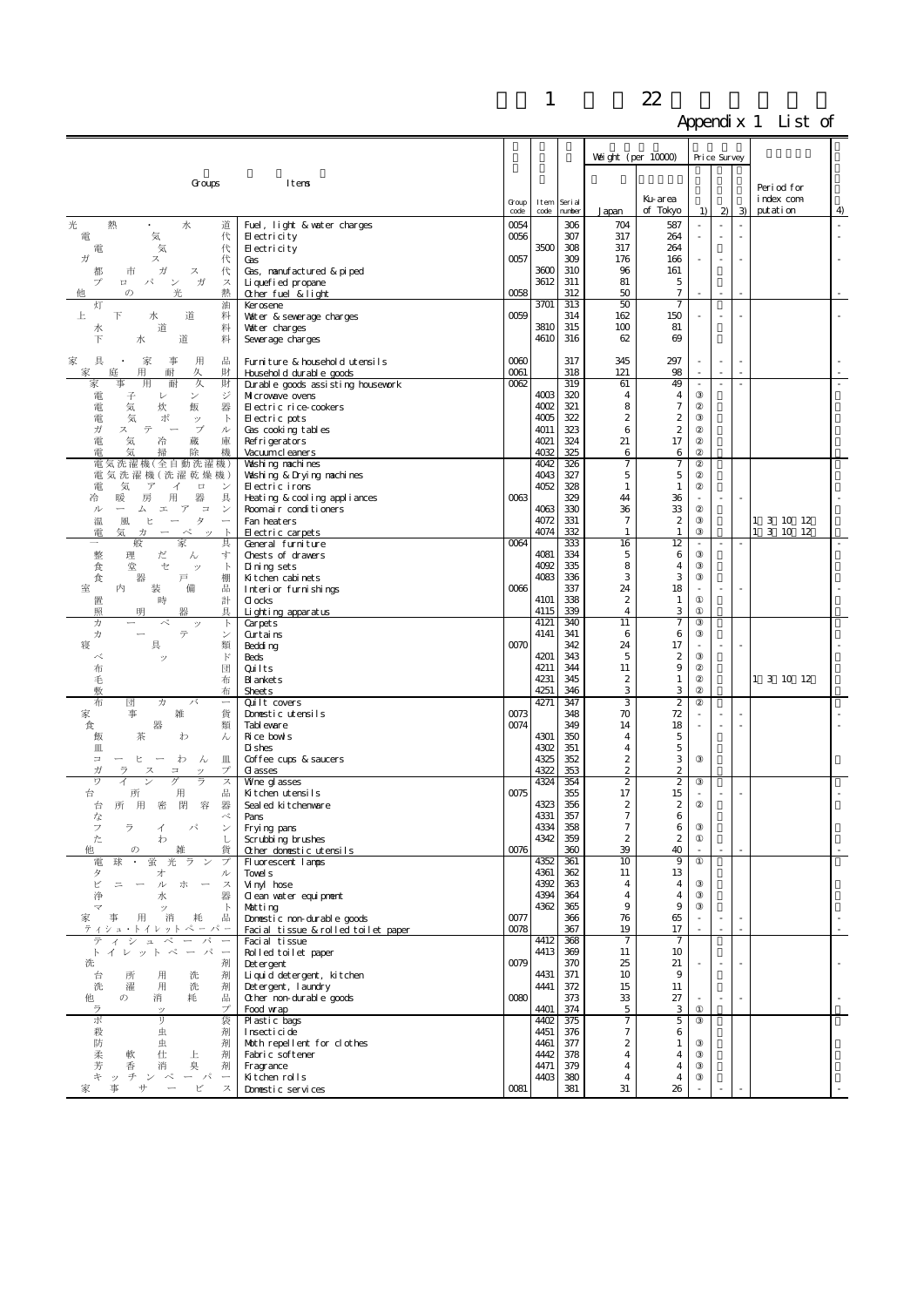|                            |                                                                                                  |       |                          |                          |                          |     |                                                                    |                                                                                           | 26 7<br>$\left($<br>$\rightarrow$                                                                                                                                                                                                                                                                                                                                                                                                                                    | Unit of<br>pricing                                  |
|----------------------------|--------------------------------------------------------------------------------------------------|-------|--------------------------|--------------------------|--------------------------|-----|--------------------------------------------------------------------|-------------------------------------------------------------------------------------------|----------------------------------------------------------------------------------------------------------------------------------------------------------------------------------------------------------------------------------------------------------------------------------------------------------------------------------------------------------------------------------------------------------------------------------------------------------------------|-----------------------------------------------------|
| 5)                         | $\Theta$                                                                                         | $\pi$ | $8 \mid$                 | $9 \mid$                 | 10 <sub>0</sub>          | 11) | 12                                                                 | 13)                                                                                       |                                                                                                                                                                                                                                                                                                                                                                                                                                                                      |                                                     |
|                            |                                                                                                  |       |                          |                          |                          |     |                                                                    |                                                                                           |                                                                                                                                                                                                                                                                                                                                                                                                                                                                      |                                                     |
| 7                          | 3<br>3                                                                                           |       |                          |                          |                          |     | 5                                                                  | 1                                                                                         | 従量電灯,アンペア制又は最低料金制,基本料金又は最低料金・電力量料金・燃料費調整単価・<br>太陽光発電促進付加金単価・再生可能エネルギー発電促進賦課金単価,1か月                                                                                                                                                                                                                                                                                                                                                                                   | M                                                   |
| 7<br>$\mathbf 5$           | 3                                                                                                |       |                          |                          |                          |     | $\overline{4}$<br>3                                                | 1<br>$\mathbf{1}$                                                                         | ー般家庭用,基本料金・従量料金・燃料費調整単価,1か月<br>一般家庭用,二部料金制,基本料金・従量料金(10㎡),1か月                                                                                                                                                                                                                                                                                                                                                                                                        | M<br>M                                              |
| 5                          | 3                                                                                                |       |                          |                          |                          |     | 4                                                                  | $\mathbf{1}$                                                                              | 白灯油,詰め替え売り,店頭売り                                                                                                                                                                                                                                                                                                                                                                                                                                                      | 18L                                                 |
| $\tau$<br>10               | 3                                                                                                |       |                          |                          |                          |     | 4<br>$\overline{4}$                                                | 1<br>$\mathbf{1}$                                                                         | ─般家庭用,計量制,専用給水装置(専用栓),基本料金・超過料金・水道メーター(量水器)使用料金,1か月<br>一般家庭用,計量制,水道汚水,従量制又は人頭制,基本料金・超過料金,1か月                                                                                                                                                                                                                                                                                                                                                                         | M<br>M                                              |
|                            |                                                                                                  |       |                          |                          |                          |     |                                                                    |                                                                                           |                                                                                                                                                                                                                                                                                                                                                                                                                                                                      |                                                     |
| 6<br>6<br>6<br>6<br>6<br>6 | 1<br>-1<br>1<br>-1<br>1<br>1                                                                     |       | $\overline{\phantom{a}}$ | $\sim$                   | $\sim$                   |     | $\mathbf{1}$<br>1<br>1<br>1<br>1<br>1                              | $\sim$<br>$\mathbf{2}$<br>1<br>$\mathbf{1}$<br>$\mathbf{2}$<br>1<br>$\mathbf{2}$          | 〔オープン温度〕最高温度300℃,過熱水蒸気機能付き,高性能ヒーター付き,特殊機能付きは除く<br> オープンレンジ.[高周波出力]最高出力1,000W,[庫内容量]30~33L,クリルとレンジ同時使用機能付き,<br>〔炊飯方式〕圧力IH式〔最大炊飯容量〕1.0L,〔消費電力〕1,200~1,400W,特殊な内釜は除く,特殊機能付きは除く<br>電気ジャーポット,まほうびん構造,電動給湯式,〔容量〕2.9~3.0L<br>2ロコンロ,グリル付き(片面焼き),〔トッププレート〕ホーロートップ,〔点火方式〕プッシュ式,〔サイズ〕幅59~60cm,特殊機能付きは除く<br>冷凍冷蔵庫,〔定格内容積〕401~450L,「5ドア」又は「6ドア」,〔省エネ基準達成率〕100%以上,〔冷媒〕ノンフロン仕様,特殊機能付きは除く<br>床移動形,〔集塵方式〕紙パック式,〔吸込仕事率〕最大640W,パワーブラン,特殊機能付きは除く                                         | $\overline{1}$<br>-1<br>$\mathbf{1}$<br>1<br>1      |
| 6<br>6<br>6<br>6<br>6<br>6 | 1<br>1<br>1<br>$\mathbf{1}$<br>1<br>$\mathbf{1}$                                                 |       | $\overline{\phantom{a}}$ | $\overline{\phantom{a}}$ | $\overline{\phantom{a}}$ |     | 1<br>1<br>1<br>1<br>1<br>1                                         | $\mathbf{2}$<br>2<br>$\mathbf{2}$<br>$\boldsymbol{2}$<br>$\boldsymbol{2}$<br>$\mathbf{1}$ | 全自動洗濯機,インバーター内蔵,〔洗濯・脱水容量〕7.0kg<br>全自動洗濯乾燥機,〔洗濯方式〕ドラム式,〔乾燥方式〕ヒートポンプ方式又はヒートリサイクル乾燥方式,〔洗濯・脱水容量〕9kg,〔乾燥容量〕6kg,<br>スチームアイロン、コードレス、〔蓄熱持続時間〕180秒、〔かけ面〕ニッケルコート又はボロンコート、<br>エコ機能付き,特殊機能付きは除く<br>〔消費電力〕1,200~1,400W,ハンガーショット付き,全温度スチーム機能付き,霧吹き機能付き,電源自動オフ機能付き<br>冷房・ヒートポンプ暖房兼用タイプ,セパレート型,壁掛型,〔定格時能力〕冷房2.8kW,暖房3.6kW,〔通年エネルギー消費効率〕6.7~7.2,<br> 石油ファンヒーター,〔暖房出力〕最大3.19~3.40kW,〔油タンク容量〕5.0L,特殊機能付きは除く フィルター自動清掃機能付き,高性能機能付き<br>[サイズ]2畳相当,[消費電力]全面暖房時500~540W,ダニ対策機能付き,切り忘れ防止機能付き, | 1<br>1<br>$\mathbf{1}$<br>-1<br>1<br>$\overline{1}$ |
| 6<br>6<br>6                | 1<br>-1<br>1                                                                                     |       | $\overline{\phantom{a}}$ |                          |                          |     | $\mathbf{1}$<br>1<br>1                                             | $\mathbf{2}$<br>$\boldsymbol{2}$<br>$\mathbf{2}$                                          | 「カハー」ポリエステル100%又はアクリル100%,中級品<br>「正面板表面材]天然木.[サイズ]幅100〜110×奥行40〜50×高さ130〜145㎝.総引き出し(6段又は7段).中級品<br>(b)<br>〔主材〕「プリント紙化粧合板」,「合成樹脂化粧合板」又は「MDF」,〔サイズ〕幅115~125×奥行43~51×高さ190~205cm,<br>2 3<br>$\mathbf{2}$<br>2                                                                                                                                                                                                                                                           | 1<br>$\mathbf{1}$<br>1                              |
| 6<br>6<br>6                | $\mathbf{1}$<br>$\mathbf{1}$<br>$\mathbf{1}$                                                     |       |                          |                          |                          |     | 1<br>1<br>1                                                        | $\mathbf{1}$<br>$\boldsymbol{2}$<br>1                                                     | 目覚まし時計,電波時計,デン゙タル表示,〔枠〕プラスチック製,電子音,「シチズン・アラームクロック」又は「セイコー・アラームクロック」,中級品,特殊機能付きは除く<br>LED照明器具,LEDシーリングライト,最大適用畳数12畳,調光・調色機能付き,中級品,特殊機能付きは除く<br>タフテッドカーペット,ラグ,〔素材〕化学繊維100%(ナイロン100%を除く),〔サイズ〕140×200㎝程度,中級品                                                                                                                                                                                                                                                            | 1<br>1<br>1                                         |
| 4<br>6<br>4<br>4           | 2<br>1<br>$\boldsymbol{2}$<br>$\mathbf{z}$                                                       |       |                          |                          |                          |     | 1<br>1<br>1<br>1                                                   | $\mathbf{2}$<br>1<br>$\boldsymbol{2}$<br>1                                                | 既製品,ドレープ,〔素材〕ポリェステル100%,〔サイズ〕幅100×丈178cm程度,2枚入り,防炎加工を除く,普通品<br>普通ベッド(付属機能付きを除く),木製,〔サイズ〕シングル(幅100㎝・長さ200㎝程度),〔マットレス〕シングルクッション(スプリング),中級品<br> 敷きふとん,[側生地]綿100%,[詰めもの]巻きわた(ポリェステル50%・毛50%),固わた(ポリェステル100%),[重さ]4.0~5.0kg,<br>マイヤ-毛布,〔素材〕ポリエステル100%,四方縁取り,〔サイズ〕140×200㎝程度,普通品<br>[サイズ] 100cm×200~210cm,普通品                                                                                                                                                              | 1<br>$\overline{1}$<br>-1<br>1                      |
| 4<br>4                     | $\overline{c}$<br>$\boldsymbol{2}$                                                               |       |                          |                          |                          |     | 1<br>$\mathbf{1}$                                                  | $\mathbf{2}$<br>2                                                                         | 〔素材〕綿100%,〔サイズ〕シングル又はシングルロング(ベッド用を除く),普通品<br>掛布団用,〔素材〕綿・ポリエステル混用,〔サイズ〕シングル又はシングルロング,普通品                                                                                                                                                                                                                                                                                                                                                                              | $\overline{1}$                                      |
| 6<br>6<br>6<br>6           | $\mathbf{2}$<br>$\mathbf{2}$<br>$\boldsymbol{2}$<br>$\boldsymbol{2}$                             |       |                          |                          |                          |     | 1<br>1<br>1<br>$\mathbf{1}$                                        | $\mathbf{2}$<br>$\mathbf{2}$<br>$\mathbf{2}$<br>$\mathbf{2}$                              | 陶磁器製,直径10~12cm,普通品<br>洋皿, ミート皿, 径23 ~ 24cm, 普通品<br>陶磁器製,柄物,普通サイズ,中級品<br>タンブラー,ソーダガラス製,無地,〔容量〕230~250mL,普通品                                                                                                                                                                                                                                                                                                                                                           |                                                     |
| 6                          | $\boldsymbol{2}$                                                                                 |       |                          |                          |                          |     | 1                                                                  | $\mathbf{2}$                                                                              | クリスタルガラス製,無地,〔容量〕180~420mL,中級品                                                                                                                                                                                                                                                                                                                                                                                                                                       |                                                     |
| 6<br>6<br>6                | $\boldsymbol{2}$<br>$\boldsymbol{2}$<br>$\mathfrak{D}$<br>$\boldsymbol{2}$                       |       |                          |                          |                          |     | 1<br>1<br>$\boldsymbol{2}$                                         | $\mathbf{2}$<br>2<br>2<br>1                                                               | プラスチック製(本体:ポリプロピレン,ふた:ポリエチレン),角型,[耐熱温度]本体;140℃以上,[容量]540~700mL<br> 片手なベ,ステンレス鋼製,〔サイズ〕18cm,〔満水容量〕2.0~2.5L,〔底の厚さ〕0.4~1.0mm,ふた付き,普通品<br>[本体]アルミ=ウム又はアルミ=ウム合金,ふっ素樹脂加工,[寸法(サイズ)]26cm,IH対応,普通品<br>台所用,スポンジたわし,貼り合わせ(2層),〔材質〕ナイロン不織布・ポリウレタンフォーム,〔サイズ〕長さ11〜12cm,普通品                                                                                                                                                                                                          | 1                                                   |
| 6<br>4<br>6<br>6<br>6      | $\boldsymbol{2}$<br>$\boldsymbol{2}$<br>$\boldsymbol{2}$<br>$\boldsymbol{2}$<br>$\boldsymbol{2}$ |       |                          |                          |                          |     | $\boldsymbol{2}$<br>3<br>$\boldsymbol{z}$<br>$\boldsymbol{2}$<br>3 | $\mathbf{1}$<br>$\mathbf{2}$<br>$\mathbf{1}$<br>1<br>1                                    | 蛍光ランプ,環形,3波長形,30W形<br>綿100%,無地,〔長さ〕80~90cm,〔重さ〕90~110g,普通品<br>特殊機能付きは除く<br>塩化ビニール製(補強糸入り),内径15mm,ドラム巻ホースの切売り<br>〔ろ材の取換時期の目安〕2~3か月(1日10L使用した場合),<br>蛇口直結型,〔ろ材〕活性炭・中空糸膜,トリハロメタン除去機能付き,〔ろ過流量〕1.8~2.0L/分,<br>バスマット,〔素材〕アクリル100%,〔サイズ〕45×60cm程度又は45×65cm程度,すべり止め加工付き,普通品                                                                                                                                                                                                  | 1<br>-1<br>1<br>1<br>1                              |
| 6<br>6                     | 3<br>3                                                                                           |       |                          |                          |                          |     | 4<br>4                                                             | $\mathbf{1}$<br>1                                                                         | パルプ100%又はパルプ・再生紙混合,1箱320枚(160組)入り,5箱入り,「スコッティ フラワーボックス」,「エリエール キュート  又は「ネピア ネピネピ <br>再生紙100%,白,〔長さ〕55m,60m,2枚重ね27.5m又は2枚重ね30m,12ロール入り                                                                                                                                                                                                                                                                                                                                | $\mathbf{1}$<br>1                                   |
| 6<br>6                     | 3<br>3                                                                                           |       |                          |                          |                          |     | 5<br>5                                                             | $\mathbf{1}$<br>1                                                                         | 合成洗剤,液体,詰め替え用,ポリ容器入り(395~410mL入り),「除菌ジョイ」又は「キュキュット」<br>合成洗剤,綿・麻・合成繊維用,液体,詰め替え用,袋入り(810~1000g入り),「アタック 高浸透バイオジェル」,「トップクリアリキッド」又は<br>「アリエール イオンハ°ワーシ'ェルサイエンスプ°ラス」                                                                                                                                                                                                                                                                                                      | 1000nL<br>1kg                                       |
| 6<br>6                     | 3<br>3                                                                                           |       |                          |                          |                          |     | $\overline{4}$<br>5                                                | 1<br>1                                                                                    | ポリ塩化ビニリデン製,幅30㎝×長さ20m,「サランラップ」又は「NEWクレラップ」<br>ポリエチレン製,保存袋(冷凍・解凍用),ダブルジッパー付き,〔サイズ〕196mm×177mm,箱入り(18枚入り),「Ziploc FREEZER BAG」                                                                                                                                                                                                                                                                                                                                         | п<br>$\mathbf{1}$                                   |
| 6<br>6                     | 3<br>3                                                                                           |       |                          |                          |                          |     | 3<br>$\boldsymbol{2}$                                              | 1<br>1                                                                                    | エアゾールタイプ,缶入り(450mL入り),「キンチョール」<br>ピレスロイド系(エムヘットリン製剤),引き出し・衣装ケース用,箱入り(24個入り),有効期間1年,「ムシューダ」                                                                                                                                                                                                                                                                                                                                                                           | 1<br>1                                              |
| 6<br>6                     | 3<br>3<br>3                                                                                      |       |                          |                          |                          |     | 3<br>3<br>3                                                        | 1<br>1<br>1                                                                               | 洗濯用,詰め替え用,袋入り(540~600mL入り),「ハミング」又は「フローラル バング」<br>部屋用,液体,本体(400mL入り),「お部屋の消臭元」又は「お部屋の消臭力」<br>パルプ100%,ロールタイプ,2枚重ね50カット,4ロール入り,「ェリェール超吸収キッチンタオル」又は「ネピア激吸収キッチンタオル」                                                                                                                                                                                                                                                                                                      | 1000mL<br>1<br>1                                    |
|                            |                                                                                                  |       |                          |                          |                          |     |                                                                    |                                                                                           |                                                                                                                                                                                                                                                                                                                                                                                                                                                                      |                                                     |

(b) 5点セット(テ-ブル1台・いす4脚),〔テーブル〕サイズ:幅130~140×奥行80~85×高さ69~73cm,甲板表面材:天然木(ラバーウッド), 〔いす〕構造部材:天然木(ラバーウッド),背もたれ付き,肘なし,中級品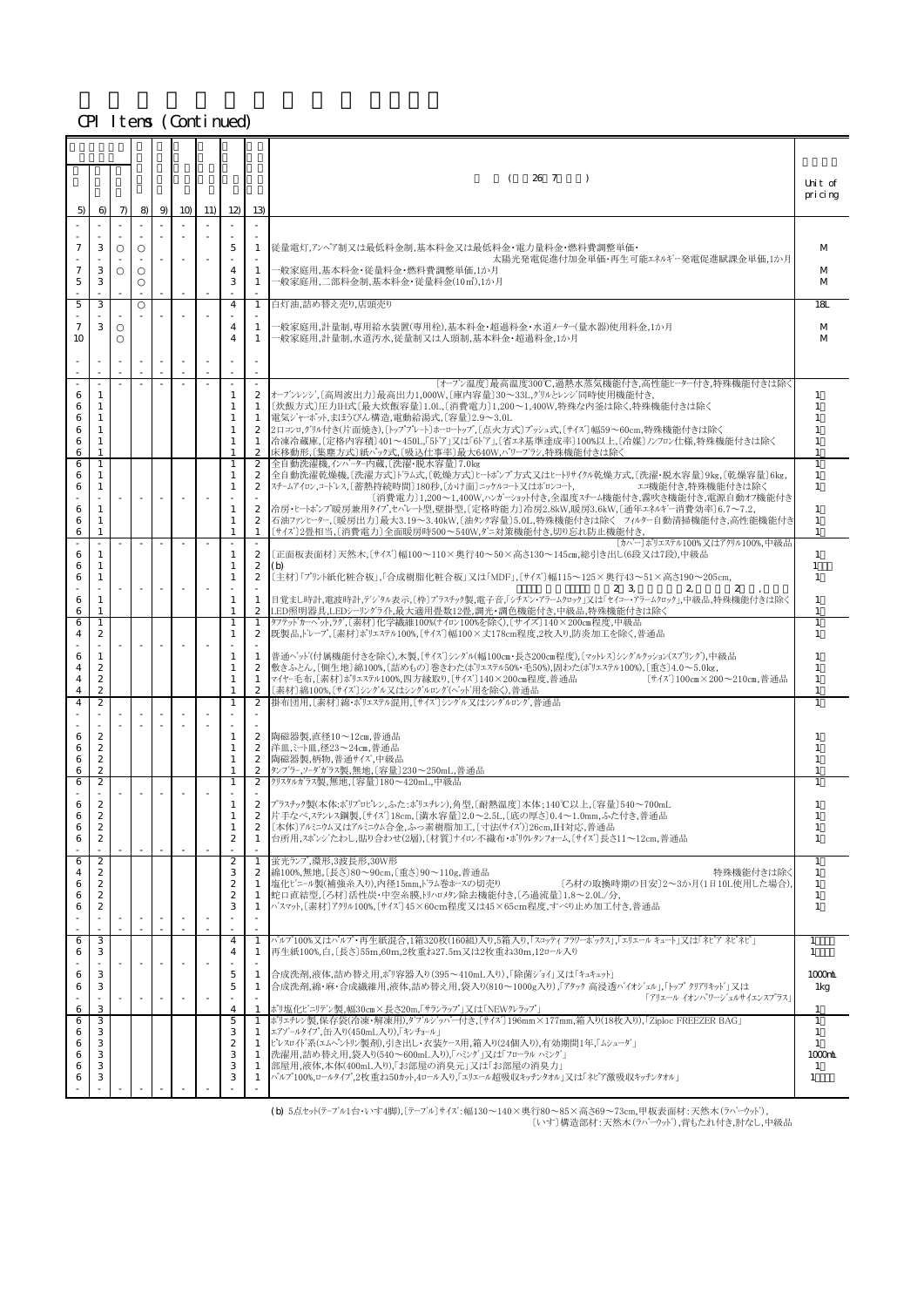|                                                                                                  |                                                                                              |               |                     |            | Weight (per $10000$ ) |                       |        | Price Survey |               |                            |    |
|--------------------------------------------------------------------------------------------------|----------------------------------------------------------------------------------------------|---------------|---------------------|------------|-----------------------|-----------------------|--------|--------------|---------------|----------------------------|----|
| Groups                                                                                           | Itens                                                                                        |               |                     |            |                       |                       |        |              |               |                            |    |
|                                                                                                  |                                                                                              |               |                     |            |                       | Ku-area               |        |              |               | Period for<br>index com    |    |
|                                                                                                  |                                                                                              | Group<br>code | Item Serial<br>code | number     | Japan                 | of Tokyo              | 1)     | $\mathbf{2}$ | $\mathcal{B}$ | putation                   | 4) |
| 家<br>行<br>事<br>代<br>料<br>家<br>事<br>代<br>行<br>料                                                   | Domestic help<br>Domestic help                                                               | 0174          | 4501                | 382<br>383 | 5<br>5                | 17<br>17              |        | L.           |               |                            |    |
| 清<br>掃<br>代                                                                                      | Cleaning fees                                                                                | 0175          |                     | 384        | 13                    | 1                     |        |              |               |                            |    |
| 尿<br>理<br>手 数<br>処<br>料<br>└<br>サ<br>ク<br>料                                                      | Charges for treatment of human waste                                                         |               | 4510<br>4521        | 385<br>386 | $\overline{4}$<br>9   | $\mathbf{O}$<br>1     |        |              |               |                            |    |
| IJ<br>$\overline{\mathcal{A}}$<br>金<br>ル<br>他の家事サービ<br>ス                                         | Recycle fees<br>Other domestic services                                                      | 0176          |                     | 387        | 14                    | 8                     |        | $\sim$       |               |                            |    |
| タル<br>モップ<br>レン<br>料                                                                             | Charges for nop-rental                                                                       |               | 4701                | 388        | 14                    | 8                     |        |              |               |                            |    |
| 服<br>及<br>履<br>被<br>び<br>物                                                                       | Clothes & footwear                                                                           | 0082          |                     | 389        | 405                   | 462                   |        |              |               |                            |    |
| 衣<br>料<br>和<br>服                                                                                 | <b>C</b> ot hes<br>Japanese clothing                                                         | 0083<br>0084  |                     | 390<br>391 | 180<br>9              | 217<br>4              |        | ×,           |               |                            |    |
| 物<br>婦<br>人<br>着                                                                                 | Volnen's" Kinono"                                                                            |               | 5011                | 392        | 6                     | 4                     |        |              |               |                            |    |
| 帯<br>婦<br>人<br>洋<br>服                                                                            | Women's" Obi"<br>0 othing                                                                    | 0085          | 5041                | 393<br>394 | $\mathbf{2}$<br>171   | 1<br>213              |        |              |               |                            |    |
| 男<br>子<br>洋<br>服                                                                                 | Men's clothing                                                                               | 0086          |                     | 395        | 53                    | 68                    | ×,     |              |               |                            |    |
| 背広服(夏物,中級品)<br>背広服(夏物,普通品)                                                                       | Men's suits (for summer, nedium).<br>Men's suits (for summer, ordinary)                      |               | 5101<br>5103        | 396<br>397 | 7<br>5                | 9<br>$\tau$           |        |              |               | 38<br>38                   |    |
| 背広服(冬物,中級品)                                                                                      | Men's suits (for winter, medium).                                                            |               | 5102                | 398        | 5                     | $\boldsymbol{7}$      |        |              |               | $1\ 2\ 9\ 12$              |    |
| 背広服(冬物,普通品)<br>男<br>子<br>上<br>着                                                                  | Men's suits (for winter, ordinary)<br>Men's jackets                                          |               | 5104<br>5111        | 399<br>400 | 4<br>8                | 6<br>13               |        |              |               | $1\ 2\ 9\ 12$<br>1 2 10 12 |    |
| 男<br>子 ズ ボ ン (夏物)                                                                                | Men's slacks (for summer)                                                                    |               | 5122                | 401        | 5                     | $\mathbf 5$           |        |              |               | 38                         |    |
| 男<br>子ズボン(冬<br>物<br>男 子 ズ ボ ン ( ジ ー ン ズ )                                                        | Men's slacks (for winter)<br>Men's slacks (jeans)                                            |               | 5121<br>5123        | 402<br>403 | 5<br>3                | 5<br>З                |        |              |               | 12912                      |    |
| 男<br>子<br>$\Box$<br>$\overline{\phantom{a}}$<br>$\mathbb{R}$                                     | Men's coats                                                                                  |               | 5131                | 404        | 5                     | $\tau$                |        |              |               | $1 \quad 11 \quad 12$      |    |
| 男<br>学<br>子<br>生<br>服<br>婦<br>人<br>洋<br>服                                                        | Boys' school uniforms<br>Women's clothing                                                    | 0087          | 5141                | 405<br>406 | 5<br>94               | 6<br>118              |        |              |               | $1\quad 3$                 |    |
| 婦人スーツ(春夏物,中級品)                                                                                   | Women's suits (for spring & summer, medium)                                                  |               | 5166<br>5167        | 407<br>408 | 8                     | 10                    |        |              |               | 3 8                        |    |
| 婦人スーツ(春夏物,普通品)<br>婦人スーツ(秋冬物,中級品)                                                                 | Women's suits (for spring & summer, ordinary)<br>Women's suits (for autumn & winter, medium) |               | 5162                | 409        | 3<br>8                | $\overline{4}$<br>10  |        |              |               | 3 8<br>$1 \t2 \t9 \t12$    |    |
| 婦人スーツ(秋冬物, 普通品)                                                                                  | Women's suits (for autumn & winter, ordinary)                                                |               | 5168<br>5161        | 410<br>411 | З<br>5                | 4<br>6                |        |              |               | $1\ 2\ 9\ 12$<br>3 8       |    |
| ワンピース (春夏物)<br>ワンピース (秋冬物)                                                                       | One-piece dresses (for spring & summer)<br>One-piece dresses (for autumn & winter)           |               | 5163                | 412        | 5                     | 6                     |        |              |               | $1\ 2\ 9\ 12$              |    |
| 人<br>上<br>婦<br>着<br>ス カ ー ト (春夏物)                                                                | Women's jackets<br>Skirts (for spring & summer)                                              |               | 5183<br>5169        | 413<br>414 | 15<br>$\overline{4}$  | 18<br>5               |        |              |               | 1 3 9 12<br>3 8            |    |
| ス カ ー ト (秋<br>冬<br>物                                                                             | Skirts (for autumn & winter)                                                                 |               | 5172                | 415        | $\overline{4}$        | 5                     |        |              |               | 2 9 12                     |    |
| 婦<br>人 スラックス ( 冬 物 )<br>婦人スラックス(ジーンズ)                                                            | Women's slacks (for winter)<br>Women's slacks (jeans)                                        |               | 5181<br>5179        | 416<br>417 | 12<br>12              | 12<br>12              |        |              |               | 29<br>12<br>$\mathbf{1}$   |    |
| 人 コ ー<br>婦<br>$\mathbb{R}$                                                                       | Women's coats                                                                                |               | 5182                | 418        | 13                    | 21                    |        |              |               | 1 11 12                    |    |
| 学<br>女<br>生<br>子<br>服<br>供<br>洋<br>子<br>服                                                        | Girls' school uniforms<br>Children's clothing                                                | 0088          | 5184                | 419<br>420 | 5<br>24               | 5<br>27               |        |              |               | $1\quad 3$                 |    |
| 男<br>児 ズ<br>ボ<br>$\checkmark$                                                                    | Boys' short pants                                                                            |               | 5191                | 421        | 10                    | 12                    |        |              |               |                            |    |
| 女<br>児 ス カ<br>乳<br>児<br>服                                                                        | Grls' skirts<br>Babi es' cl othes                                                            |               | 5192<br>5193        | 422<br>423 | 10<br>3               | 12<br>3               |        |              |               |                            |    |
| シャツ・セーター・下着類                                                                                     | Shirts, sweaters & underwear                                                                 | 0089          |                     | 424        | 117                   | 119                   |        |              |               |                            |    |
| シャツ・セーター<br>類<br>男子シャツ・セーター類                                                                     | Shirts & sweaters<br>Men's shirts & sweaters                                                 | 0090<br>0091  |                     | 425<br>426 | 81<br>25              | 87<br>25              | $\sim$ |              |               |                            |    |
| ワイシャツ (長袖)                                                                                       | Men's business shirts (long sleeves)                                                         |               | 5202                | 427        | 5                     | $\tau$                |        |              |               |                            |    |
| ワ イ シ ャ ツ ( 半 袖 )<br>スポーツシャツ (長袖)                                                                | Men's business shirts (short sleeves)<br>Sport shirts (long sleeves)                         |               | 5203<br>5211        | 428<br>429 | $\boldsymbol{2}$<br>5 | 3<br>$\overline{4}$   |        |              |               | 58<br>3 9 12               |    |
| スポーツシャツ (半<br>袖                                                                                  | Sport shirts (short sleeves)                                                                 |               | 5212<br>5221        | 430<br>431 | 7                     | 6                     |        |              |               | 4<br>8<br>1 3 9 12         |    |
| 男<br>子 セ ー タ<br>婦人シャツ・セーター類                                                                      | Men's sweaters<br>Women's shirts & sweaters                                                  | 0092          |                     | 432        | 5<br>49               | 5<br>55               |        |              |               |                            |    |
| ブラウス (長袖<br>$\rightarrow$<br>ブラウス(半袖                                                             | Blouses (long sleeves)<br>Blouses (short sleeves)                                            |               | 5231<br>5232        | 433<br>434 | 5<br>5                | 6<br>6                |        |              |               | 1 3 9 12                   |    |
| 婦 人 T シ ャ ツ ( 長 袖                                                                                | Women's T-shirts (long sleeves)                                                              |               | 5233                | 435        | 9                     | 9                     |        |              |               | 48<br>1 3 9 12             |    |
| 人 T シ ャ ツ ( 半 袖)<br>婦<br>セーター (長袖<br>人                                                           | Women's T-shirts (short sleeves)<br>Women's sweaters (long sleeves)                          |               | 5234<br>5241        | 436<br>437 | 14<br>13              | 13<br>18              |        |              |               | 48<br>$1 \t3 \t9 \t12$     |    |
| 婦人セーター (半袖)                                                                                      | Women's sweaters (short sleeves)                                                             |               | 5242                | 438        | 3                     | 4                     |        |              |               | 4 8                        |    |
| 子 供 シャツ・セーター 類<br>子 供 T シ ャ ツ ( 長<br>袖)                                                          | Children's shirts & sweaters<br>Children's T-shirts (long sleeves)                           | 0093          | 5243                | 439<br>440 | 7<br>3                | $\tau$<br>З           |        |              |               | 1 3 9 12                   |    |
| 子 供 T シ ャ ツ ( 半 袖)                                                                               | Children's T-shirts (short sleeves)                                                          |               | 5244                | 441        | 3                     | 3                     |        |              |               | 4 8                        |    |
| 下<br>着<br>類<br>男<br>下<br>類<br>子<br>着                                                             | Underwear<br>Men's underwear                                                                 | 0094<br>0095  |                     | 442<br>443 | 37<br>12              | 32<br>9               |        |              |               |                            |    |
| 男<br>子<br>シ<br>ツ<br>$\div$                                                                       | Men's undershirts                                                                            |               | 5301                | 444        | 5                     | $\overline{4}$        |        |              |               |                            |    |
| 男<br>子<br>パ<br>$\checkmark$<br>ツ<br>男<br>パ<br>ジ<br>子<br>$\rightarrow$<br>$\prec$                 | Men's underpants<br>Men's pajanas                                                            |               | 5311<br>5331        | 445<br>446 | 5<br>3                | 4<br>$\boldsymbol{2}$ |        |              |               | 1 5 9 12                   |    |
| 婦<br>下<br>人<br>着<br>類                                                                            | Women's underwear                                                                            | 0096          |                     | 447        | 20                    | 18                    |        |              |               |                            |    |
| ラ<br>ジ<br>ブ<br>$\ddot{\tau}$<br>$\overbrace{\qquad \qquad }^{}$<br>婦<br>ッ<br>人<br>シ<br>$\exists$ | Brassi eres<br>Pant i es                                                                     |               | 5341<br>5351        | 448<br>449 | 3<br>9                | 3<br>8                |        |              |               |                            |    |
| IJ<br>ラ<br>ジ<br>$\overbrace{\qquad \qquad }^{}$<br>$\mathbb{H}$                                  | Lingeries                                                                                    | 0097          | 5361                | 450        | 9                     | 8                     |        |              |               |                            |    |
| 子<br>供<br>F<br>着<br>類<br>子<br>供<br>ツ<br>シ<br>$\div$                                              | Children's underwear<br>Children's undershirts                                               |               | 5372                | 451<br>452 | $\overline{4}$<br>4   | $\overline{4}$<br>4   |        | ×.           |               |                            |    |
| 履<br>物<br>類<br>男<br>子<br>靴                                                                       | Foot year<br>Men's shoes                                                                     | 0098          | 5601                | 453<br>454 | 49<br>10              | 56<br>13              |        |              |               |                            |    |
| 婦<br>靴<br>人                                                                                      | Women's shoes                                                                                |               | 5611                | 455        | 20                    | 28                    |        |              |               |                            |    |
| 子<br>供<br>靴<br>運<br>動<br>靴                                                                       | Children's shoes<br>Canvas shoes                                                             |               | 5641<br>5631        | 456<br>457 | 3<br>11               | 3<br>10               |        |              |               |                            |    |
|                                                                                                  |                                                                                              |               |                     |            |                       |                       |        |              |               |                            |    |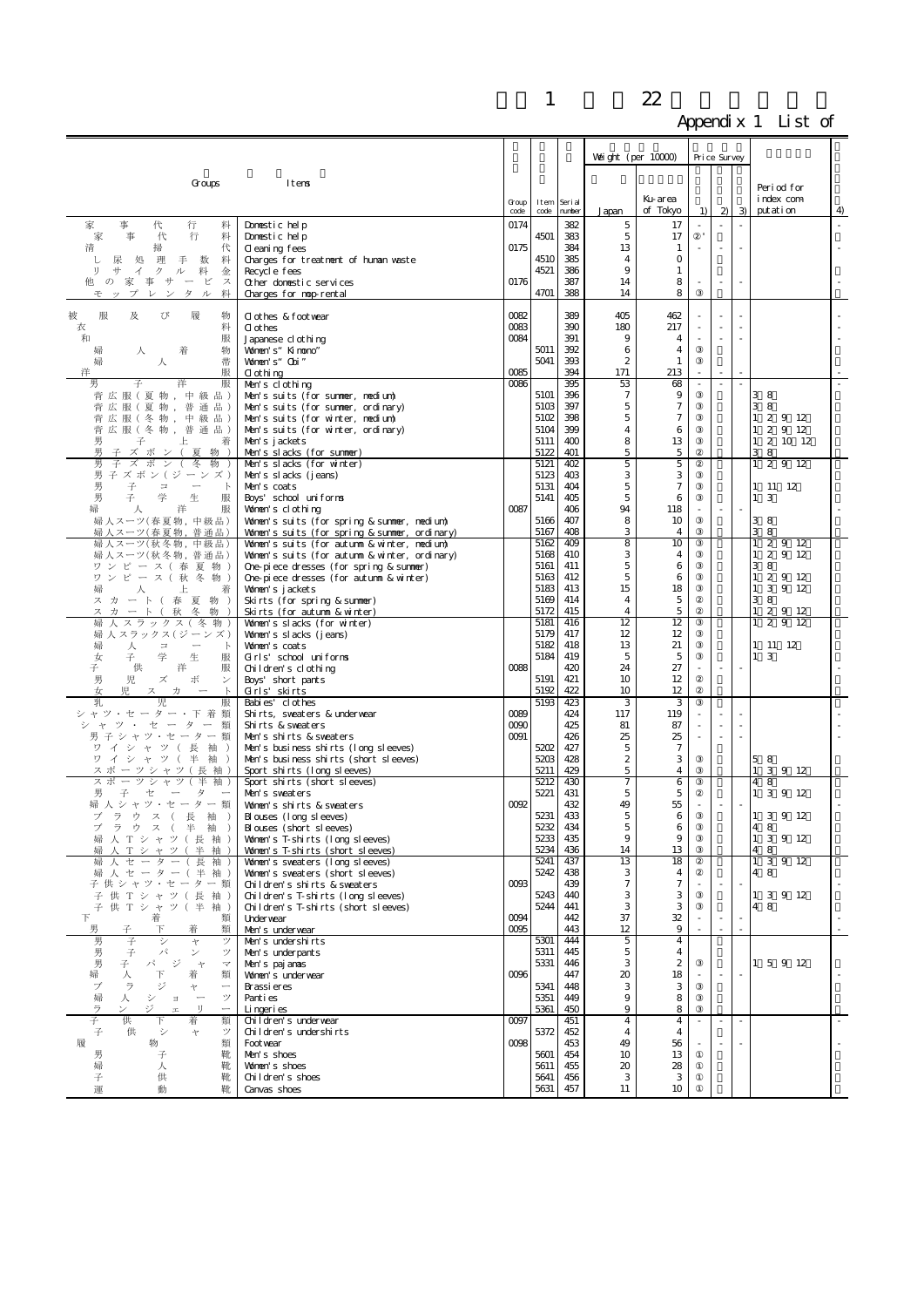|               |                                                  |       |        |   |                |     |                                                      |                                                      | 26 7<br>- (<br>$\lambda$                                                                                                                                                                                         | Unit of<br>pricing                     |
|---------------|--------------------------------------------------|-------|--------|---|----------------|-----|------------------------------------------------------|------------------------------------------------------|------------------------------------------------------------------------------------------------------------------------------------------------------------------------------------------------------------------|----------------------------------------|
| 5)            | 6)                                               | $\pi$ | 8)     | 9 | 1 <sub>O</sub> | 11) | 12)                                                  | 13)                                                  |                                                                                                                                                                                                                  |                                        |
| 18            |                                                  |       |        |   |                |     | $\mathbf{1}$                                         | $\boldsymbol{2}$                                     | 家政婦給料,通い,家事労働(8時間)                                                                                                                                                                                               | 1                                      |
| 10<br>10      |                                                  |       |        |   |                |     | 1<br>1                                               | 1<br>1                                               | 一般世帯,「普通便槽トイレ」又は「簡易水洗トイレ」,従量制又は世帯・人員制,1か月<br>家電リサイクル法に基づく家電製品のリサイクル料金,製品指定,企業指定,1回                                                                                                                               | M<br>M                                 |
| 18            |                                                  |       |        |   |                |     | $\mathbf{2}$                                         | 1                                                    | フロアタイプ,4週間,「ダスキンフロアモップF」                                                                                                                                                                                         |                                        |
|               |                                                  |       |        |   |                |     |                                                      |                                                      |                                                                                                                                                                                                                  |                                        |
|               | $\boldsymbol{2}$                                 |       |        |   |                |     | 1                                                    | $\boldsymbol{2}$                                     | 振袖,注文仕立て上がり,〔袖の長さ〕110cm程度,あわせ,〔素材〕絹100%,型染,中級品                                                                                                                                                                   | -1                                     |
| 4             | 2                                                |       |        |   |                |     | 1                                                    | $\boldsymbol{2}$                                     | 袋帯,錦織,〔素材〕「絹100%」又は「絹80%以上・化学繊維混用」,中級品<br>「ダーバン  又は「バーバリー・ブラックレーベル                                                                                                                                               | $\overline{1}$                         |
| 4<br>4        | $\mathbf{z}$<br>$\boldsymbol{2}$                 |       |        |   |                |     | 1                                                    | $\mathbf{2}$<br>$\mathbf{2}$                         | 夏物,シングル上下,並型,半裏又は背抜き,〔表地〕毛100%,〔サイズ〕A体型(A4〜A6),〔百貨店・専門店ブランド〕「五大陸」,「J.PRESS」,<br>(c)                                                                                                                              | 1                                      |
| 4<br>4        | $\boldsymbol{2}$<br>$\boldsymbol{2}$             |       |        |   |                |     | 1<br>1                                               | $\mathbf{2}$<br>$\boldsymbol{2}$                     | (d)<br>秋冬物,シングル上下,並型,総裏,〔表地〕「毛100%」又は「毛70%以上・ポリエステル混用」,〔サイズ〕A体型(A4〜A6),                                                                                                                                          | -1                                     |
| 4<br>4        | $\boldsymbol{2}$<br>$\mathbf{2}$                 |       |        |   |                |     | 1<br>$\boldsymbol{2}$                                | $\mathbf{2}$<br>$\mathbf{2}$                         | 替上着,シングル,並型,〔表地〕ツイード(毛100%),〔サイズ〕A体型(A4〜A6),中級品<br>百貨店を除く、普通品<br>夏物,スラックス,〔素材〕毛50%以上・ポリェステル混用,〔サイズ〕W76~94cm,中級品<br>秋冬物, スラックス, [素材] 毛100%, [サイズ] W76~94cm, 中級品                                                   | 1<br>$\overline{1}$                    |
| 4<br>4<br>4   | 2<br>2<br>$\boldsymbol{2}$                       |       |        |   |                |     | $\boldsymbol{2}$<br>1<br>1                           | $\mathbf{2}$<br>2<br>$\boldsymbol{2}$                | ブルージーンズ、[素材]デニム(綿100%)、[サイズ]W76~82cm(又はW30~32),中級品<br>秋冬物,シングル,並型,〔表地〕「ポリエステル100%」,ライニング付き,〔サイズ〕チェスト88~96cm・身長165~175cm・MA(M),〔着丈〕77~92cm,中級品                                                                    | 1<br>1                                 |
| 4             | 2                                                |       |        |   |                |     | 1                                                    | $\mathbf{2}$                                         | 公立中学校用,詰め襟上下,〔素材〕「ポリェステル100%」又は「ポリェステル50%以上・毛混用」,〔サイズ〕身長160cm・A体型<br>「自由区」又は「UNTITLED(アンタイトル)」                                                                                                                   | 1                                      |
| 4<br>4        | $\boldsymbol{2}$<br>$\boldsymbol{2}$             |       |        |   |                |     | $\mathbf{1}$                                         | $\mathbf{2}$<br>$\boldsymbol{2}$                     | 春夏物,〔素材〕「麻・化学繊維混用」又は「綿・化学繊維混用」,〔サイズ〕「7~11号」又は「M」,〔百貨店・専門店ブランド〕「23区」,<br>春夏物,〔素材〕「綿・化学繊維混用」又は「化学繊維100%」,〔サイズ〕「7~11号」又は「M」,百貨店を除く,普通品                                                                              | -1<br>$\overline{1}$<br>$\overline{1}$ |
| 4<br>4<br>4   | 2<br>2<br>2                                      |       |        |   |                |     | 1<br>1<br>1                                          | 2<br>$\mathbf{2}$<br>$\mathbf{2}$                    | (e)<br> 秋冬物,長袖,〔素材〕「毛100%」又は「毛50%以上・化学繊維混用」,〔サイズ〕「7〜11号」又は「M」,百貨店を除く,普通品<br>春夏物,〔素材〕「綿100%」又は「綿50%以上・化学繊維混用」,〔サイズ〕「7~11号」又は「M」,中級品                                                                               | $\mathbf{1}$                           |
| 4<br>4        | $\boldsymbol{2}$<br>$\boldsymbol{2}$             |       |        |   |                |     | 1<br>1                                               | $\boldsymbol{2}$<br>$\boldsymbol{2}$                 | 秋冬物,総裏,〔表地〕化学繊維100%,〔サイズ〕「7~11号」又は「M」,中級品<br> 婦人ブレザー,シングル,並型,無地,〔素材〕「毛100%」又は「毛50%以上・化学繊維混用」,〔サイズ〕「7〜11号」又は「M」,中級品                                                                                               | $\overline{1}$<br>$\overline{1}$       |
| 4<br>4        | $\boldsymbol{2}$<br>$\overline{c}$               |       |        |   |                |     | 1                                                    | $\mathbf{2}$<br>$\mathbf{2}$                         | 春夏物, [素材] 化学繊維100%, [サイズ] W64~70cm, 中級品<br>秋冬物, [素材]「毛100%」又は「毛50%以上・化学繊維混用」, [サイズ]W64~70cm,中級品                                                                                                                  | 1<br>$\mathbf{1}$                      |
| 4<br>4<br>4   | 2<br>$\boldsymbol{2}$<br>$\boldsymbol{2}$        |       |        |   |                |     | $\boldsymbol{2}$<br>$\boldsymbol{2}$<br>$\mathbf{1}$ | $\mathbf{2}$<br>2<br>$\boldsymbol{2}$                | 秋冬物,〔素材〕「毛100%」又は「毛50%以上・化学繊維混用」,〔サイズ〕W64~70㎝,中級品<br> ブルージーンズ,〔素材〕デニム,「綿100%」又は「綿95%以上・ポリウレタン混用」,〔サイズ〕W64〜70㎝,中級品<br>冬物,並型,総裏,〔表地〕「毛(ウール100%)」,「毛(ウール・アンゴラ混用)」又は「毛(ウール・カンミヤ混用)」,〔裏地〕ポリエステル,〔サイズ〕「ア〜11号」又は「M」,中級品 | $\mathbf{1}$<br>$\mathbf{1}$<br>1      |
| 4             | $\boldsymbol{2}$                                 |       | $\sim$ |   |                |     | 1                                                    | $\boldsymbol{2}$                                     | 公立中学校用,冬服,〔上衣〕セーラー型,〔スカート〕プリーツスカート,〔素材〕ポリェステル・毛混用,〔サイズ〕身長155cm・A体型                                                                                                                                               | $\overline{1}$                         |
| 4<br>4        | $\overline{c}$<br>$\mathbf{z}$                   |       |        |   |                |     | $\boldsymbol{z}$<br>$\boldsymbol{2}$                 | $\mathbf{2}$<br>$\boldsymbol{2}$                     | 長ズボン,〔素材〕「綿100%」又は「綿95%以上・化学繊維混用」,〔サイズ〕140又は150,普通品<br>スカート又はキュロットスカート,〔素材〕「綿100%」又は「綿・化学繊維混用」,〔サイズ〕120又は130,普通品                                                                                                 | 1<br>-1                                |
| 4             | $\boldsymbol{2}$                                 |       |        |   |                |     | 1                                                    | $\mathbf{1}$                                         | ドレス兼用カバーオール,長袖,〔素材〕綿100%,〔サイズ〕50,60又は70,普通品                                                                                                                                                                      |                                        |
|               | $\boldsymbol{2}$                                 |       |        |   |                |     |                                                      |                                                      | 長袖,シングルカフス,[素材]ポリエステル・綿混用,白(白織柄を含む),[サイズ]えり回り39~41cm・ゆき80~84cm又はM~L,普通品                                                                                                                                          |                                        |
| 4<br>4<br>4   | $\boldsymbol{2}$<br>$\mathbf{2}$                 |       |        |   |                |     | 1<br>1<br>1                                          | $\boldsymbol{2}$<br>$\mathbf{2}$                     | 半袖 [素材]ポリエステル・綿混用,白(白織柄を含オッ),[サイズ]えり回り39〜41cm又はM〜L,普通品<br>普通品<br>長袖,男子用,ポロシャツ,ニット(鹿の子編),〔素材〕「綿100%」又は「綿・ポリェステル混用」,〔サイズ〕チェスト88〜96㎝・身長165〜175㎝・MA(M),                                                              | -1<br>1<br>1                           |
| 4<br>4        | $\boldsymbol{2}$<br>2                            |       |        |   |                |     | $\boldsymbol{2}$<br>1                                | $\mathbf{2}$<br>2                                    | 半袖,男子用,ポロシャツニット(鹿の子編),〔素材〕「綿100%」又は「綿・ポリェステル混用」,〔サイズ〕チェスト88~96cm・身長165~175cm・MA(M),<br>プルオーハー,長袖,毛100%,無地,〔サイズ〕チェスト88~96cm・身長165~175cm・MA(M),普通品<br>普通品                                                          | 1<br>1                                 |
| 4             | $\boldsymbol{2}$                                 |       |        |   |                |     | $\boldsymbol{2}$                                     | $\mathbf{2}$                                         | 長袖, [素材] 化学繊維100% (ニットは除く), [サイズ]「7~11R」又は「M」,普通品                                                                                                                                                                |                                        |
| $\Delta$<br>4 | $\mathfrak{D}$<br>$\boldsymbol{2}$               |       |        |   |                |     | $\boldsymbol{2}$<br>3                                | $\mathbf{2}$<br>2                                    | 半袖,5分袖又は7分袖,〔素材〕綿100%(ニットは除く),〔サイズ〕「7〜11R」又は「M」,普通品<br>長袖又は7分袖, 〔素材〕綿・化学繊維混用,柄物, 〔サイズ〕M,普通品                                                                                                                      | 1                                      |
| 4<br>4<br>4   | $\mathbf{2}$<br>2<br>$\boldsymbol{2}$            |       |        |   |                |     | 3<br>$\overline{2}$<br>$\boldsymbol{2}$              | $\boldsymbol{2}$<br>2<br>$\boldsymbol{2}$            | 半袖,綿100%,プリント,〔サイズ〕M,普通品<br>カーディガン、「長袖」又は「7分袖」,〔素材〕毛・化学繊維混用,〔サイズ〕M,普通品<br>プルオーバー 半袖 [素材]「綿・化学繊維混用」又は「化学繊維100%」 [サイズ]M.普通品                                                                                        | $\overline{1}$<br>1                    |
| 4             | $\mathbf{2}$                                     |       |        |   |                |     | 3                                                    | $\mathbf{2}$                                         | 男児用,長袖,[素材]綿100%,柄物,[サイズ]120又は130,普通品                                                                                                                                                                            | 1                                      |
| 4             | $\boldsymbol{2}$                                 |       |        |   |                |     | 3                                                    | $\boldsymbol{2}$                                     | 男児用,半袖,綿100%,プリント,〔サイズ〕120又は130,普通品                                                                                                                                                                              | 1                                      |
| 4<br>4        | 2<br>$\mathbf{z}$                                |       |        |   |                |     | $\boldsymbol{2}$<br>$\boldsymbol{2}$                 | $\mathbf{1}$<br>1                                    | 半袖,刃ヤス,〔素材〕綿100%,〔サイズ〕チェスト96~104cm・LA(L),2枚入り,白,普通品,特殊加工は除く<br>ボクサーブリーフ,〔素材〕「綿100%」又は「綿50%以上・化学繊維混用」,〔サイズ〕ウェスト84~94cm・LA(L),2枚入り,普通品,特殊加工は除く                                                                     | 1                                      |
| 4             | $\boldsymbol{2}$                                 |       | $\sim$ |   | $\sim$         |     | 1                                                    | 1                                                    | 長袖,開襟,前開き,長ズボン,〔素材〕綿100%,〔サイズ〕チェスト88~96cm・身長165~175cm・MA(M),普通品                                                                                                                                                  | 1                                      |
| 4<br>4<br>4   | $\boldsymbol{2}$<br>$\mathbf{z}$<br>$\mathbf{z}$ |       |        |   |                |     | 1<br>$\boldsymbol{2}$<br>$\boldsymbol{2}$            | $\mathbf{2}$<br>$\boldsymbol{2}$<br>$\boldsymbol{2}$ | [カップ]レース又はシームレス, [サイズ] C70又はC75, 中級品, 「ワコール」, 「ウイング」又は「トリンプ」<br>メリヤス.〔素材〕綿・化学繊維混用.〔サイズ〕ヒップ87~95㎝・M,普通品,特殊加工は除く<br>キャミソール, 〔サイス゛〕ハ゛スト80又は85・M,中級品, 「ワコール」, 「ウイング」又は「トリンプ」                                         | -1<br>1<br>$\mathbf{1}$                |
| 4             | $\boldsymbol{2}$                                 |       |        |   | $\sim$         |     | $\boldsymbol{2}$                                     | $\mathbf{2}$                                         | 男児用,半袖,刃ヤス,〔素材〕綿100%,〔サイズ〕140,150又は160,2枚入り,白,普通品                                                                                                                                                                | 1                                      |
| 6             | $\boldsymbol{2}$<br>$\mathbf{z}$                 |       |        |   |                |     | $\boldsymbol{2}$<br>$\boldsymbol{2}$                 | $\mathbf{2}$<br>$\mathbf{2}$                         | 短靴,黒,〔甲〕牛革,〔底〕「合成ゴム」又は「ウレタン」,〔底の製法〕張り付け,〔サイズ〕25~26㎝,中級品                                                                                                                                                          | -1                                     |
| 6<br>6        | $\boldsymbol{2}$<br>$\boldsymbol{2}$             |       |        |   |                |     | $\boldsymbol{2}$<br>$\mathbf{2}$                     | $\mathbf{2}$<br>$\mathbf{2}$                         | パンプス.〔甲〕牛革.〔底〕合成ゴム.〔底の製法〕張り付け,〔サイズ〕23~24㎝,中級品<br>女児用, [甲] 合成皮革, ベハト付き, [サイズ] 18~19cm, 中級品<br>「チャンピオン」又は「マックスランライト(ダンロップ)」<br> 大人用,スニーカー.〔甲〕合成繊維・合成皮革.〔タイプ〕ひも又はマジックテープ.〔サイズ〕24.0~27.0cm,中級品.「スポルディング」,            | 1<br>-1<br>-1                          |
|               |                                                  |       |        |   |                |     |                                                      |                                                      | (△) 百物 シンノがゕト玉 並刑 平重又け投せき 〔事地〕[毛100%」又は「毛50%以上・ポリェァ۶テル混用」「#イブ)A体刑(A4~A6) 百貨庄を除く 英通具                                                                                                                              |                                        |

(c) 夏物,シングル上下,並型,半裏又は背抜き,〔表地〕「毛100%」又は「毛50%以上・ポリェステル混用」,〔サイズ〕A体型(A4〜A6),百貨店を除く,普通品<br>(d) 秋冬物,シングル上下,並型,総裏,〔表地〕「ミ100%,〔サイズ〕A体型(A4〜A6),<br>|百貨店・専門店ブランド〕「五大陸」,「J.PRESS」,「ダーハン」又は「ハーハ'リー・ブラックレーベル」

(e) 秋冬物,長袖,〔素材〕「毛100%」又は「毛50%以上・化学繊維混用」,〔サイズ〕「7~11号」又は「M」,

〔百貨店・専門店ブランド〕「23区」,「自由区」又は「UNTITLED(アンタイトル)」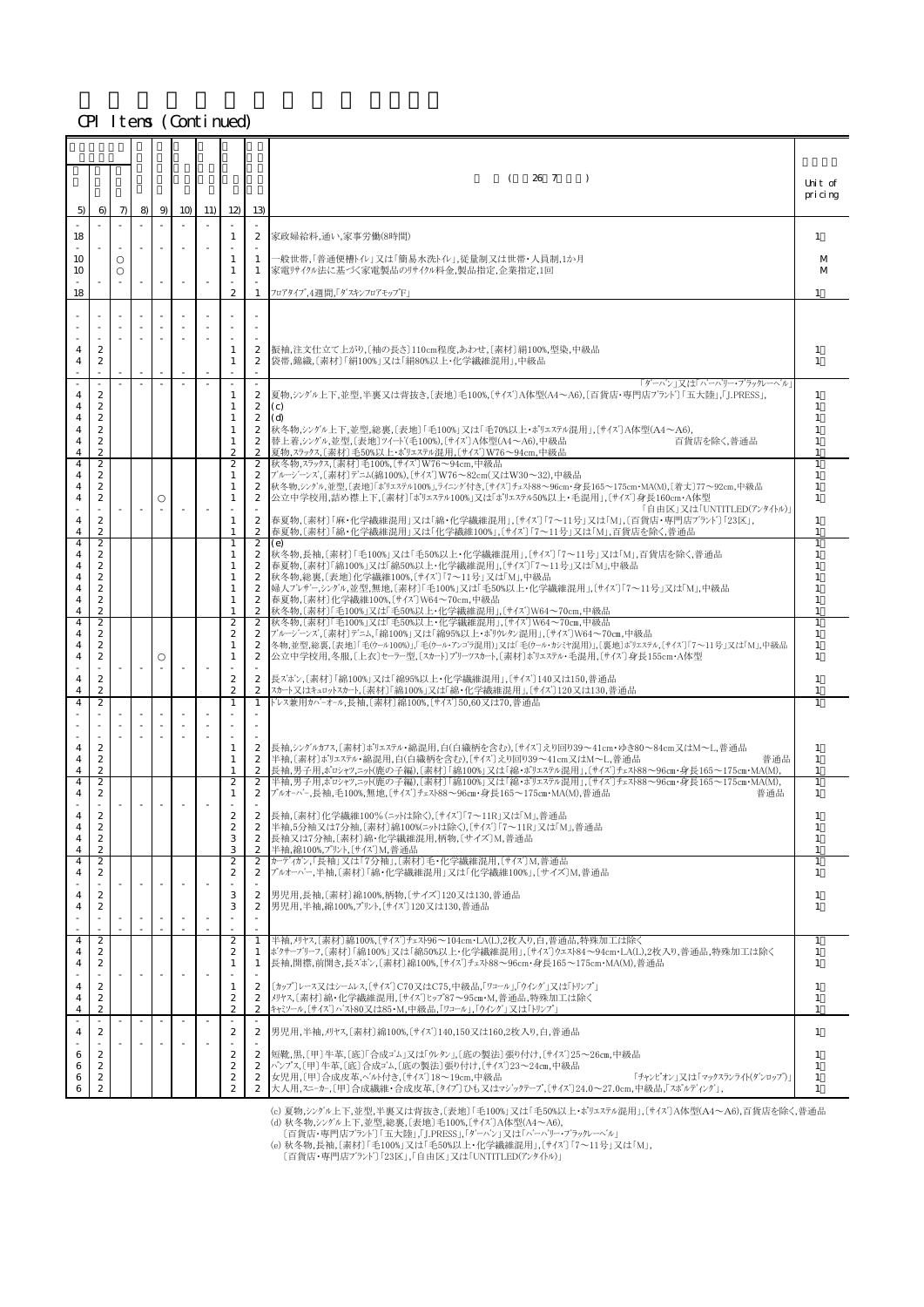|                                                                                                |                                                                                    |                 |              |                   |                                      |                                   | . .          |          |               |                         |   |
|------------------------------------------------------------------------------------------------|------------------------------------------------------------------------------------|-----------------|--------------|-------------------|--------------------------------------|-----------------------------------|--------------|----------|---------------|-------------------------|---|
|                                                                                                |                                                                                    |                 |              |                   | Weight (per $10000$ )                |                                   | Price Survey |          |               |                         |   |
|                                                                                                |                                                                                    |                 |              |                   |                                      |                                   |              |          |               |                         |   |
| Groups                                                                                         | Itens                                                                              |                 |              |                   |                                      | Ku-area                           |              |          |               | Period for<br>index com |   |
|                                                                                                |                                                                                    | $G$ oup<br>code | Item<br>code | Seri al<br>number | Japan                                | of Tokyo                          | 1)           | $2 \cup$ | $\mathcal{B}$ | putation                | 4 |
| サ<br>ン<br>ダ<br>ル<br>ス<br>IJ<br>パ                                                               | Sandal <sub>s</sub>                                                                |                 | 5671<br>5652 | 458<br>459        | $\boldsymbol{2}$<br>$\boldsymbol{2}$ | 1<br>$\boldsymbol{2}$             |              |          |               |                         |   |
| ッ<br>他<br>服<br>$\sigma$<br>被<br>類                                                              | Sl i ppers<br>Other clothing                                                       | 0103            |              | 460               | 33                                   | 34                                |              |          |               |                         |   |
| 帽<br>子<br>ク<br>タ                                                                               | Hats & caps<br>Neckties                                                            |                 | 5501<br>5511 | 461<br>462        | 5<br>2                               | 5<br>3                            |              |          |               |                         |   |
| ネ<br>イ<br>フ<br>ラ<br>マ<br>$\overbrace{\qquad \qquad }$                                          | Mufflers                                                                           |                 | 5572         | 463               | 5                                    | 6                                 |              |          |               | 1 2 10 12               |   |
| 男<br>下<br>婦<br>ス<br>午<br>グ<br>人<br><b>I</b><br>ッ                                               | Men's socks<br>Women's stockings                                                   |                 | 5521<br>5531 | 464<br>465        | 7<br>3                               | 6<br>3                            |              |          |               |                         |   |
| 婦<br>ス<br>人<br>ソ<br>ク<br>ッ                                                                     | Women's socks                                                                      |                 | 5541         | 466               | 8                                    | $\tau$                            |              |          |               |                         |   |
| べ<br>$\mathbb{R}$<br>ル<br>関連<br>服<br>サ<br>ピ<br>$\overline{\phantom{a}}$<br>ス                   | Belts<br>Services related to clothing                                              | 0106            | 5571         | 467<br>468        | 3<br>27                              | 3<br>36                           |              |          | $\sim$        |                         |   |
| 洗濯代(ワイシャツ)                                                                                     | Laundry charges (nen's business shirts)                                            |                 | 5711         | 469               | 11                                   | 15                                |              |          |               |                         |   |
| 洗濯代(背広服上下)<br>履<br>物<br>修<br>理<br>代                                                            | Dry cleaning charges (nen's suits)<br>Footwear repair charges                      |                 | 5712<br>5721 | 470<br>471        | 11<br>$\mathbf{z}$                   | 15<br>4                           |              |          |               |                         |   |
| 賃<br>借<br>被<br>服<br>料                                                                          | Charges for clothing rent                                                          |                 | 5731         | 472               | 3                                    | $\boldsymbol{2}$                  |              |          |               |                         |   |
| 保<br>療<br>健<br>医                                                                               | Medical care                                                                       | 0107            |              | 473               | 428                                  | 428                               |              |          |               |                         |   |
| 医薬品·健康保持用摂取品<br>感<br>冒<br>薬                                                                    | Medicines & health fortification<br>Medicines for cold                             | 0108            | 6001         | 474<br>475        | 129<br>11                            | 111<br>9                          |              |          |               |                         |   |
| 剤<br>解<br>熱<br>鎮<br>痛                                                                          | Antipyretic & analgesic nedicines                                                  |                 | 6002         | 476               | 5                                    | 4                                 |              |          |               |                         |   |
| 胃<br>腸<br>薬<br>剤<br>ビ<br>タ<br>ξ<br>$\boldsymbol{A}$                                            | Castrointestinal nedicines<br>Vitamin preparations-A                               |                 | 6012<br>6021 | 477<br>478        | 9<br>$\overline{4}$                  | 9<br>$\overline{4}$               |              |          |               |                         |   |
| タ<br>ビ<br>ξ<br>$\checkmark$<br>剤<br>B                                                          | Vitamin preparations-B                                                             |                 | 6022         | 479               | 4                                    | 4                                 |              |          |               |                         |   |
| IJ<br>$\mathbb{R}^*$<br>ク<br>剤<br>ン<br>薬<br>皮<br>膚<br>病                                        | Health drinks<br>Dernal nedicines                                                  |                 | 6031<br>6051 | 480<br>481        | 28<br>5                              | 23<br>4                           |              |          |               |                         |   |
| 薬<br>は<br>ŋ                                                                                    | <b>P</b> asters                                                                    |                 | 6061         | 482               | 6                                    | 6                                 |              |          |               |                         |   |
| 目<br>薬<br>漢<br>薬<br>方                                                                          | Eyevashes<br>Chi nese nedi ci nes                                                  |                 | 6062<br>6091 | 483<br>484        | 6<br>$\overline{7}$                  | 6<br>6                            |              |          |               |                         |   |
| 鼻<br>炎<br>薬<br>$+$<br>リー                                                                       | Medicines for rhinitis                                                             |                 | 6003<br>6090 | 485<br>486        | $\overline{7}$<br>36                 | 6<br>32                           |              |          |               |                         |   |
| プ<br>メ<br>$\checkmark$<br>$\mathbb{R}$<br>医療用品 · 器具<br>健<br>保                                  | Suppl enents<br>Medical supplies & appliances                                      | 0109            |              | 487               | 77                                   | 75                                |              |          |               |                         |   |
| 紙 お む つ (乳 幼 児 用)<br>紙おむつ(大人用)                                                                 | Disposable diapers (for babies)<br>Disposable diapers (for adults)                 |                 | 6141<br>6142 | 488<br>489        | 6<br>6                               | 5<br>5                            |              |          |               |                         |   |
| 生理用ナプキ<br>- 24                                                                                 | Sanitary napkins                                                                   |                 | 6101         | 490               | 10                                   | 9                                 |              |          |               |                         |   |
| $\equiv$<br>タクトレン<br>剤                                                                         | Bath preparation<br>Contact lenses cleaning solution                               |                 | 6095<br>6181 | 491<br>492        | 5<br>5                               | 4<br>$\overline{4}$               |              |          |               |                         |   |
| 眼<br>鏡                                                                                         | Spect acl es                                                                       |                 | 6121         | 493               | 20                                   | 24                                |              |          |               |                         |   |
| タクトレ<br>ズ<br>ン<br>$\equiv$<br>タ<br>ルスメー<br>$\widehat{\phantom{a}}$<br>$\overline{\phantom{a}}$ | Contact lenses<br>Bathroomscal es                                                  |                 | 6161<br>4393 | 494<br>495        | 10<br>3                              | 12<br>$\boldsymbol{2}$            |              |          |               |                         |   |
| 体<br>温<br>計                                                                                    | Thermometers                                                                       |                 | 6131         | 496<br>497        | 7<br>$\overline{4}$                  | $\mathbf 5$<br>3                  |              |          |               |                         |   |
| 圧<br>計<br>血<br>健<br>医 療<br>サ<br>保<br>ービ<br>ス                                                   | Sphygnonanoneters<br>Medical services                                              | O110            | 6171         | 498               | 222                                  | 242                               |              |          |               |                         |   |
| 診<br>療<br>代<br>出<br>産<br>入<br>院<br>料                                                           | Medical treatment<br>Delivery fees in national & public hospital                   |                 | 6200<br>6210 | 499<br>500        | 196<br>3                             | 205<br>10                         |              |          |               |                         |   |
| ジ料<br>ッサ<br>$\overline{\phantom{a}}$<br>マ<br>金                                                 | Charges for nassage                                                                |                 | 6221         | 501               | 10                                   | 17                                |              |          |               |                         |   |
| 間ド<br>受診<br>料<br>ック<br>人<br>予<br>防<br>接<br>種<br>料                                              | Fees for complete medical checkup<br>Fees for vaccination                          |                 | 6222<br>6223 | 502<br>503        | 8<br>4                               | 7<br>4                            |              |          |               | 1 10 12                 |   |
| 信<br>通                                                                                         |                                                                                    | 0111            |              | 504               | 1 421                                | 995                               |              |          |               |                         |   |
| 交<br>通                                                                                         | Transportation & communication<br>Public transportation                            | 0112            |              | 505               | 210                                  | 305                               |              |          |               |                         |   |
| 鉄道運賃(JR)<br>通運賃(JR)                                                                            | Railway fares (JR)<br>(ordinary fares)                                             |                 | 7026<br>7527 | 506<br>507        | 75<br>32                             | 112<br>45                         |              |          |               |                         |   |
| 料 金 (JR, 在 来 線)                                                                                | $\mbox{(speci al \,\, fares, \,\, excludi ng \,\, \mbox{``} Shi nkansen'' \,\, )}$ |                 | 7528         | 508               | 8                                    | 10                                |              |          |               |                         |   |
| 新幹線)<br>料 金 (JR,<br>学<br>定 期 ( J R )<br>通                                                      | (special fares, for "Shinkansen")<br>(students' season tickets)                    |                 | 7530<br>7029 | 509<br>510        | 16<br>5                              | 25<br>8                           |              |          |               |                         |   |
| 通<br>勤<br>定<br>期<br>$\mathbf{I}$<br>R                                                          | (commuters' season tickets)                                                        |                 | 7030<br>7007 | 511               | 13                                   | 25                                |              | $\sim$   | ×.            |                         |   |
| 鉄 道<br>運<br>賃<br>(JR以外<br>通 運 賃 ( J R 以 外 )<br>普                                               | Railway fares (excluding JR)<br>(ordinary fares)                                   |                 | 7008         | 512<br>513        | 45<br>24                             | 75<br>35                          |              |          |               |                         |   |
| 通学定期(JR以外)<br>通勤定期(JR以外)                                                                       | (students' season tickets)<br>(commuters' season tickets)                          |                 | 7009<br>7010 | 514<br>515        | 5<br>16                              | 8<br>32                           |              |          |               |                         |   |
| 般路線バス<br>代                                                                                     | Fixed route bus fares                                                              |                 | 7050         | 516               | 19                                   | 14                                |              |          |               |                         |   |
| バ<br>高<br>速<br>ス<br>代<br>$\overline{\phantom{0}}$<br>タ<br>シ<br>ク<br>代                          | Expressway bus fares<br>Taxi fares                                                 |                 | 7057<br>7060 | 517<br>518        | 5<br>18                              | $\overline{4}$<br>32              |              |          |               |                         |   |
| 航<br>空<br>運<br>賃                                                                               | Airplane fares                                                                     |                 | 7070         | 519               | 22                                   | 43                                |              |          |               |                         |   |
| 路<br>金<br>高<br>速<br>道<br>料<br>高速自動車国道料金                                                        | Expressway tolls charges<br>National expressway tolls                              |                 | 7360<br>7363 | 520<br>521        | 27<br>21                             | 25<br>18                          |              |          |               |                         |   |
| 市高速道路料<br>都<br>金                                                                               | Gity expressway tolls                                                              |                 | 7364         | 522               | 7                                    | 6                                 |              |          |               |                         |   |
| 車 等<br>関 係<br>自<br>動<br>費<br>動<br>車<br>自                                                       | Private transportation<br>Automobiles                                              | 0113<br>0114    |              | 523<br>524        | 820<br>177                           | 364<br>23                         |              |          |               |                         |   |
| 用<br>車<br>乗<br>軽<br>型<br>用<br>車<br>小<br>乗<br>А                                                 | (less than 660cc)<br>(nore than 660cc, but less than 1,500cc)                      |                 | 7105<br>7106 | 525<br>526        | 35<br>44                             | $\overline{5}$<br>$6\overline{6}$ |              |          |               |                         |   |
| 型<br>用<br>車<br>小<br>乗<br>B                                                                     | (nore than $1, 500$ cc, but less than $2, 000$ cc)                                 |                 | 7107         | 527               | 18                                   | 2                                 |              |          |               |                         |   |
| 型 乗 用 車 (輸 入 品)<br>小<br>普<br>通<br>乗<br>用<br>車                                                  | $(less than 2, 000c(i)$ mported)<br>$(n$ ore than $2,000$ c $c)$                   |                 | 7110<br>7113 | 528<br>529        | 4<br>58                              | $\mathbf{1}$<br>8                 |              |          |               |                         |   |
| 通 乗 用 車 (輸 入 品)<br>普                                                                           | (nore than 2, OOCc (imported))                                                     |                 | 7115         | 530               | 18                                   | 2                                 |              |          |               |                         |   |
| 自<br>転<br>車<br>自<br>転<br>車                                                                     | Bi cycl es<br>Bi cycl es                                                           | 0115            | 7201         | 531<br>532        | 8<br>8                               | 9<br>$\,9$                        |              |          |               |                         |   |
|                                                                                                |                                                                                    |                 |              |                   |                                      |                                   |              |          |               |                         |   |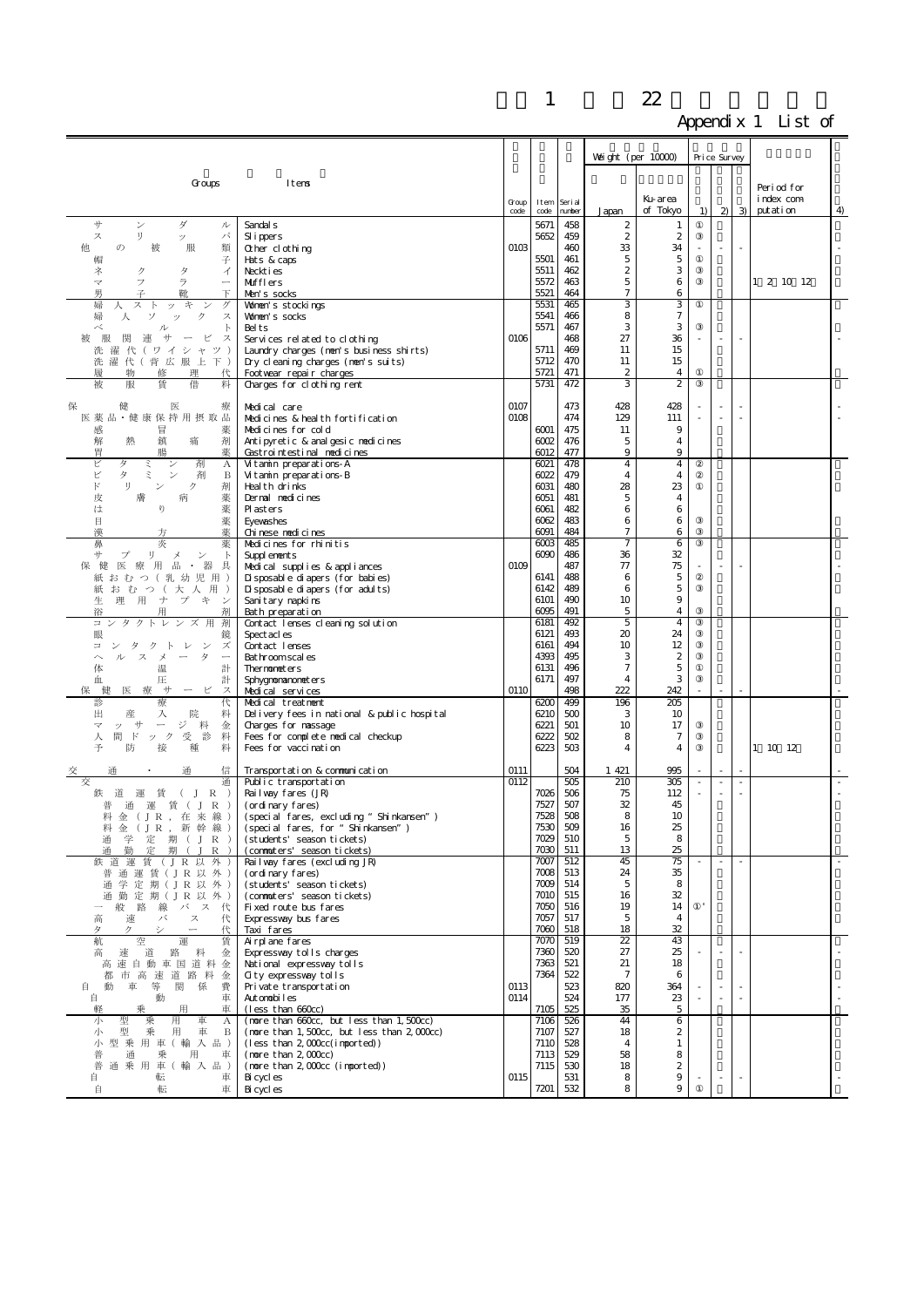|                          |                                                  |        |                          |                          |        |           |                                   |                                                        | 26 7<br>$\left($<br>$\overline{\phantom{a}}$                                                                                                                         | Unit of                        |
|--------------------------|--------------------------------------------------|--------|--------------------------|--------------------------|--------|-----------|-----------------------------------|--------------------------------------------------------|----------------------------------------------------------------------------------------------------------------------------------------------------------------------|--------------------------------|
| 5)                       | $\Theta$                                         | $\pi$  |                          |                          |        | 8 9 10 11 | 12)                               | 13)                                                    |                                                                                                                                                                      | pricing                        |
| 6<br>6                   | $\boldsymbol{2}$<br>2                            |        |                          |                          |        |           | $\mathbf{2}$<br>$\mathbf{2}$      | 1<br>$\mathbf{1}$                                      | 婦人用,〔甲〕合成皮革,〔底〕合成底,〔かかとの高さ〕3.5~4.5cm,普通品<br>吊り込みタイプ, [甲]布, [中敷き]布, 大人用, 普通品                                                                                          | 1<br>$\overline{1}$            |
| 4                        | $\boldsymbol{z}$                                 |        | $\sim$                   | $\overline{\phantom{a}}$ | $\sim$ |           | $\mathbf{2}$                      | $\mathbf{1}$                                           | キャップ,大人用,〔素材〕化学繊維100%,メーカーマーク刺しゅう付き,〔サイズ〕M又はL,普通品                                                                                                                    |                                |
| 4<br>4<br>$\overline{4}$ | $\boldsymbol{z}$<br>$\mathbf{2}$<br>$\mathbf{2}$ |        |                          |                          |        |           | 1<br>1<br>3                       | $\mathbf{2}$<br>$\boldsymbol{2}$<br>2                  | 幅ネクタイ,絹100%,中級品<br>女性用,毛(カシミヤ100%),無地,〔サイズ〕幅25~30cm・長さ160~180cm,中級品<br>綿·化学繊維混用,無地,〔サイズ〕25cm,普通品                                                                     |                                |
| 4<br>4                   | $\boldsymbol{2}$<br>$\mathbf{2}$                 |        |                          |                          |        |           | $\overline{2}$<br>3               | $\mathbf{2}$<br>$\mathbf{2}$                           | 〔素材〕ナイロン・ポリウレタン混用、プレーン(無地),〔サイズ〕M~L,中級品,「満足」,「ASTIGU(アスティーグ)」又は「SABRINA(サブリナ)」<br>〔素材〕「化学繊維混用」又は「綿・化学繊維混用」、〔サイズ〕23㎝,普通品                                              | $\mathbf{1}$                   |
| 6                        | $\boldsymbol{2}$                                 |        | $\overline{\phantom{a}}$ |                          |        |           | $\mathbf{2}$<br>$\overline{4}$    | $\mathbf{2}$<br>$\mathbf{2}$                           | 紳士用,牛皮,張り合わせ, 〔幅〕3cm程度, フリーサイズ,中級品                                                                                                                                   | -1                             |
| 18<br>18<br>18           |                                                  |        |                          |                          |        |           | $\overline{4}$                    | $\boldsymbol{2}$<br>$\mathbf{2}$                       | 水洗い,機械仕上げ,折りたたみ仕上げ,持ち込み,配達なし,料金前払い<br>トライクリーニング,持ち込み,料金前払い,配達なし<br> 婦人パンプスのかかと(3.5×3.5cm以内),リフト交換, 〔リフト素材〕合成ゴム                                                       |                                |
| 21                       |                                                  |        |                          |                          |        |           |                                   |                                                        | モーニング一式(上着,ズホン,ヘスト,ネクタイ),カッターシャツ又はワイシャツ及び靴付きは除く,貸出期間2泊3日                                                                                                             |                                |
| 6                        | 3                                                |        |                          |                          |        |           | $\boldsymbol{2}$                  | $\overline{\phantom{a}}$<br>$\sim$<br>1                | 第2類医薬品,総合かぜ薬,散剤,箱入り(44包入り),「パブロンゴール'A微粒」                                                                                                                             |                                |
| 6<br>6                   | 3<br>3                                           |        |                          |                          |        |           | 1<br>$\mathbf{2}$                 | $\mathbf{1}$<br>1                                      | 第2類医薬品,解熱鎮痛剤,錠剤,箱入り(40錠入り),「ハ'ファリンA」又は「新セテ'ス錠」<br> 第2類医薬品,複合胃腸薬,細粒剤,箱入り(56包入り),「第一三共胃腸薬〔細粒〕」                                                                         | 1                              |
| 6<br>6                   | 3<br>3                                           |        |                          |                          |        |           | 1<br>1                            | $\mathbf{1}$<br>1                                      | 第3類医薬品, ビタミン含有保健剤,錠剤, プラスチックホトル入り(90錠入り), 「キューピーコーワコ'ールト'α-プラス」<br> 第3類医薬品」ビタシ主薬製剤」ビタシB1・B6・B12主薬製剤、錠剤、瓶入り(270錠入り)「アリナミンEXプラス」                                       | -1                             |
| 6<br>6<br>6              | 3<br>3<br>3                                      |        |                          |                          |        |           | 3<br>$\mathbf{2}$<br>$\mathbf{2}$ | 1<br>1<br>1                                            | 指定医薬部外品,瓶入り(100mL×10本入り),「リポビタンD」<br>第2類医薬品,外用湿疹·皮膚炎用薬,箱入り(90g入り),「メンソレータムADクリーム」<br> 第3類医薬品,外用鎮痛消炎薬(貼付薬),ハップ剤,〔サイズ〕10×14cm,箱入り(24枚入り),「のびのびサロンシップs」又は「ハテックスうすびたシップ」 |                                |
| 6<br>6                   | 3<br>3                                           |        |                          |                          |        |           | $\boldsymbol{2}$<br>$\mathbf{1}$  | 1<br>1                                                 | 第2類医薬品,点眼薬,一般点眼薬,12mL入り,「ロートジーb」<br>第2類医薬品,防風通聖散,錠剤,瓶入り(336錠入り),「ナイシトールG」                                                                                            | $\mathbf{1}$                   |
| 6<br>6                   | 3<br>3                                           |        |                          |                          |        |           | 1<br>$\boldsymbol{2}$             | $\mathbf{1}$<br>1                                      | 第2類医薬品,内服薬,カプセル剤,箱入り(48カプセル入り),「パブロン鼻炎カプセルS」<br>栄養機能食品,粒状,通信販売,企業指定,1袋                                                                                               | M                              |
| 6<br>6                   | 3<br>3                                           |        |                          |                          |        |           | $\boldsymbol{2}$<br>$\mathbf{2}$  | 1                                                      | 1 乳幼児用, パンツ型, Lサイズ, 44枚入り<br>大人用, パンツ型, うす型, M又はM~Lサイズ, 22~24枚入り                                                                                                     | 10<br>10                       |
| 6<br>6                   | 3<br>3                                           |        |                          |                          |        |           | $\overline{4}$<br>3               | 1<br>1                                                 | 昼用,スリム,〔長さ〕22.5~23cm,羽つき,20~24個入り,「ソフィ はだおもい」 又は「ロリェ エフ しあわせ素肌」<br> 薬用入浴剤,錠剤,箱入り(40g×20錠入り),「ハブ」                                                                     | 10<br>$\mathbf{1}$             |
| 6<br>6<br>6              | 3<br>1<br>1                                      |        |                          |                          |        |           | 3<br>1<br>1                       | 1<br>$\mathbf{2}$<br>$\boldsymbol{2}$                  | ソフトレンズ用,コールド消毒液,1液タイプ,箱入り(総容量470~500mL入り)<br>(f)<br>ソフトレンズ,使い捨てレンズ,1日交換タイプ,近視用,箱入り(30枚入り),「ワンデーアキュビューモイスト」                                                           | $1000$ nL<br>1<br>$\mathbf{1}$ |
| 6<br>6                   | $\boldsymbol{2}$<br>$\boldsymbol{2}$             |        |                          |                          |        |           | 1<br>1                            | 1<br>1                                                 | 体組成計, 〔測定項目〕体重・体脂肪率・内臓脂肪レベル・筋肉量・基礎代謝量・体内年齢・BMI, 〔測定方式〕足式,登録人数5人,<br>(g)                                                                                              | $\mathbf{1}$<br>$\mathbf{1}$   |
| 6<br>11                  | $\mathbf{2}$                                     |        |                          |                          |        |           | 1<br>6                            | 1<br>1                                                 | 電子式,上腕巻き付け式,測定シスお知らせ機能付き,機器本体内に腕帯収納部なし,ACアダプタなし,特殊機能付きは除く<br> 選定した診療行為(1回)の診療報酬点数                                                                                    | $\mathbf{1}$<br>M              |
| 19<br>19                 |                                                  |        |                          |                          |        |           | 1<br>3                            | 1<br>$\mathbf{2}$                                      | 国立病院又は公立病院,正常分娩に伴う入院料(7日間)+分娩料(1回),病院指定<br>保険適用外の全身マッサージ,施術時間1時間程度                                                                                                   | M                              |
| 19<br>19                 |                                                  |        |                          |                          |        |           | $\boldsymbol{2}$                  | $\boldsymbol{2}$<br>$\overline{2}$                     | 日帰りコース(オプションを除く),[胃の検査] X線検査,男性,50歳代<br>任意接種,インフルエンザ,大人(65歳以上を除く)                                                                                                    | 1<br>$\mathbf{1}$              |
|                          |                                                  | $\sim$ | $\sim$                   |                          | $\sim$ |           |                                   |                                                        |                                                                                                                                                                      |                                |
| 12                       |                                                  |        |                          |                          |        |           | 5                                 | $\mathbf{2}$                                           | 旅客鉄道(JR),最低料金(各種割引運賃を除く),大人,片道,普通旅客運賃,1回                                                                                                                             | M                              |
| 12<br>12<br>12           |                                                  |        |                          |                          |        |           | $\mathbf{2}$<br>З<br>$\mathbf{1}$ | $\boldsymbol{2}$<br>$\overline{2}$<br>$\boldsymbol{2}$ | 旅客鉄道(JR),在来線,大人,指定席特別急行料金(~300km),1回<br> 旅客鉄道(JR),新幹線,大人,指定席特別急行料金(起点~終点),1回<br> 旅客鉄道(JR),高校生用・大学生用,通学定期旅客運賃,6か月                                                     | M<br>M<br>M                    |
| 12<br>÷.                 |                                                  |        |                          |                          |        |           | $\boldsymbol{2}$                  | $\boldsymbol{2}$                                       | 旅客鉄道(JR),大人,通勤定期旅客運賃,6か月                                                                                                                                             | M                              |
| 12<br>12                 |                                                  |        |                          |                          |        |           | 5<br>1<br>$\boldsymbol{2}$        | $\mathbf{2}$<br>$\mathbf{2}$<br>$\mathbf{2}$           | 旅客鉄道(JR以外),最低料金(各種割引運賃を除く),大人,片道,普通旅客運賃,1回<br>旅客鉄道(IR以外),通学定期旅客運賃(大学生用),6か月<br>旅客鉄道(IR以外),大人,通勤定期旅客運賃,6か月                                                            | М<br>M                         |
| 12<br>12<br>12           |                                                  |        |                          |                          |        |           | 3<br>$\boldsymbol{2}$             | 1<br>$\mathbf{2}$                                      | 一般乗合旅客自動車,路線指定,一般^'ス最低料金(各種割引運賃を除く),大人,1回<br>大人,1回<br>一般乗合旅客自動車,路線指定,高速バス,始発から終着(120〜170km),最低料金(各種割引運賃を除く),高速道路利用,昼行便,                                              | M<br>M<br>M                    |
| 12<br>12                 |                                                  |        |                          |                          |        |           | 3<br>1                            | $\boldsymbol{2}$<br>$\mathbf{2}$                       | 距離制運賃,距離制運賃に適用される距離,乗車時間帯, 〔車種〕小型車,中型車又は普通車,企業指定,1回<br>国内線,大人,片道,旅客運賃,企業指定,運賃の種類指定,1回                                                                                | M<br>M                         |
| 12<br>12                 |                                                  |        |                          |                          |        |           | 3<br>$\boldsymbol{2}$             | $\mathbf{2}$<br>$\mathbf{2}$                           | 地方部·大都市近郊別,1回<br>普通車,100km以内の利用,ETCを利用した場合の料金,距離別料金(ターミナルチャージ,1km当たりの料金),均一料金,道路指定,区間指定,<br>普通車,ETCを利用した場合の料金,料金区分指定,1回                                              | M<br>M                         |
|                          |                                                  |        |                          |                          |        |           |                                   | ×                                                      |                                                                                                                                                                      |                                |
| 6<br>6                   | $\overline{1}$<br>$\mathbf{1}$                   |        |                          |                          |        |           | $\mathbf{1}$<br>$\mathbf{1}$      | $\mathbf{2}$<br>$\boldsymbol{2}$                       | 道路運送車両法で規定される軽自動車,車種指定,1台<br>道路運送車両法で規定される小型自動車のうち排気量1.50L以下のもの,車種指定,1台                                                                                              | M<br>M                         |
| 6<br>6<br>6              | 1<br>1<br>1                                      |        |                          |                          |        |           | 1<br>1<br>1                       | $\mathbf{2}$<br>$\boldsymbol{2}$<br>$\mathbf{2}$       | 道路運送車両法で規定される小型自動車のうち排気量1.50L超のもの,車種指定,1台<br> 道路運送車両法で規定される小型自動車,車種指定,1台<br>道路運送車両法で規定される普通自動車,車種指定,1台                                                               | M<br>M<br>M                    |
| 6                        | -1                                               |        |                          |                          |        |           | 1                                 | $\mathbf{2}$                                           | 道路運送車両法で規定される普通自動車,車種指定,1台                                                                                                                                           | M                              |
| 6                        | $\mathbf{1}$                                     |        |                          |                          |        |           | 1                                 |                                                        | 2   シティ車, 26型, 変速機付き(3段変速), 自転車安全基準適合車(BAAマーク付き), 中級品                                                                                                                | 1                              |

(f) 〔レンズ〕プラスチックレンズ,非球面レンズ,近視用,屈折率1.60,UVカット,無色,「HOYAニュールックス」,

(g)電子式,一般用,予測・実測兼用,わき専用,「けんおんくん MC-680」又は「テルモ電子体温計 ET-C231P」 「セイコースーパールーシャスUV」又は「ニコンライト3-AS」,〔フレ-ム〕男性用,樹脂フレ-ム,中級品,加工料を含む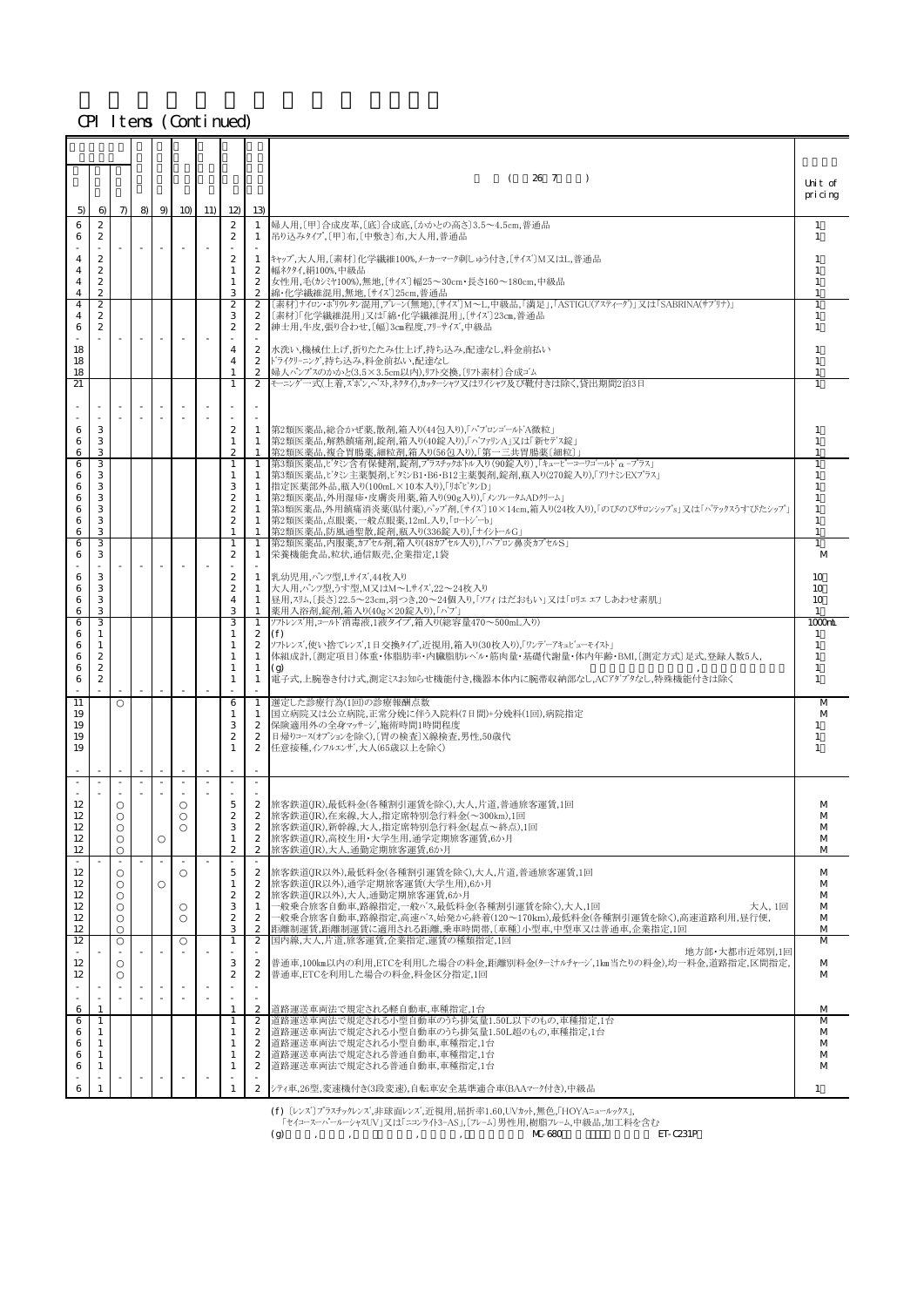|                                                                                       |                                                                                     |       |              |            |                       |                                      | . .          |                |                |              |   |
|---------------------------------------------------------------------------------------|-------------------------------------------------------------------------------------|-------|--------------|------------|-----------------------|--------------------------------------|--------------|----------------|----------------|--------------|---|
|                                                                                       |                                                                                     |       |              |            |                       |                                      | Price Survey |                |                |              |   |
|                                                                                       |                                                                                     |       |              |            |                       | Weight (per $10000$ )                |              |                |                |              |   |
| Groups                                                                                | Itens                                                                               |       |              |            |                       |                                      |              |                |                | Period for   |   |
|                                                                                       |                                                                                     | Group | Item         | Seri al    |                       | Ku-area                              |              |                |                | index com    |   |
|                                                                                       |                                                                                     | code  | code         | number     | Japan                 | of Tokyo                             | 1)           | $\mathbf{z}$   | $\mathcal{Z}$  | putation     | 4 |
| 自<br>動<br>持<br>車<br>等<br>維<br>ガ<br>IJ<br>ソ<br>$\checkmark$                            | Autonotive naintenance<br>Gasoline                                                  | 0116  | 7301         | 533<br>534 | 634<br>229            | 332<br>80                            |              |                |                |              |   |
| 自<br>動<br>車<br>タ<br>イ<br>ャ                                                            | Ti res                                                                              |       | 7311         | 535        | 29                    | $\tau$                               |              |                |                |              |   |
| 自<br>テ<br>IJ<br>動<br>車<br>バ<br>ッ<br>$\overline{\phantom{a}}$<br>自<br>ク<br>車<br>ス<br>ワ | Autonobile batteries<br>Car wax                                                     |       | 7312<br>7322 | 536<br>537 | $\overline{7}$<br>3   | $\boldsymbol{2}$<br>1                |              |                |                |              |   |
| 力<br>ゲーショ<br>ーナ<br>ビ<br>ン                                                             | Automobile navigation                                                               |       | 7313         | 538        | 17                    | $\mathbf 5$                          |              |                |                |              |   |
| E<br>車<br>載<br>C<br>車 整備 費 (定期点検)                                                     | Electronic Toll Collection systemtool                                               |       | 7314<br>7331 | 539<br>540 | 3<br>33               | 1<br>19                              |              |                |                |              |   |
| 自<br>自動車整備費(パンク修理)                                                                    | Regular inspection<br>Puncture repairs                                              |       | 7335         | 541        | 19                    | 11                                   |              |                |                |              |   |
| 車オイル交換料<br>自<br>動                                                                     | Motor oil replacement                                                               |       | 7341         | 542        | 8                     | 3                                    |              |                |                |              |   |
| 車<br>庫<br>借<br>料<br>車<br>料<br>駐<br>金                                                  | Charges for garage rental<br>Charges for parking                                    |       | 7342<br>7343 | 543<br>544 | 64<br>8               | 94<br>11                             |              |                |                |              |   |
| 動車免許手<br>自<br>数<br>料                                                                  | Charges for driving license                                                         |       | 7351         | 545        | $\boldsymbol{2}$      | 1                                    |              |                |                |              |   |
| タ カ ー<br>金<br>レ<br>料<br>車                                                             | Charges for rental car                                                              |       | 7344         | 546        | $\overline{4}$<br>6   | 5                                    |              |                |                |              |   |
| 洗<br>代<br>自動車保険料(自賠責)                                                                 | Car wash fees<br>Autonotive insurance premium (compulsion)                          |       | 7347<br>7370 | 547<br>548 | 34                    | 3<br>12                              |              |                |                |              |   |
| 動車保険料(任意)<br>自                                                                        | Autonotive insurance premium (option)                                               |       | 7390         | 549        | 168                   | 77                                   |              |                |                |              |   |
| 通<br>信<br>は<br>が<br>き                                                                 | Communication<br>Postcards                                                          | 0117  | 7401         | 550<br>551 | 391<br>3              | 326<br>4                             |              |                |                |              |   |
| 書<br>封                                                                                | Letters                                                                             |       | 7402         | 552        | 8                     | 9                                    |              |                |                |              |   |
| 固<br>料<br>電<br>話<br>通<br>信<br>疋                                                       | Tel ephone charges                                                                  |       | 7410         | 553        | 93                    | 72                                   |              |                |                |              |   |
| 携<br>電<br>話<br>通<br>信<br>料<br>運<br>送<br>料                                             | Mobile telephone charges<br>Forwarding charges                                      |       | 7430<br>7433 | 554<br>555 | 215<br>15             | 177<br>17                            |              |                |                |              |   |
| 機<br>固<br>電<br>定<br>話                                                                 | Tel ephone set                                                                      |       | 7441         | 556        | 3                     | 3                                    |              |                |                |              |   |
| 携<br>帯<br>電<br>話<br>機                                                                 | Cellular phones                                                                     |       | 7446         | 557        | 54                    | 44                                   |              |                |                |              |   |
| 教<br>育                                                                                | Educat i on                                                                         | 0118  |              | 558        | 334                   | 475                                  |              |                |                |              |   |
| 等<br>授<br>業<br>料                                                                      | School fees                                                                         | 0119  |              | 559        | 228                   | 307                                  |              | $\sim$         | $\overline{a}$ |              |   |
| $A \trianglelefteq$<br>費 (小学<br>P<br>$\mathbf T$<br>校 )<br>P T A 会 費 ( 中 学 校 )        | PTA nembership fees (elementary school)<br>PTA nembership fees (junior high school) |       | 8001<br>8002 | 560<br>561 | 18<br>17              | 45<br>9                              |              |                |                |              |   |
| 中学校授<br>立<br>業<br>料<br>私                                                              | Junior high school fees, private                                                    |       | 8010         | 562        | 13                    | 38                                   |              |                |                |              |   |
| 立<br>高<br>校 授<br>業<br>料<br>公<br>私<br>校<br>授<br>業<br>料<br>立<br>高                       | High school fees, public<br>H gh school fees, private                               |       | 8020<br>8030 | 563<br>564 | $\overline{7}$<br>16  | $\boldsymbol{2}$<br>23               |              |                |                |              |   |
| 業<br>国<br>立<br>大<br>学<br>授<br>料                                                       | College & university fees, national                                                 |       | 8040         | 565        | 13                    | 6                                    |              |                |                |              |   |
| 私<br>立<br>大<br>学<br>授<br>業<br>料                                                       | College & university fees, private                                                  |       | 8060         | 566        | 97                    | 134                                  |              |                |                |              |   |
| 私<br>大学授業<br>立短期<br>料<br>立<br>園 保<br>育<br>料<br>公<br>幼稚                                | Junior college fees, private<br>Kindergarten fees, public                           |       | 8070<br>8080 | 567<br>568 | 5<br>3                | $\tau$<br>1                          |              |                |                |              |   |
| 私<br>立 幼 稚 園 保<br>育<br>料                                                              | Kindergarten fees, private                                                          |       | 8090         | 569        | 23                    | 20                                   |              |                |                |              |   |
| 専<br>門<br>学校授<br>業<br>料<br>書 ・ 学 習 参 考 教 材<br>科<br>教                                  | Vocational school fees<br>(8)                                                       | 0120  | 8077         | 570<br>571 | 17<br>9               | 21<br>12                             |              | ÷.             |                |              |   |
| 科<br>書<br>教                                                                           | School text books                                                                   |       | 8110         | 572        | 4                     | 4                                    |              |                |                |              |   |
| 習<br>教                                                                                | Reference books for study                                                           | 0121  | 8100         | 573<br>574 | 5<br>97               | 8<br>156                             |              | $\blacksquare$ |                |              |   |
| 育<br>補<br>習 教 育 ( 小 学 校 )                                                             | Tutorial fees<br>(el enent ary school)                                              |       | 8203         | 575        | 31                    | 66                                   |              |                |                |              |   |
| 補 習 教 育 ( 中 学 校 )                                                                     | (junior high school)                                                                |       | 8201         | 576        | 40                    | 44                                   |              |                |                |              |   |
| 補 習 教 育 ( 高 校 · 予 備 校)                                                                | (high school & preparatory school)                                                  |       | 8204         | 577        | 26                    | 46                                   |              |                |                |              |   |
| 楽<br>教<br>養                                                                           | Culture & recreation                                                                | 0122  |              | 578        | 1 1 4 5               | 1 183                                |              | ×.             | $\sim$         |              |   |
| 娯<br>財<br>楽用<br>耐<br>久                                                                | Recreational durable goods<br><b>TV</b> set s                                       | 0123  | 9013         | 579<br>580 | 171<br>97             | 154<br>78                            |              |                |                |              |   |
| 携帯型オーディオプレーヤー                                                                         | Mobile audioplayers                                                                 |       | 9033         | 581        | 2                     | 3                                    |              |                |                |              |   |
| 子<br>電<br>辞<br>書<br>デオレコー<br>$\boldsymbol{\mathcal{F}}$                               | El ectronic dictionaries                                                            |       | 9082<br>9034 | 582<br>583 | 5<br>13               | $\overline{7}$                       |              |                |                |              |   |
| パソコン (デスクトップ型)                                                                        | Vi deo recorders<br>Personal computers (desktop)                                    |       | 9078         | 584        | 10                    | 14<br>9                              |              | POS            |                |              |   |
| パ ソ コ ン ( ノ ー ト 型 )                                                                   | Personal computers (notes)                                                          |       | 9079         | 585        | 20                    | 18                                   |              | POS            |                |              |   |
| IJ<br>プ<br>タ<br>力<br>ラ<br>メ                                                           | PC printers<br>Caneras                                                              |       | 9081<br>9043 | 586<br>587 | 3<br>$\tau$           | 3<br>8                               |              | RQ             |                |              |   |
| ピ<br>デ<br>オ<br>カ<br>ラ<br>ーメ                                                           | Vi deo caneras                                                                      |       | 9042         | 588        | 3                     | 6                                    |              |                |                |              |   |
| ピ<br>$\overline{\mathcal{T}}$<br>学<br>習                                               | Pi anos<br>Desks                                                                    |       | 9051<br>9061 | 589<br>590 | 8<br>3                | 6<br>1                               |              |                |                | $1 \t2 \t12$ |   |
| 机<br>娯<br>楽<br>用<br>品<br>教                                                            | Recreational goods                                                                  | 0128  |              | 591        | 217                   | 189                                  |              |                |                |              |   |
| 文<br>房<br>具                                                                           | St at i onery                                                                       | 0129  |              | 592        | $2\!2$                | 24                                   |              | $\sim$         | ÷.             |              |   |
| ボ<br>ル<br>夲<br>$\overline{\mathbf{v}}$<br>$\checkmark$<br>ゲ<br>ぺ<br>$\checkmark$      | Ball-point pens<br>Marking pens                                                     |       | 9111<br>9115 | 593<br>594 | 3<br>2                | $\boldsymbol{2}$<br>$\boldsymbol{z}$ |              |                |                |              |   |
| ブー<br>ク<br>ノ<br>$\mathcal{D}$<br>$\mathbb{R}$                                         | Not ebooks                                                                          |       | 9121         | 595        | 6                     | 6                                    |              |                |                |              |   |
| $\circ$<br>用<br>紙<br>A<br>セロハン粘着テー<br>プ                                               | Papers for office automation<br>Cell ophane adhesive tape                           |       | 9127<br>9124 | 596<br>597 | 6<br>$\boldsymbol{2}$ | 6<br>$\boldsymbol{2}$                |              |                |                |              |   |
| 筆<br>入<br>れ                                                                           | Pencil cases                                                                        |       | 9125         | 598        | 5                     | 5                                    |              |                |                | $1 \t2 \t12$ |   |
| 運<br>動<br>用<br>具                                                                      | Sporting goods                                                                      | 0130  |              | 599        | 49                    | 45                                   |              |                |                |              |   |
| ルフクラ<br>ゴ<br>ブ<br>ザ<br>$\Box$<br>ブ                                                    | Golf clubs<br>Baseball gloves                                                       |       | 9142<br>9141 | 600<br>601 | 5<br>$\mathbf{1}$     | 5<br>$\mathbf{1}$                    |              |                |                |              |   |
| ニスラケッ<br>テ<br>$\mathbb{R}$                                                            | Tennis rackets                                                                      |       | 9143         | 602        | -1                    | 1                                    |              |                |                |              |   |
| ーニ<br>ングパン<br>お<br>トレ<br>ツ                                                            | Fishing rods<br>Pants for exercise                                                  |       | 9144<br>9145 | 603<br>604 | 6<br>29               | 4<br>27                              |              |                |                |              |   |
| 水<br>着                                                                                | Swimming suits                                                                      |       | 9149         | 605        | 8                     | 8                                    |              |                |                |              |   |
| が<br>具<br>w                                                                           | Toys                                                                                | 0131  |              | $\infty$   | 26                    | 23                                   |              |                |                |              |   |
| 家 庭 用 ゲ ー ム 機 ( 据 置 型 )                                                               | TV games (stationary)                                                               |       | 9154         | 607        | $\boldsymbol{2}$      | $\overline{2}$                       |              |                |                |              |   |

(8) School textbooks & reference books for study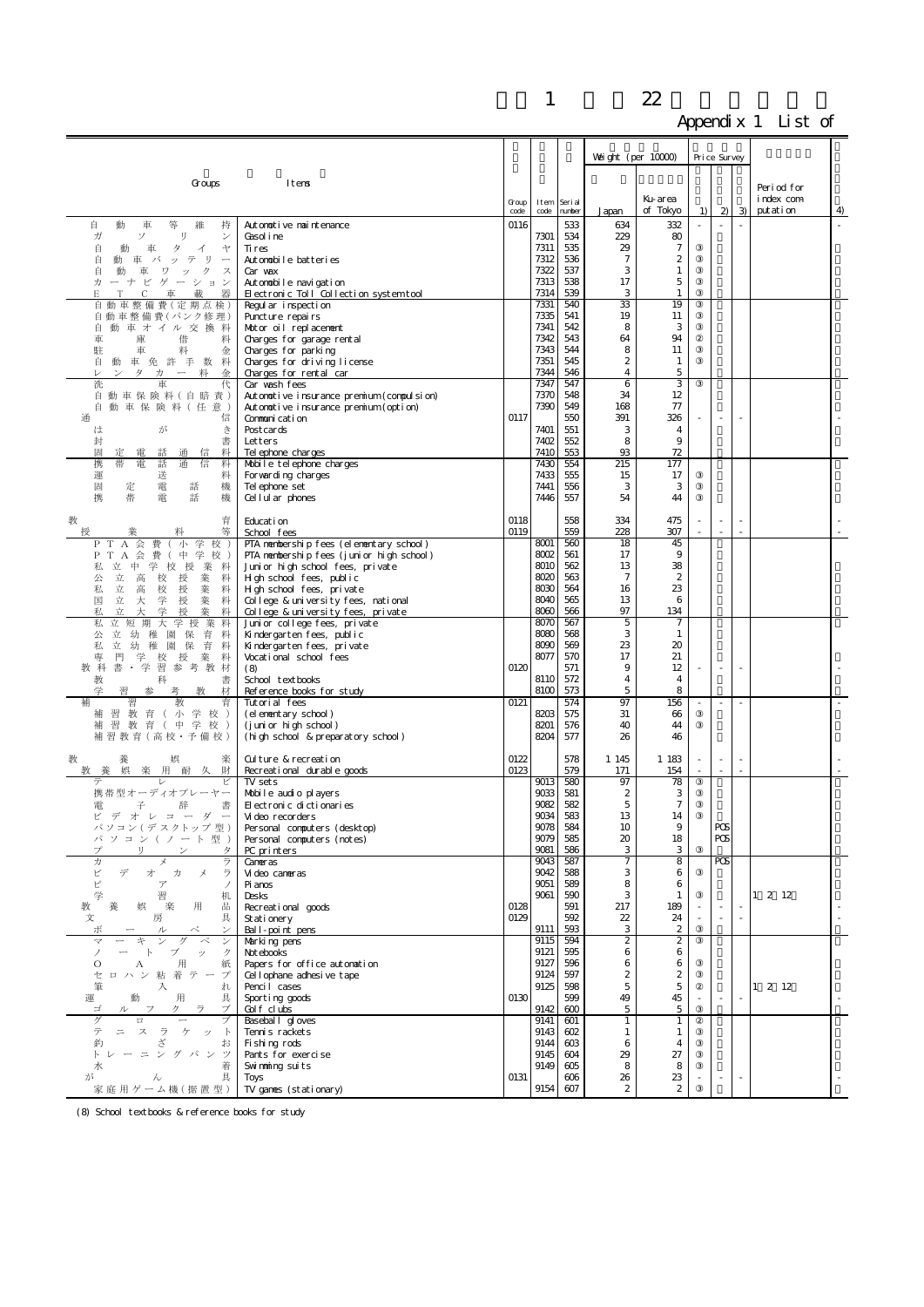|                           |                                      |       |          |             |     |                              |                                      | 26 7<br>- 1<br>$\lambda$                                                                                                                                                   | Unit of            |
|---------------------------|--------------------------------------|-------|----------|-------------|-----|------------------------------|--------------------------------------|----------------------------------------------------------------------------------------------------------------------------------------------------------------------------|--------------------|
|                           |                                      |       |          |             |     |                              |                                      |                                                                                                                                                                            | pricing            |
| 5)                        | 6                                    | $\pi$ | $8 \mid$ | $9 \mid 10$ | 11) | 12)                          | 13)                                  |                                                                                                                                                                            |                    |
|                           |                                      |       |          |             |     |                              |                                      |                                                                                                                                                                            |                    |
| 5<br>6                    | 3<br>2                               |       |          |             |     | 6<br>2                       | 1<br>2                               | レギュラーガソリン,セルフサービス式を除く<br> ランアルタイヤ(冬用タイヤを除く),〔サイズ〕195/65R15 91H,低燃費タイヤガイドライン適合タイヤ(低燃費タイヤマーク付き)                                                                              | 1L                 |
| 6                         | 2                                    |       |          |             |     | 1                            | 2                                    | 小型乗用車用,〔JIS形式〕40B19R(L),普通品                                                                                                                                                |                    |
| 6                         | 3                                    |       |          |             |     | 1                            | $\boldsymbol{2}$                     | 固型,缶入り(300g入り),「激防水 ダーク&メタリック」又は「激防水 パール&メタリック」                                                                                                                            |                    |
| 6<br>6                    | 2<br>$\overline{c}$                  |       |          |             |     | 2                            | $\boldsymbol{2}$                     | 一体型,〔記憶媒体〕メモリータイプ,〔記憶容量〕16~20GB,〔画面サイズ〕7型,地上デン゙タルチューナー内蔵<br>自動四輪車用,アンテナ分離型,音声案内機能付き,カード抜き忘れ防止機能付き                                                                          |                    |
| 18                        |                                      |       |          |             |     | $\boldsymbol{2}$             | 2                                    | 乗用車1,500ccクラス,自動車点検基準による12か月定期点検                                                                                                                                           |                    |
| 18<br>18                  |                                      |       |          |             |     | 1<br>1                       | 2<br>2                               | 乗用車,ラジアルタイヤ,タイヤの取り外し及び取り付けを含む,材料費を含む<br>エンジンオイル交換(オイルエレメントの交換及び清掃等は除く),排気量1.5Lクラス,オイル代(オイル量 3L )を含む,オイル中級品                                                                 | $\mathbf{1}$<br>-1 |
| 18                        |                                      |       |          |             |     | 3                            | $\boldsymbol{2}$                     | 月極駐車料金,屋根なし駐車場,アスファル舗装,小型自動車                                                                                                                                               |                    |
| 18                        |                                      |       |          |             |     | 3                            | $\boldsymbol{2}$                     | 時間貸し駐車料金,平日,昼間,小型自動車                                                                                                                                                       |                    |
| 10<br>21                  |                                      |       |          |             |     | $\mathbf{1}$                 | $\mathbf{2}$<br>$\boldsymbol{2}$     | 第一種運転免許,普通自動車免許,更新手数料(講習料を含む),優良運転者 <br>企業指定,1回<br>乗用車,1000ccクラスが含まれるグレード,出発時の店舗に返却,24時間借りた場合の車種時間料金(免責補償料を除く),                                                            | 1<br>M             |
| 18                        |                                      |       |          |             |     | $\boldsymbol{2}$             | 2                                    | 洗車機による洗車,店員の操作による洗車,シャンプー(洗浄液)洗車,小型乗用車                                                                                                                                     | 1                  |
| 10                        |                                      |       |          |             |     | 1                            | 1                                    | 自動車損害賠償責任保険料,保険期間24か月,車種別自家用車・軽自動車(検査対象車),1件                                                                                                                               | M                  |
| 10                        |                                      |       |          |             |     | 3                            | 1                                    | 自家用小型乗用自動車保険,保険期間1年(一括払い),モデルケースによる保険料,企業指定,1件                                                                                                                             | M                  |
| 12                        |                                      |       |          |             |     | $\boldsymbol{2}$             | 1                                    | 通常はがき(第二種郵便物)                                                                                                                                                              | 1                  |
| 12<br>12                  |                                      |       |          |             |     | З<br>5                       | 1                                    | 封書(第一種郵便物),定形郵便物,25gまで                                                                                                                                                     | $\mathbf{1}$       |
| $\overline{21}$           |                                      |       |          |             |     | $\overline{4}$               | 1<br>$\mathbf{2}$                    | 固定電話,加入電話・IP電話,住宅用,企業指定,距離・時間帯区分指定,1か月<br> 従来型携帯電話機及びスマートフォン,国内通話・パケット通信サービスに係る料金(別途情報料等は除く),企業指定,プラン指定,1か月                                                                | M<br>M             |
| 12                        |                                      |       |          |             |     | 4                            | 1                                    | 宅配便運賃,重量5kg,縦・横・高さの合計80㎝のものを宅配便取扱店に持ち込んだ場合の運賃,同一都道府県内配送運賃                                                                                                                  | $\mathbf{1}$       |
| 6<br>6                    | -1<br>-1                             |       |          |             |     | 1<br>3                       | 1<br>2                               | ファクス付き雷話機.親機(コード付き受話器)・子機(コードレス)各1台セット [親機画面サイズ]3.8型以上.特殊機能付きは除く<br> 従来型携帯電話機及びスマートフォン,機種変更又は契約変更,一括払い,企業指定,品番指定,1台                                                        | 1<br>M             |
|                           |                                      |       |          |             |     |                              |                                      |                                                                                                                                                                            |                    |
|                           |                                      |       |          |             |     |                              |                                      |                                                                                                                                                                            |                    |
| 20                        |                                      |       |          |             |     | З                            | 2                                    | 公立小学校,PTA会則による会費,1家庭児童1人通学                                                                                                                                                 | 1                  |
| 20                        |                                      |       |          |             |     | 2                            | 2                                    | 公立中学校,PTA会則による会費,1家庭生徒1人通学                                                                                                                                                 | 1                  |
| 20<br>13                  |                                      |       |          |             |     | 1<br>$\boldsymbol{2}$        | $\mathbf{2}$<br>2                    | 私立中学校(学校指定),授業料(1か年)・入学金(1回) <br>公立高等学校(学校指定),全日制,普通課程,授業料(1か年,就学支援金を控除)・入学金(1回)                                                                                           | M<br>M             |
| 20                        |                                      |       |          |             |     | 1                            | $\mathbf{2}$                         | 私立高等学校(学校指定),全日制,普通課程,授業料(1か年,就学支援金を控除)・入学金(1回)                                                                                                                            | M                  |
| 13                        |                                      |       |          |             |     |                              | $\boldsymbol{2}$                     | 国立大学(学校指定),昼間部,法文経系/理工系,授業料(1か年)・入学金(1回)                                                                                                                                   | M                  |
| 20<br>$\boldsymbol{\chi}$ |                                      |       |          |             |     | $\mathbf{1}$                 | $\boldsymbol{2}$<br>2                | 私立大学(学校指定),昼間部,法文経系/理工系,授業料(1か年)・入学金(1回)<br>私立短期大学(学校指定),昼間部,法文経系/家政系,授業料(1か年)・入学金(1回)                                                                                     | M<br>M             |
| 13                        |                                      |       |          |             |     | 1                            | 2                                    | 公立幼稚園(認定こども園(幼保連携型又は幼稚園型)を含む,幼稚園指定),2年保育,保育料(1か月)・入園料(1回)                                                                                                                  | M                  |
| 20                        |                                      |       |          |             |     | 2<br>1                       | $\boldsymbol{2}$<br>$\boldsymbol{2}$ | 私立幼稚園(認定こども園(幼保連携型又は幼稚園型)を含む,幼稚園指定),3年保育,保育料(1か月)・入園料(1回)<br>私立専門学校(学校指定),昼間部,看護学科,修業年限3年,授業料(1か年)・入学金(1回)                                                                 | M                  |
| 20                        |                                      |       |          |             |     |                              |                                      |                                                                                                                                                                            | M                  |
| 8                         | 3                                    |       |          |             |     | 1                            | $\boldsymbol{2}$                     | 英語, 国語, 数学の3教科(高等学校用),1冊                                                                                                                                                   | M                  |
| 8                         | 3                                    |       |          |             |     |                              | $\boldsymbol{2}$                     | 英語, 国語, 数学の3教科,1冊                                                                                                                                                          | M                  |
| 20                        |                                      |       |          |             |     | 2                            | $\mathbf{2}$                         | 小学5年生,グループ指導,補習又は進学,学習科目4科目(国語,算数,理科,社会),週2日又は3日                                                                                                                           | 1                  |
| 20<br>20                  |                                      |       |          |             |     | 2<br>1                       | $\mathbf{2}$<br>$\mathbf{2}$         | 中学2年生,グループ指導,補習又は進学,学習科目5科目(英語,数学,国語,理科,社会),週2日又は3日<br> 高等学校卒業生対象,私立大学文系コース又は私立大学理系コース,授業料(通信衛星授業を含む)                                                                      | $\mathbf{1}$<br>1  |
|                           |                                      |       |          |             |     |                              |                                      |                                                                                                                                                                            |                    |
|                           |                                      |       |          |             |     |                              |                                      |                                                                                                                                                                            |                    |
| 6                         | 1                                    |       |          |             |     | -1                           | 1                                    | 液晶テレビ,32V型,地上デジタルチューナー2基内蔵,ハイビジョン対応パネル,LEDバックライト搭載,特殊機能付きは除く<br>「ウォークマン NW-S784」                                                                                           | 1                  |
| 6                         | -1                                   |       |          |             |     | -1                           | 2                                    | 〔記録媒体〕フラッシュメモリー,〔記録容量〕8GB,デジタルノイズキャンセリング'機能付き,再生スピードコントロール機能付き,区間リピート機能付き,付属スピーカーなし,                                                                                       | 1                  |
| 6                         | -1                                   |       |          |             |     |                              | 2                                    | 学生タイプ又は生活タイプ、〔収録コンテンツ〕150,音声出力機能付き、特殊機能付きは除く、「カシオ エクスワート'」又は「シャープ ブレーン」                                                                                                    | 1                  |
| 6<br>R                    | 1                                    |       |          |             |     | 1                            | $\boldsymbol{2}$<br>$\mathbf{2}$     | ブルーーレイディスクレコーダー,HDD内蔵,〔HDD容量〕500GB,地上・BS・110度CSデジタルチューナー内蔵(2基),<br>POS情報によるデス外ップ型全製品の販売価格,販売数量等 長時間録画機能(12.5~15倍),3D再生対応,BDXL対応                                            | -1<br>M            |
| 6                         | 1                                    |       |          |             |     | $\mathbf{1}$                 | $\boldsymbol{z}$                     | POS情報によるノート型及びタブレット端末全製品の販売価格,販売数量等                                                                                                                                        | M                  |
| 6<br>6                    | $\overline{1}$<br>1                  |       |          |             |     | 1<br>$\mathbf{1}$            | $\boldsymbol{2}$<br>$\overline{2}$   | (h)<br>POS情報によるコンパクトデジタルカメラの販売価格及び販売数量等                                                                                                                                    | 1<br>M             |
| 6                         | -1                                   |       |          |             |     |                              | $\mathbf{2}$                         | [記録媒体・容量]内蔵メモリー(32GB),[総画素数]251万,[光学ズーム]30〜50倍,特殊機能付きは除く                                                                                                                   | 1                  |
| 6                         | -1                                   |       |          |             |     | $\overline{1}$               | $\boldsymbol{2}$                     | アップライト,88鍵,3本ペダル,黒,「ヤマハ YU33」                                                                                                                                              | $\mathbf{1}$       |
|                           | $\mathbf{1}$                         |       |          |             |     |                              | $\boldsymbol{2}$                     | 学童用,移動式脇机付き,書棚組み替えタイプ,ロータイプ(LEDライト付き),〔天板〕MDF(中質繊維板),<br>[外形寸法]幅100cm程度,中級品,別売りの付属品は除く                                                                                     | $\mathbf{1}$       |
|                           |                                      |       |          |             |     |                              |                                      |                                                                                                                                                                            |                    |
| 6                         | 3<br>3                               |       |          |             |     | 3<br>$\overline{\mathbf{z}}$ | $\mathbf{2}$<br>$\boldsymbol{2}$     | 油性,ノック式,ラバーグリップ付き,〔インクの色〕1色,「レックスグリップ」,「ベリー楽ノック」又は「タプリクリップ」<br>水性:蛍光ペン,太・細両用書き(ツインタイプ)「蛍光オプテックス2」「uniプロパスウインドウ」「スポットライター2」又は「蛍コート」                                         | $\overline{1}$     |
| 6<br>6                    | 3                                    |       |          |             |     | 3                            | 1                                    | 事務・学用など,普通ノート,〔サイズ〕6号(179×252㎜),罫入り,中身枚数30枚                                                                                                                                | 1                  |
| 6                         | 3                                    |       |          |             |     | 3                            | 1                                    | コピー用紙(PPC用紙),A4サイズ,白,[紙厚]64g/m2,500枚                                                                                                                                       | 1                  |
| 6<br>6                    | 3<br>$\boldsymbol{z}$                |       |          |             |     | 3<br>$\boldsymbol{2}$        | $\boldsymbol{2}$<br>$\boldsymbol{2}$ | 透明セロハン,幅18mm×長さ35m,「セロテープ」又は「セキスイセロテープ」<br>ビニール製,マグネットタイプ,幅9~10cm,柄物,鉛筆削り付き,普通品                                                                                            | 1<br>$\mathbf{1}$  |
|                           |                                      |       |          |             |     |                              |                                      |                                                                                                                                                                            |                    |
| 6                         | $\boldsymbol{2}$                     |       |          |             |     | $\mathbf{1}$                 | $\mathbf{2}$                         | アイアン,5本セット,[ヘット`]複合素材,[シャフト]カーボン,「XXIO8(セ゛クシオエイト)MP800」                                                                                                                    | 1                  |
| 6<br>6                    | $\boldsymbol{2}$<br>2                |       |          |             |     | 1<br>1                       | $\boldsymbol{2}$<br>2                | 軟式野球用,大人用,牛革製,〔ポン゙ション〕オールラウンド用,中級品,「ミズノ」,「ゼット」,「ローリングス」又は「エスエスケイ」<br>硬式用,フレーム(ガyトを除く),[主素材]カーボン又はグラファイト,[平均ウェイト]245g以上,[ヘッドサイズ]100~110平方インチ,ケース付き,「ウイルソン」,「ヨネックス」,「プリンス」又は | -1                 |
| 6                         | $\boldsymbol{z}$                     |       |          |             |     | 1                            | $\mathbf{2}$                         | ルアーロット、ソルトロット、継ぎざお(継数2本)、カーホン製(カーホン含有率89.0~95.0%)、全長2.52~2.74m、中級品<br>「ダンロップ」                                                                                              | -1                 |
|                           | $\boldsymbol{z}$<br>$\boldsymbol{z}$ |       |          |             |     | 3                            | $\boldsymbol{2}$<br>$\boldsymbol{2}$ | ロングパンツ, [素材]ポリエステル100%, [サイズ] S~L,中級品, 「アディダス」, 「ナイキ」又は「プーマ」<br>女性用,セパレーツ型,上下セット,タンクトップ,無地,〔素材〕ポリエステルポリウレタン混用,〔サイズ〕S,M又はL,中級品,「アリーナ」,「ミズノスイム」又は                            | 1<br>$\mathbf{1}$  |
|                           |                                      |       |          |             |     |                              |                                      | 「エレッセ」                                                                                                                                                                     |                    |
| 6                         | $\boldsymbol{z}$                     |       |          |             |     |                              | $\mathbf{2}$                         | 据置型, [HDD容量] 500GB, ワイヤレスコントローラ付き, 無線LAN対応, 「PlayStation 4」                                                                                                                | $\mathbf{1}$       |
|                           |                                      |       |          |             |     |                              |                                      |                                                                                                                                                                            |                    |

(h) インクジェットプリンタ,複合機,〔最高解像度〕9600×2400dpi,〔インク〕6色独立型,〔印刷機能〕自動両面印刷,レーヘ\*ル印刷,ダイレクト印刷,<br>〔スキャナー〕2400dpi,〔モニター〕カラー液晶3.5型,〔インターフェイス〕無線LAN対応,「PIXUS MG7130」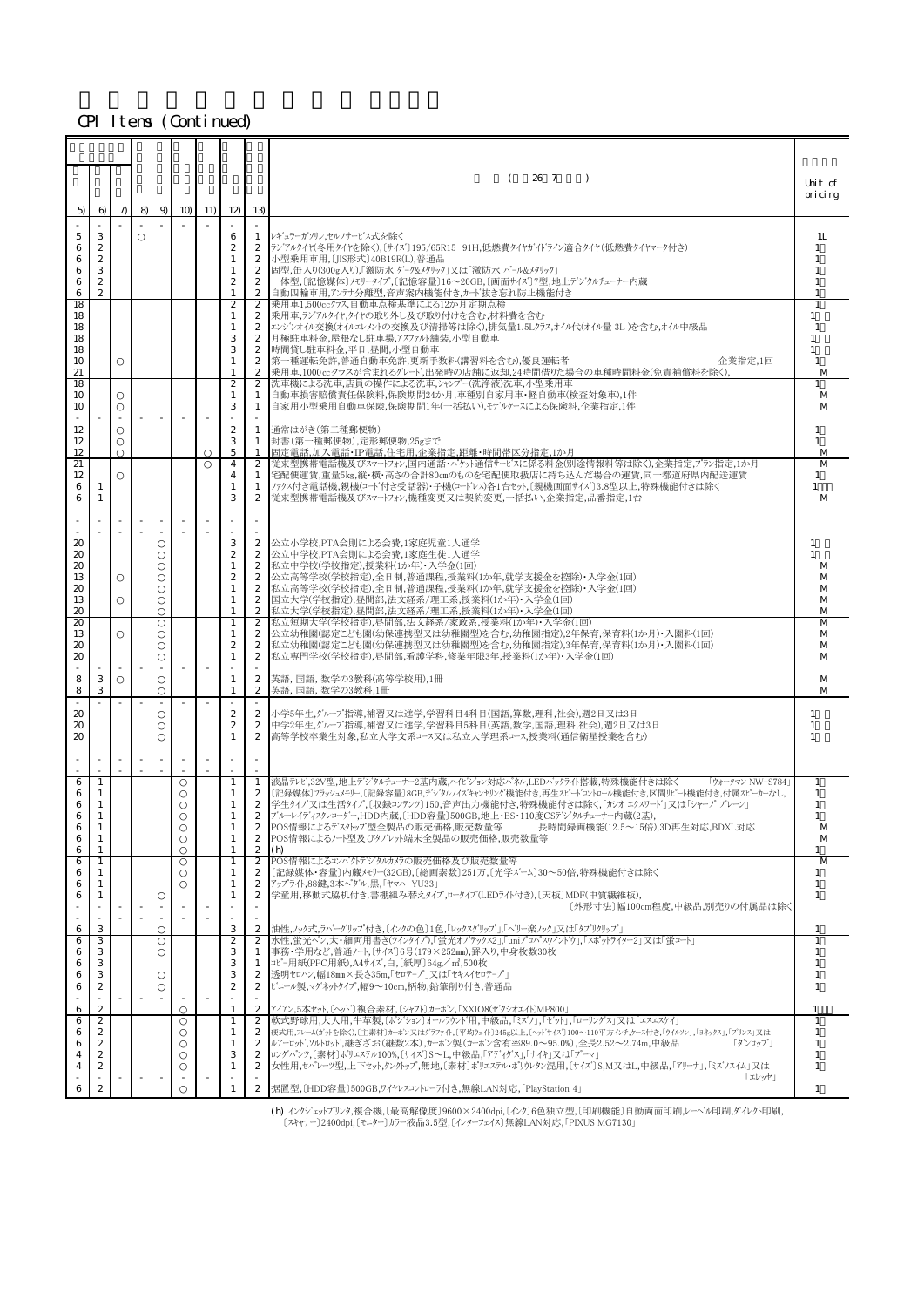|                                                                                                                    |                                                                      |               |              |                   | Weight (per 10000)                  |                         |                          | Price Survey             |            |                         |    |
|--------------------------------------------------------------------------------------------------------------------|----------------------------------------------------------------------|---------------|--------------|-------------------|-------------------------------------|-------------------------|--------------------------|--------------------------|------------|-------------------------|----|
| Groups                                                                                                             | Itens                                                                |               |              |                   |                                     | Ku-area                 |                          |                          |            | Period for<br>index com |    |
|                                                                                                                    |                                                                      | Group<br>code | Item<br>code | Seri al<br>number | Japan                               | of Tokyo                | 1)                       |                          | $2 \mid 3$ | putation                | 4) |
| 家庭用ゲーム機(携帯型)                                                                                                       | TV games (portable)                                                  |               | 9155         | 608<br>609        | 2<br>6                              | $\boldsymbol{2}$        |                          |                          |            |                         |    |
| ゲ<br>ム<br>ソ<br>フ<br>$\mathbb{R}$<br>形<br>人                                                                         | Cane software<br>Dolls                                               |               | 9156<br>9151 | 610               | 3                                   | 5<br>3                  |                          |                          |            |                         |    |
| が<br>具<br>車<br>自<br>動<br>w                                                                                         | Toy cars                                                             |               | 9152<br>9153 | 611<br>612        | 6<br>6                              | 6<br>6                  |                          |                          |            |                         |    |
| 具<br>組<br>立<br>が<br>ん<br>花<br>切<br>ŋ                                                                               | Building blocks<br>Cut flowers                                       | 0132          |              | 613               | 33                                  | 29                      |                          | $\sim$                   |            |                         |    |
| 切り花<br>ーネー<br>(カ<br>ション)<br>切<br>ŋ<br>き                                                                            | (Carnations)                                                         |               | 9181<br>9182 | 614<br>615        | 8<br>17                             | $\overline{7}$<br>14    |                          |                          |            |                         |    |
| 花<br>く<br>切<br>V)<br>花<br>バ<br>ラ<br>€.<br>$\rightarrow$                                                            | (Chrysanthenums)<br>(Roses)                                          |               | 9183         | 616               | 8                                   | $\overline{7}$          |                          |                          |            |                         |    |
| 他<br>娯<br>楽<br>用<br>出<br>の<br>型<br>録<br>デ                                                                          | Other recreational goods                                             | 0133          | 9198         | 617<br>618        | 87<br>2                             | 68<br>$\boldsymbol{2}$  |                          |                          |            |                         |    |
| 記<br>ス<br>ク<br>$\overline{A}$<br>メ<br>$\cup$ $\qquad$<br>$\mathbb{F}$<br>壬<br>力<br>$\overline{\phantom{m}}$        | Recordable disc nedia<br>Memory cards                                |               | 9199         | 619               | $\boldsymbol{2}$                    | $\boldsymbol{2}$        |                          |                          |            |                         |    |
| パクトディスク<br>$\equiv$<br>才                                                                                           | Compact discs                                                        |               | 9172<br>9174 | 620<br>621        | $\tau$<br>5                         | 9<br>6                  |                          |                          |            |                         |    |
| ペットフード(ドッグフード)                                                                                                     | Video soft wares<br>Pet foods (dog foods)                            |               | 9193         | 622               | 16                                  | 13                      |                          |                          |            |                         |    |
| ペットフード(キャットフード)                                                                                                    | Pet foods (cat foods)                                                |               | 9196<br>9191 | 623<br>624        | 12<br>6                             | 10<br>$\boldsymbol{2}$  |                          |                          |            |                         |    |
| 植<br>木<br>鉢<br>園<br>芸<br>用<br>土                                                                                    | Fl overpots<br>Gardening earth                                       |               | 9190         | 625               | 9                                   | $\overline{\mathbf{4}}$ |                          |                          |            |                         |    |
| 園<br>芸<br>用<br>肥<br>料                                                                                              | Horticultural fertilizer                                             |               | 9189<br>9195 | 626<br>627        | 15                                  | 6<br>5                  |                          |                          |            |                         |    |
| 乾<br>電<br>池<br>プ<br>リンタ用イ<br>ク<br>ン                                                                                | Dry batteries<br>Ink cartridges for printer                          |               | 9128         | 628               | 6<br>8                              | $\tau$                  |                          |                          |            |                         |    |
| 他<br>$\mathcal{O}$<br>印<br>刷<br>物                                                                                  | Books & other reading materials                                      | 0134<br>0135  |              | 629<br>630        | 142<br>96                           | 142                     |                          | $\overline{\phantom{a}}$ |            |                         |    |
| 新<br>聞<br>代<br>聞<br>代<br>新                                                                                         | Newspapers<br>Newspapers                                             |               | 9200         | 631               | 96                                  | 88<br>88                |                          |                          |            |                         |    |
| 新聞代(地方・ブロック紙)                                                                                                      | $(1 \nccal \nblock)$                                                 |               | 9204         | 632               | 40                                  | $\overline{4}$          |                          |                          |            |                         |    |
| 聞 代 (全 国<br>紙)<br>新<br>雑<br>誌                                                                                      | (national)<br>Magazi nes                                             | 0136          | 9205         | 633<br>634        | 56<br>15                            | 84<br>15                |                          |                          |            |                         |    |
| 刊<br>誌<br>月                                                                                                        | Mont hly nagazi nes                                                  |               | 9226         | 635               | 12                                  | 12                      |                          |                          |            |                         |    |
| 週<br>刊<br>誌<br>書<br>籍                                                                                              | Wekly nagazi nes<br><b>Books</b>                                     | 0137          | 9230         | 636<br>637        | 3<br>31                             | 3<br>39                 |                          |                          |            |                         |    |
| 書<br>辞                                                                                                             | Dictionaries                                                         |               | 9251         | 638               | $\boldsymbol{2}$                    | $\boldsymbol{z}$        |                          |                          |            |                         |    |
| 単<br>行<br>本<br>А<br>単<br>行<br>本<br>B                                                                               | Books-A<br>Books-B                                                   |               | 9261<br>9263 | 639<br>640        | 8<br>21                             | 10<br>27                |                          |                          |            |                         |    |
| 楽<br>艹<br>ビ<br>養<br>ス                                                                                              | Recreational services                                                | 0138          |              | 641               | 615                                 | 698                     |                          | $\sim$<br>×.             |            |                         |    |
| 宿<br>料<br>泊<br>泊<br>宿<br>料                                                                                         | Hotel charges<br>Hotel charges                                       | 0139          | 9300         | 642<br>643        | 107<br>107                          | 129<br>129              |                          |                          |            |                         |    |
| パ<br>ク<br>旅<br>行<br>ッ                                                                                              | Package tours                                                        | 0177          | 9305         | 644               | 52                                  | 77                      |                          |                          |            |                         |    |
| 外<br>国<br>パ<br>ク<br>旅<br>行<br>ッ<br>月<br>類<br>謝                                                                     | Package tours to overseas<br>Lesson fees                             | 0140          |              | 645<br>646        | 52<br>106                           | 77<br>130               |                          |                          |            |                         |    |
| 会<br>話<br>月<br>英<br>$\rightarrow$<br>謝                                                                             | (English conversation school)                                        |               | 9328         | 647               | 10                                  | 14                      |                          |                          |            |                         |    |
| 月<br>書<br>道<br>謝<br>$\rightarrow$<br>音<br>楽<br>月<br>謝                                                              | (calligraphy school)<br>(music school)                               |               | 9329<br>9326 | 648<br>649        | 11<br>23                            | 12<br>28                |                          |                          |            |                         |    |
| 月<br>Ħ<br>ン<br>ス<br>月<br>$\rightarrow$                                                                             | (dancing school)                                                     |               | 9319<br>9313 | 650<br>651        | 16<br>33                            | 19<br>49                |                          |                          |            |                         |    |
| 泳<br>謝<br>水<br>月<br>料<br>理<br>謝<br>- (<br>$\rightarrow$                                                            | (swimming school)<br>(cooking school)                                |               | 9317         | 652               | $\boldsymbol{2}$                    | 3                       |                          |                          |            |                         |    |
| 自<br>習<br>料<br>動<br>車<br>教<br>他 の 教 養 娯 楽 サ ー ビ ス                                                                  | Lesson fees, driving school                                          | 0141          | 9320         | 653<br>654        | 11<br>349                           | 6<br>362                |                          |                          |            |                         |    |
| 受<br>信<br>料                                                                                                        | Other recreational services<br>Charges for TV license                | 0142          |              | 655               | 78                                  | 71                      | $\overline{\phantom{a}}$ | ×.                       | ×.         |                         |    |
| 放 送 受 信 料 ( N H K )<br>放 送 受 信 料 (ケ ー ブ ル)                                                                         | Charges for N-K TV license<br>Charges for cable TV license           |               | 9330<br>9368 | 656<br>657        | 43<br>29                            | 36<br>31                |                          |                          |            |                         |    |
| 放送受信料(NHK・ケーブル以外)                                                                                                  | Charges for other TV license                                         |               | 9367         | 658               | 5                                   | 4                       |                          |                          |            |                         |    |
| 場<br>入<br>・ゲーム<br>代<br>観<br>覧<br>料<br>映<br>画                                                                       | Admission & game charges<br>Adminission, nowies                      | 0143          | 9341         | 659<br>660        | 138<br>17                           | 162<br>21               |                          |                          |            |                         |    |
| 劇<br>覧<br>演<br>観<br>料                                                                                              | Admission, theater                                                   |               | 9342         | 661               | 12                                  | 14                      |                          |                          |            |                         |    |
| 覧<br>サ<br>$\overline{\phantom{m}}$<br>観<br>料<br>ッカ<br>覧<br>球<br>観<br>料<br>プ<br>$\Box$<br>野                         | Admission, soccer<br>Admission, professional baseball games          |               | 9345<br>9350 | 662<br>663        | $\boldsymbol{2}$<br>5               | $\mathbf{1}$<br>3       |                          |                          |            |                         |    |
| 習<br>料<br>ゴ<br>金<br>ル                                                                                              | Charges for practicing golf                                          |               | 9353         | 664               | $\overline{4}$                      | 5                       |                          |                          |            |                         |    |
| ゴ<br>ルフプレー料<br>金<br>テ<br>ニスコート使用<br>料                                                                              | Charges for playing golf<br>Tennis court charges                     |               | 9357<br>9358 | 665<br>666        | 42<br>$\mathbf{1}$                  | 50<br>1                 |                          |                          |            |                         |    |
| ボ ウリング ゲーム代                                                                                                        | Cane charges, bowling                                                |               | 9361         | 667               | $\boldsymbol{z}$                    | $\boldsymbol{z}$        |                          |                          |            |                         |    |
| プ<br>ー ル 使 用 料<br>フィットネスクラブ 使用料                                                                                    | Swimming pool charges<br>Fitness club fees                           |               | 9359<br>9362 | 668<br>669        | 3<br>14                             | 4<br>24                 |                          |                          |            |                         |    |
| 館<br>術<br>入館<br>料                                                                                                  | Admission fees to the art museum                                     |               | 9374         | 670               | 10                                  | 10                      |                          |                          |            |                         |    |
| テ<br>ーマパーク入場<br>料<br>馬<br>競<br>場<br>入場料                                                                            | Admission fees to the thene park<br>Admission fees to the racecourse |               | 9372<br>9379 | 671<br>672        | $\overline{20}$<br>$\boldsymbol{2}$ | 21<br>$\boldsymbol{z}$  |                          |                          |            |                         |    |
| カラオケルーム使用料                                                                                                         | " karaoke room" charges                                              |               | 9395         | 673               | $\overline{4}$                      | 3                       |                          |                          |            |                         |    |
| 他の娯楽サービス<br>写真プリント<br>代                                                                                            | Other recreational services<br>Photo processing charges              | 0144          | 9382         | 674<br>675        | 134<br>14                           | 129<br>14               |                          | ×.                       |            |                         |    |
| ビデオソフトレンタル料                                                                                                        | Charges for video rental                                             |               | 9391         | 676               | 5                                   | $\overline{4}$          |                          |                          |            |                         |    |
| インターネット接続料<br>音楽ダウンロード料                                                                                            | Internet connection charges<br>Music download service fees           |               | 9397<br>9403 | 677<br>678        | 81<br>3                             | 79<br>3                 |                          |                          |            |                         |    |
| 医<br>代<br>獣                                                                                                        | Veteri nary surgeon fees                                             |               | 9396         | 679               | 19                                  | 18                      |                          |                          |            |                         |    |
| ペット<br>美<br>容<br>院<br>代                                                                                            | Grooming parl or fees                                                |               | 9188         | 680               | 12                                  | 10                      |                          |                          |            |                         |    |
| 諸<br>容<br>ピ<br>美<br>艹<br>ス<br>理                                                                                    | Miscel l aneous                                                      | 0145<br>0146  |              | 681<br>682        | 569<br>118                          | 548<br>125              |                          | $\sim$<br>$\sim$         | ÷,         |                         | ÷, |
| 料<br>浴                                                                                                             | Personal care services<br>Bathing charges                            |               | 9504         | 683               | 18                                  | 16                      |                          |                          |            |                         |    |
| 理<br>髪<br>料<br>パ<br>ネ<br>マ                                                                                         | Men's haircut charges                                                |               | 9511<br>9521 | 684<br>685        | 32<br>26                            | 28<br>29                |                          |                          |            |                         |    |
| 代<br>ン<br>$\mathbb{R}$<br>$\overline{\gamma}$<br>$\sim$<br>力<br>$\overline{\phantom{a}}$<br>ッ<br>$\mathbb{R}$<br>代 | Pernanent wave charges<br>Women's haircut charges                    |               | 9531         | 686               | 28                                  | 30                      |                          |                          |            |                         |    |
| アカラーリング代<br>ステティック料                                                                                                | Hair dyeing charges                                                  |               | 9532<br>9505 | 687<br>688        | 8<br>$\tau$                         | 12<br>10                |                          |                          |            |                         |    |
| 工<br>金<br>容<br>美<br>出<br>理<br>用                                                                                    | Charges for beauty-treatnent<br>Toilet articles                      | 0147          |              | 689               | 139                                 | 133                     |                          | $\overline{\phantom{a}}$ |            |                         |    |
| 理<br>容<br>器<br>具                                                                                                   | Toilet utensils                                                      | 0148          |              | 690               | 8                                   | $\tau$                  |                          | $\overline{\phantom{a}}$ |            |                         |    |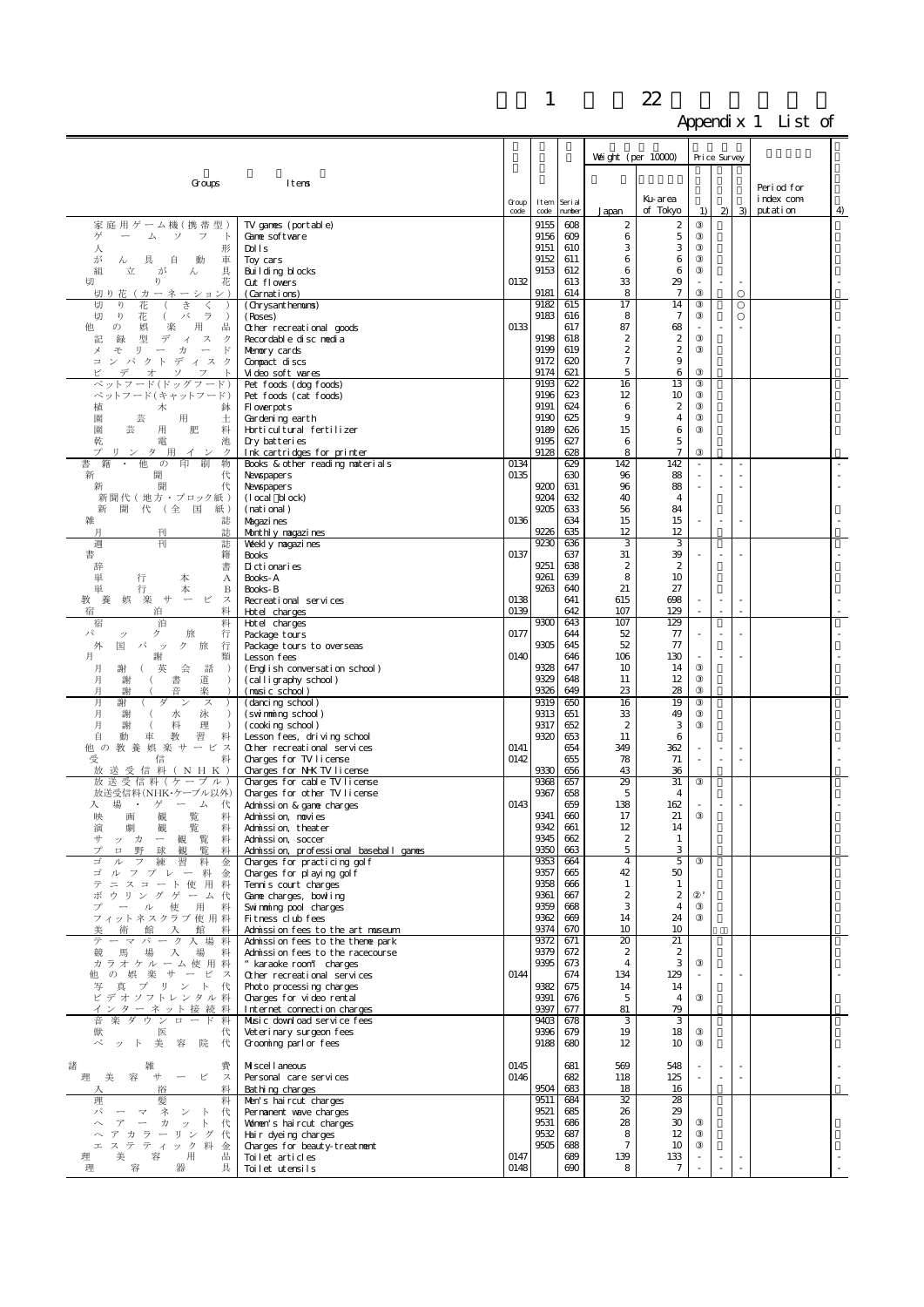|              |                                      |                          |                          |                          |                          |                                      |                                      | 26 7<br>(<br>$\rightarrow$                                                                                                                           | Unit of              |
|--------------|--------------------------------------|--------------------------|--------------------------|--------------------------|--------------------------|--------------------------------------|--------------------------------------|------------------------------------------------------------------------------------------------------------------------------------------------------|----------------------|
|              |                                      |                          |                          |                          |                          |                                      |                                      |                                                                                                                                                      | pricing              |
| 5)           | 6                                    | $\pi$                    |                          |                          | 8 9 10 11                | 12                                   | 13)                                  |                                                                                                                                                      |                      |
| 6<br>6       | $\boldsymbol{2}$<br>$\boldsymbol{2}$ |                          |                          |                          |                          | 1<br>1                               | 2                                    | 2 携帯型,〔ディスプレイ〕上下2画面(上画面:裸眼立体視機能付き・3.53型,下画面:タッチ入力機能付き・3.02型),<br> 家庭用ゲーム機(携帯型)用ソフト,ニンテンドー3DS専用,限定版は除く<br>〔通信機能〕ワイヤレス,カメラ機能付き,                        | -1<br>-1             |
| 6            | 3                                    |                          |                          |                          |                          | $\boldsymbol{2}$                     | $\mathbf{1}$                         | コレクション人形、「シルバニアファミリー ファミリーセット(お父さん、お母さん、男の子,女の子) <br>音楽再生機能付き,「ニンテント'-3DS」                                                                           | $\mathbf{1}$         |
| 6<br>6       | 3<br>3                               |                          |                          |                          |                          | $\mathbf{2}$<br>$\boldsymbol{2}$     | 1                                    | ミニカー「トミカ(No.1~No.120)」                                                                                                                               | -1<br>$\overline{1}$ |
|              |                                      |                          | $\sim$                   | $\sim$                   | $\sim$                   |                                      |                                      | 1  プラスチック製,幼児用,「レゴ基本セット・赤いバケツ」                                                                                                                       |                      |
| $\mathbf{1}$ | 3                                    |                          |                          |                          |                          | 3                                    | $\mathbf{1}$                         | 白を除く、スプレータイプ                                                                                                                                         |                      |
| 1            | З<br>З                               |                          |                          |                          |                          | $\overline{4}$<br>3                  | 1<br>1                               | 輪もの<br>輪もの                                                                                                                                           | -1                   |
|              |                                      |                          |                          |                          | $\sim$                   |                                      |                                      |                                                                                                                                                      |                      |
| 6<br>6       | $\boldsymbol{2}$<br>$\boldsymbol{z}$ |                          |                          |                          |                          | $\boldsymbol{2}$<br>$\mathbf{1}$     | $\mathbf{2}$<br>2                    | DVD,録画用,DVD-R,〔記録容量〕4.7GB,1~16倍速対応,CPRM対応,10枚入り,特殊加工を除く<br>SDメモリーカード,SDHCカード,8GB,〔SDスピードクラス〕CLASS10,UHSーI対応                                          | -1                   |
| 6            | $\boldsymbol{2}$                     |                          |                          |                          |                          | $\boldsymbol{2}$                     | $\boldsymbol{2}$                     | アルバム,邦盤,J-POP                                                                                                                                        |                      |
| 6<br>6       | $\mathbf{2}$<br>З                    |                          |                          |                          |                          | $\mathbf{1}$<br>3                    | $\mathbf{1}$                         | 2 DVD,映画(アニメーションを除く),初回限定版は除く<br>総合栄養食,成犬用,ドライタイプ,袋入り(1.7kg入り),「サイエンス・ダイエット アダハト 成犬用」                                                                | -1                   |
| 6            | 3                                    |                          |                          |                          |                          | 3                                    |                                      | 1  総合栄養食,成猫用,ウェットタイプ,缶入り(160g入り),3缶入り,普通品                                                                                                            | 1                    |
| 6<br>6       | 3<br>3                               |                          |                          |                          |                          | 3<br>3                               | 1<br>1                               | 素焼き鉢,丸鉢,5号(上口直径15㎝程度)<br> 培養土(特定の植物専用培養土を除く),袋入り(14L入り),普通品                                                                                          |                      |
| 6            | 3                                    |                          |                          |                          |                          | 4                                    | 1                                    | 家庭園芸専用,液体,原液,ポリ容器入り(800mL入り),「ハイポネックス原液」又は「花工場原液」                                                                                                    | -1                   |
| 6            | 3                                    |                          |                          |                          |                          | 3                                    | $\mathbf{1}$                         | 筒形アル加乾雷池,単3形,4個入り                                                                                                                                    | $\mathbf{1}$         |
| 6            | 3                                    |                          |                          |                          |                          | $\mathbf{2}$                         | $\boldsymbol{2}$                     | インクジェットプリンタ用,独立タイプ,染料インク,大容量,ブラック,「キヤノン BCI-351XLBK」                                                                                                 | $\overline{1}$       |
|              |                                      |                          |                          |                          |                          |                                      |                                      |                                                                                                                                                      |                      |
| 8            | 3                                    |                          |                          |                          |                          | 5                                    | 1                                    | 日刊,一般新聞,「朝刊」又は「統合版」,月ぎめ,新聞名指定                                                                                                                        | 1                    |
| 8            | 3                                    |                          |                          |                          |                          | 5                                    | $\mathbf{1}$                         | 日刊,邦字一般新聞,朝夕刊・統合版(夕刊なし),月ぎめ,全国紙,新聞名指定,1か月                                                                                                            | M                    |
| 8            | 3                                    |                          | $\sim$                   | $\sim$                   | $\sim$                   | $\overline{4}$                       | $\mathbf{1}$                         | 調査日現在の最新号,1冊                                                                                                                                         | M                    |
| 8            | 3                                    |                          |                          |                          |                          | 2                                    | $\mathbf{1}$                         | 調査日現在の最新号,1冊                                                                                                                                         | M                    |
|              |                                      |                          |                          |                          |                          |                                      |                                      |                                                                                                                                                      | 1                    |
| 8<br>8       | $\boldsymbol{z}$<br>$\boldsymbol{2}$ |                          |                          |                          |                          | 1<br>3                               |                                      | 2  英和辞典,並装,「ジーニアス英和辞典」<br>2 岩波新書                                                                                                                     | 1                    |
| 8            | $\boldsymbol{2}$                     |                          |                          |                          |                          | 3                                    | $\boldsymbol{2}$                     | 新潮文庫                                                                                                                                                 | $\mathbf{1}$         |
|              |                                      |                          |                          |                          | $\sim$                   |                                      | $\sim$                               |                                                                                                                                                      |                      |
| 21           |                                      |                          |                          |                          |                          | $\boldsymbol{2}$                     | 2                                    | 民営宿泊施設,和室1泊2食付き(税・サービス料込み)及び洋室ツイン1泊朝食付き(税・サービス料込み),1人,平日及び休前日                                                                                        | M                    |
| 21           |                                      |                          | $\sim$                   |                          | $\sim$                   | 1                                    | $\boldsymbol{2}$                     | フリープラン,2名1室利用,大人1名,燃油サーチャージや空港施設使用料などの諸費用を含む,企業指定,1回                                                                                                 | M                    |
|              |                                      |                          |                          |                          |                          |                                      |                                      |                                                                                                                                                      |                      |
| 21<br>21     |                                      |                          |                          |                          |                          | 1<br>$\boldsymbol{2}$                | $\mathbf{2}$<br>$\mathbf{2}$         | 英会話教室,一般,日常英会話, ゲループレッスン, 初心者クラス, 週1回<br> 書道教室,小学生,週1回                                                                                               | 1                    |
| 21           |                                      |                          |                          |                          |                          | $\boldsymbol{2}$                     | $\boldsymbol{2}$                     | 音楽教室(ピアノ),小学生,個人レッスン,初級,週1回                                                                                                                          | 1                    |
| 21<br>21     |                                      |                          |                          |                          |                          | $\mathbf{2}$<br>3                    | $\boldsymbol{2}$<br>$\boldsymbol{2}$ | カルチャーセンターにおける社交ダンス教室、グループレッスン,初級クラス,レッスン料                                                                                                            | -1<br>1              |
| 21           |                                      |                          |                          |                          |                          | 1                                    | $\boldsymbol{2}$                     | 水泳教室(スイミング・クラブ),児童コース(初心者向き),週1回<br>料理教室,一般家庭料理,月4回,材料費を含む                                                                                           | $\mathbf{1}$         |
| 21           |                                      |                          |                          |                          |                          | 1                                    | 2                                    | 公安委員会指定自動車教習所,第一種普通免許(AT限定),所持免許なし,一般コース,入所から卒業までの総費用                                                                                                | -1                   |
|              |                                      |                          |                          |                          |                          |                                      | ×                                    |                                                                                                                                                      |                      |
| 14           |                                      |                          |                          |                          |                          | 3                                    | $\mathbf{1}$                         | NHK放送受信料(地上契約及び衛星契約),2か月                                                                                                                             | M                    |
| 14<br>14     |                                      |                          |                          |                          |                          | 3<br>$\boldsymbol{2}$                | $\mathbf{2}$<br>2                    | 自主放送を行う事業者の利用料,セットトップボックス1台,デン゙タル放送,基本チャンネル、一戸建住宅<br>CS放送受信料(スカパー),基本料金及びパック料金,1か月                                                                   | M                    |
|              |                                      |                          |                          |                          |                          |                                      |                                      |                                                                                                                                                      |                      |
| 21<br>21     |                                      |                          |                          |                          |                          | $\boldsymbol{2}$<br>$\boldsymbol{2}$ | $\mathbf{2}$                         | 一般<br>2 ミュージカル演劇、「劇団四季」、S席(一般)                                                                                                                       | 1                    |
| 21           |                                      |                          |                          |                          |                          | 1                                    | 2                                    | J1リーグ公式戦,指定席,大人,チーム指定,1回                                                                                                                             | M                    |
| 21<br>21     |                                      |                          |                          |                          |                          | $\boldsymbol{2}$                     | $\mathbf{2}$                         | 公式戦,内野指定席,大人,1回<br> 平日,一般入場料(1人),最低貸出し個数(1回),ボール代(1回)                                                                                                | M<br>M               |
| 21           |                                      |                          |                          |                          |                          | $\boldsymbol{2}$                     | 2                                    | 2 ┃メンバーシップゴルフ場、ビジター料金、平日、セルフプレー、1ラウンド(18ホール)のグリーンフィとゴルフ場利用税の合計額、カートやロッカーなどの利用料は除く                                                                    | 1                    |
| 21           |                                      |                          |                          |                          |                          | 1                                    |                                      | 2 民営テニスコート、屋外コート、砂入り人工芝コート又はハードコート、ビジター料金、平日、昼間、1面                                                                                                   | 1                    |
| 21<br>14     |                                      |                          |                          |                          |                          | $\mathbf{1}$<br>1                    | $\boldsymbol{2}$<br>2                | 一般,平日,午後6時以後の料金<br>公営プール,屋内,一般,2時間                                                                                                                   | $\mathbf{1}$<br>-1   |
| 21           |                                      |                          |                          |                          |                          | 1                                    | $\boldsymbol{2}$                     | プール・トレーニングジム・フィットネススタジオを有するフィットネスクラブ,個人会員の会費(利用日時の制限なし)                                                                                              | $\mathbf{1}$         |
| 14<br>21     |                                      |                          |                          |                          |                          | $\boldsymbol{2}$<br>$\mathbf{1}$     | $\boldsymbol{2}$<br>2                | 独立行政法人及び公立の美術館,一般,1人,常設展(平常展),美術館指定<br>フリーパス料金,休日.1日,大人1人,テーマパーク指定                                                                                   | M<br>M               |
| 14           |                                      |                          |                          |                          |                          | 1                                    | $\boldsymbol{2}$                     | 中央競馬会                                                                                                                                                | $\mathbf{1}$         |
| 21           |                                      | $\overline{\phantom{a}}$ | $\overline{\phantom{a}}$ | $\overline{\phantom{a}}$ | $\overline{\phantom{a}}$ | 1                                    | $\boldsymbol{2}$                     | ル–ム料とカラオケ料込み(飲食代を除く),1人当たりの時間制,ビジター料金,平日(金曜日を除く),午後8時〜9時の1時間の料金                                                                                      | $\mathbf{1}$         |
| 21           |                                      |                          |                          |                          |                          | 3                                    |                                      | 2 デジタルプリント,Lサイズ又はDSCサイズ,当日仕上げ                                                                                                                        | 1                    |
| 21<br>21     |                                      |                          |                          |                          |                          | 3<br>$\overline{4}$                  | $\boldsymbol{2}$<br>$\boldsymbol{2}$ | DVDビデオ,旧作,洋画,7泊8日<br>ADSL,光ファイハ'ー,企業指定,通信速度指定,1か月                                                                                                    | $\mathbf{1}$<br>M    |
| 21           |                                      |                          |                          |                          |                          | $\mathbf{1}$                         | $\boldsymbol{2}$                     | 1曲単位での購入(通信費は除く),企業指定,1曲                                                                                                                             | M                    |
| 21           |                                      |                          |                          |                          |                          | $\boldsymbol{2}$                     | $\boldsymbol{2}$                     | 狂犬病予防接種料,注射済票交付手数料は除く                                                                                                                                | 1                    |
| 21           |                                      |                          |                          |                          |                          | 3                                    | $\mathbf{2}$                         | 犬,トイプードル,コース内容(ブラッシング,シャンプー・リンス,カット,ドライヤー乾燥,爪きり,耳掃除,<br>足裏カット,肛門腺絞りのうちカットを含む7又は8種類)                                                                  | $\mathbf{1}$         |
|              |                                      |                          |                          |                          |                          |                                      |                                      |                                                                                                                                                      |                      |
| 18           |                                      |                          | ×                        |                          | $\sim$                   | 3                                    | $\mathbf{1}$                         | 物価統制令適用外の公衆浴場の入館料(タオル及び館内着の料金を含む),平日,大人                                                                                                              |                      |
| 18           |                                      |                          |                          |                          |                          | 3                                    | $\mathbf{1}$                         | 総合調髪(カット,シェービング,シャンプー,セット),男性(高校生以下を除く)                                                                                                              | $\mathbf{1}$         |
| 18<br>18     |                                      |                          |                          |                          |                          | $\boldsymbol{2}$<br>3                | $\mathbf{1}$<br>1                    | パーマネント(シャンプー,カット,ブロー又はセット込み),ショート,女性(高校生以下を除く)<br>ヘアーカット(ブロー込み),ショート,女性(高校生以下を除く)                                                                    | 1<br>1               |
| 18           |                                      |                          |                          |                          |                          | 1                                    | $\mathbf{2}$                         | 白髪染め(シャンプー,ブロー又はセット込み),ショート,女性                                                                                                                       | -1                   |
| 18           |                                      |                          |                          |                          |                          | 1                                    | 2                                    | フェイシャル,アンチェイジング'又は美白を目的としたコース,施術内容(クレンジング・洗顔.ピーリング,吸引,イオン導入,リフティング,リンパドレナージュ,<br>マッサーン゙,ペック,トリートメント,整肌のうち5施術以上),特殊な施術を含むコースは除く,施術時間60~75分,女性,ピン゙ター料金 | 1                    |
|              |                                      |                          |                          |                          |                          |                                      |                                      |                                                                                                                                                      |                      |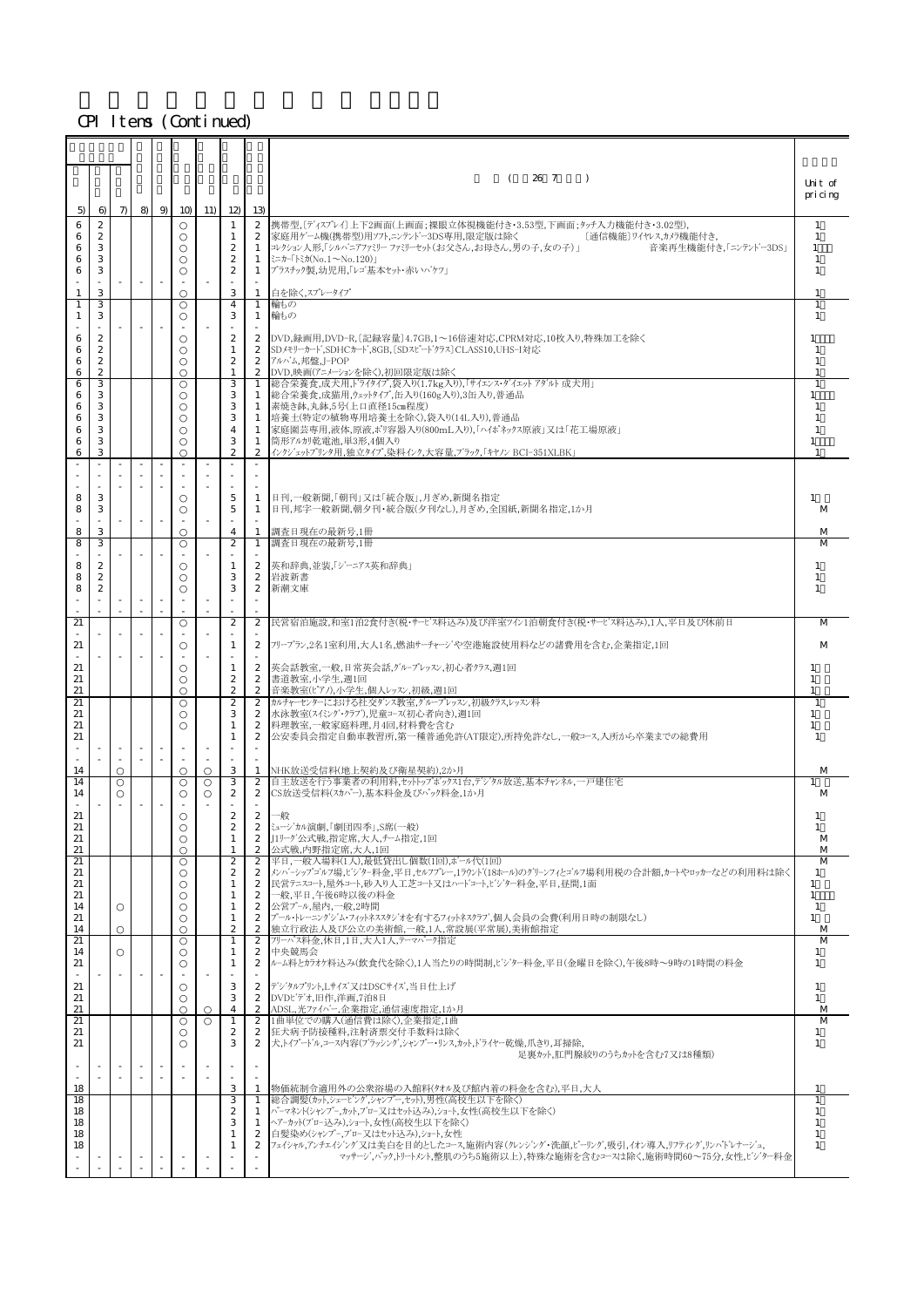|                                                                                                |                                     |       |              |                  |                         |                   |    |                          |                          | $\mu$ <sub>1</sub> $\mu$ $\mu$ $\mu$ $\alpha$ $\mu$ $\alpha$ $\mu$ $\alpha$ |                |
|------------------------------------------------------------------------------------------------|-------------------------------------|-------|--------------|------------------|-------------------------|-------------------|----|--------------------------|--------------------------|-----------------------------------------------------------------------------|----------------|
|                                                                                                |                                     |       |              |                  |                         |                   |    |                          |                          |                                                                             |                |
|                                                                                                |                                     |       |              |                  | Weight (per $10000$ )   |                   |    | Price Survey             |                          |                                                                             |                |
|                                                                                                |                                     |       |              |                  |                         |                   |    |                          |                          |                                                                             |                |
| Groups                                                                                         | Itens                               |       |              |                  |                         |                   |    |                          |                          | Period for                                                                  |                |
|                                                                                                |                                     | Group | Item         | Seri al          |                         | Ku-area           |    |                          |                          | index com                                                                   |                |
|                                                                                                |                                     | code  | code         | number           | Japan                   | of Tokyo          | 1) |                          | $2 \mid 3$               | putation                                                                    | $\overline{4}$ |
| そ<br>電<br>気<br>か<br>み<br>ŋ                                                                     | Electric shavers                    |       | 9602         | 691              | 5                       | $\overline{4}$    |    |                          |                          |                                                                             |                |
| 歯<br>ラ<br>ブ<br>シ                                                                               | <b>Toot hbrushes</b>                |       | 9611         | 692              | 4                       | 3                 |    |                          |                          |                                                                             |                |
| け<br>石<br>類<br>ん                                                                               | Soap & others                       | 0149  |              | 693              | 37                      | 34                |    | ä,                       |                          |                                                                             |                |
| 粧<br>化<br>け<br>石<br>ん                                                                          | Toil et soap                        |       | 9621         | 694              | 3                       | 3                 |    |                          |                          |                                                                             |                |
| ポ<br>デ<br>ソ<br>$\overline{\phantom{a}}$<br>プ<br>$\overbrace{\qquad \qquad }$<br>$\overline{A}$ | Body soap                           |       | 9626         | 695              | 6                       | $\mathbf 5$       |    |                          |                          |                                                                             |                |
| 洗<br>料<br>顔                                                                                    | Faci al wash                        |       | 9627         | 696              | 6                       | 5                 |    |                          |                          |                                                                             |                |
| シ                                                                                              | Shanpoo                             |       | 9622         | 697              | 9                       | 9                 |    |                          |                          |                                                                             |                |
| $\sim$<br>コン<br>デ<br>ショ<br>ィ                                                                   | Hair conditioner                    |       | 9624         | 698              | 7                       | 6                 |    |                          |                          |                                                                             |                |
| 歯<br>磨<br>き                                                                                    | Toot hpast e                        |       | 9623         | 699              | 6                       | 6                 |    |                          |                          |                                                                             |                |
| 品<br>粧<br>化                                                                                    | Cosnetics                           | 0150  |              | 700              | 93                      | 92                |    |                          |                          |                                                                             |                |
| 整<br>髪<br>料                                                                                    | Hair liquid                         |       | 9631         | 701              | 8                       | 8                 |    |                          |                          |                                                                             |                |
| $\mathbb{R}$<br>ク<br>$\widehat{\phantom{0}}$<br>$\overline{\gamma}$<br>$\equiv$<br>ッ           | Hair tonic                          |       | 9641         | 702              | $\overline{4}$          | $\overline{4}$    |    |                          |                          |                                                                             |                |
| 粧<br>ヶ<br>化<br>IJ<br>$\overbrace{\qquad \qquad }$<br>厶<br>А                                    | Face creamA                         |       | 9650         | 703              | 21                      | 24                |    |                          |                          |                                                                             |                |
| 1Ł.<br>耕<br>IJ<br>ヶ<br>厶<br>B<br>$\overline{\phantom{0}}$                                      | Face creamB                         |       | 9652         | 704              | $\mathbf{2}$            | 3                 |    |                          |                          |                                                                             |                |
| 粧<br>化<br>水                                                                                    | Toilet lotion                       |       | 9661         | $\overline{705}$ | $\overline{\mathbf{z}}$ | $\overline{20}$   |    |                          |                          |                                                                             |                |
| 乳<br>液<br>А                                                                                    | Milky lotion-A                      |       | 9690         | 706              | $\overline{7}$          | 5                 |    |                          |                          |                                                                             |                |
| 乳<br>液<br>B<br>$\overline{\phantom{m}}$                                                        | Milky lotion-B                      |       | 9692<br>9670 | 707<br>708       | 1                       | $\mathbf{1}$<br>9 |    |                          |                          |                                                                             |                |
| ション<br>フ<br>デ<br>$\mathbf{A}$<br>デ<br>ションB<br>$\overline{\phantom{m}}$                         | Foundation-A<br>Foundation-B        |       | 9672         | 709              | 10<br>2                 | $\boldsymbol{2}$  |    |                          |                          |                                                                             |                |
| 口<br>紅                                                                                         | Lipsticks-A                         |       | 9680         | 710              | 3                       | 3                 |    |                          |                          |                                                                             |                |
| А<br>紅<br>$\Box$<br>B                                                                          | Lipsticks-B                         |       | 9682         | 711              | $\mathbf{1}$            | 1                 |    |                          |                          |                                                                             |                |
| $\overline{\mathcal{F}}$<br>力<br>ラ<br>$\overline{\phantom{0}}$<br>$\sim$                       | Hair dyeing                         |       | 9625         | 712              | 9                       | 11                |    |                          |                          |                                                                             |                |
| 用<br>V <sub>0</sub><br>品<br>身<br>$\sigma$<br>回                                                 | Personal effects                    | 0151  |              | 713              | 63                      | 90                |    |                          |                          |                                                                             |                |
| ば<br>類<br>Ďэ<br>ん                                                                              | Bags                                | 0152  |              | 714              | 44                      | 64                |    |                          |                          |                                                                             |                |
| バ<br>ザ<br>R<br>ッ                                                                               | Handbags                            |       | 9721         | 715              | 16                      | 27                |    |                          |                          |                                                                             |                |
| ハンド バッグ (輸<br>入 品)                                                                             | Handbags (inported)                 |       | 9722         | 716              | 16                      | 27                |    |                          |                          |                                                                             |                |
| 学<br>用<br>ば<br>か<br>通<br>ん                                                                     | School knapsacks                    |       | 9711         | 717              | 6                       | 3                 |    |                          |                          | $1 \t2 \t12$                                                                |                |
| 行<br>用<br>ば<br>か<br>ん                                                                          | Suit cases                          |       | 9731         | 718              | 5                       | $\overline{7}$    |    |                          |                          |                                                                             |                |
| 指<br>輪<br>腕                                                                                    | Watches & rings                     | 0153  |              | 719              | 12                      | 16                |    | $\overline{\phantom{a}}$ | $\overline{\phantom{a}}$ |                                                                             | $\sim$         |
| 指<br>輪                                                                                         | Rings                               |       | 9741         | 720              | 5                       | $\overline{7}$    |    |                          |                          |                                                                             |                |
| 計<br>腕<br>時                                                                                    | Wist watches                        |       | 9751         | 721              | $\overline{7}$          | 9                 |    |                          |                          |                                                                             |                |
| $\mathcal{O}$<br>回り<br>用<br>他<br>身<br>品<br>$\sigma$                                            | Other personal effects              | 0154  |              | 722              | $\overline{7}$          | 9                 |    |                          |                          |                                                                             |                |
| 洋<br>男<br>子<br>傘                                                                               | Men's unbrellas                     |       | 9701         | 723              | 5                       | 6                 |    |                          |                          |                                                                             |                |
| 千<br>$\overline{\phantom{a}}$<br>力<br>フ<br>ハ<br>$\overline{\phantom{0}}$                       | Handkerchi ef s                     |       | 9761         | 724              | 3                       | $\overline{4}$    |    |                          |                          |                                                                             |                |
| Ιť                                                                                             | Tobacco                             | 0155  |              | 725              | 53                      | 42                |    | $\sim$                   |                          |                                                                             |                |
| た<br>ば<br>こ<br>国<br>産<br>出                                                                     | (domestics)                         |       | 9799         | 726              | 32                      | 25                |    |                          |                          |                                                                             |                |
| ば<br>$\tilde{a}$<br>た<br>輸<br>入<br>品<br>$\left($<br>雑                                          | (imported)                          |       | 9798         | 727              | 21                      | 17                |    |                          |                          |                                                                             |                |
| 諸<br>費<br>他<br>$\sigma$                                                                        | Other miscellaneous                 | 0156  |              | 728<br>729       | 196<br>122              | 158<br>90         |    | $\sim$                   |                          |                                                                             |                |
| 傷<br>害<br>険<br>料<br>保<br>育<br>保                                                                | Charges for accident insurance      |       | 9928<br>9921 | 730              | 52                      | 45                |    |                          |                          |                                                                             |                |
| 保<br>料<br>所<br>育                                                                               | Nursery school fees                 |       | 9914         | 731              | 11                      | 9                 |    |                          |                          |                                                                             |                |
| 介<br>護<br>料<br>印<br>明<br>料<br>手<br>数<br>鑑<br>証                                                 | Charges for nursing care<br>(9)     |       | 9901         | 732              | 3                       | 3                 |    |                          |                          |                                                                             |                |
| 抄<br>手<br>数<br>戸<br>籍<br>本<br>料                                                                | (10)                                |       | 9911         | 733              | 3                       | 3                 |    |                          |                          |                                                                             |                |
| パ<br>スポート取<br>得<br>料                                                                           | Charges for acquisition of passport |       | 9912         | 734              | 3                       | 3                 |    |                          |                          |                                                                             |                |
| 料<br>振<br>込<br>手<br>数                                                                          | Charges for transfer commission     |       | 9920         | 735              | 3                       | 3                 |    |                          |                          |                                                                             |                |
|                                                                                                |                                     |       |              |                  |                         |                   |    |                          |                          |                                                                             |                |

(9) Charges for certificates of registered stamps (10) Charges for certificates of permanent registration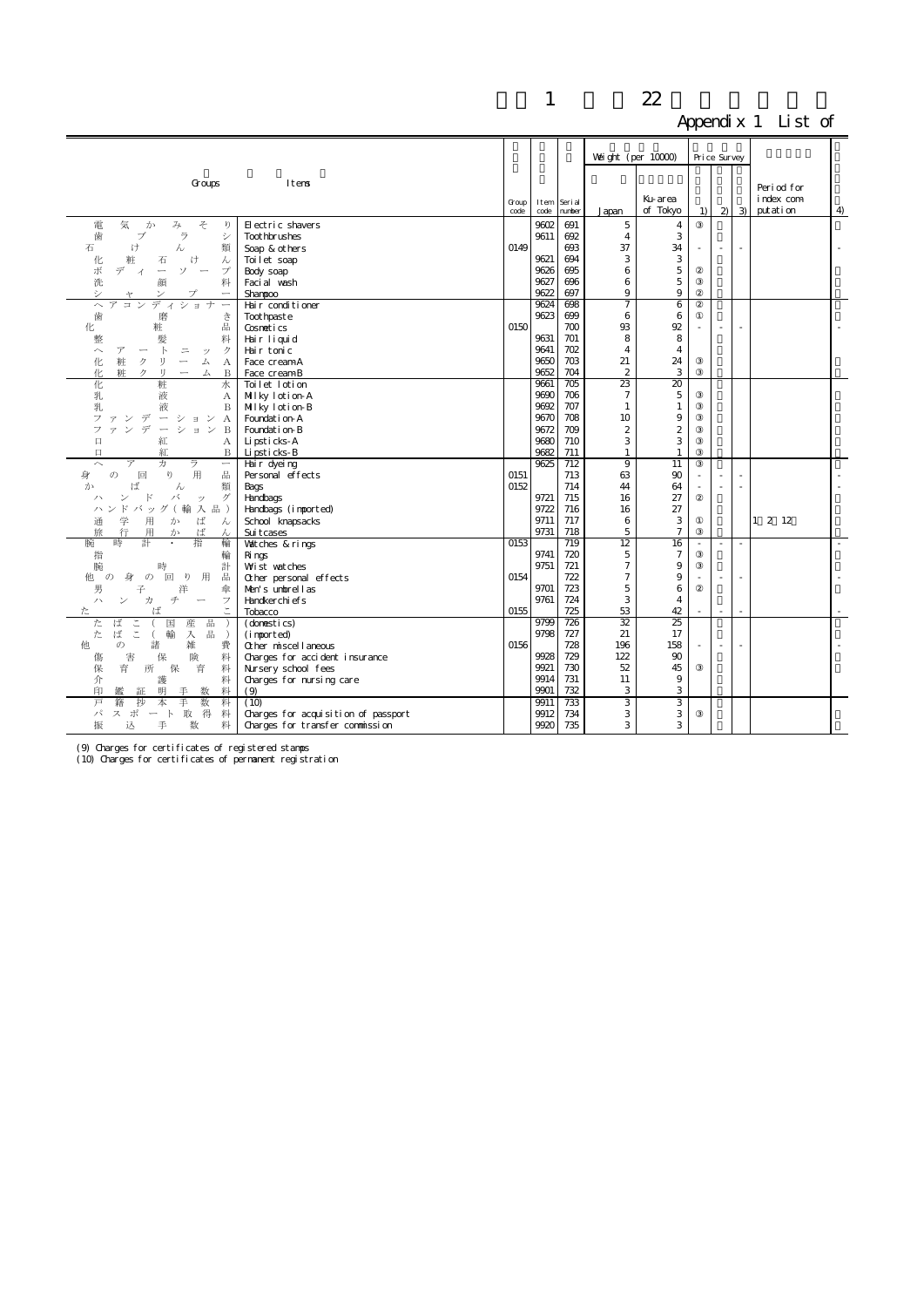| 5)       | 6                 |            |        |        | $7 \mid 8 \mid 9 \mid 10 \mid 11 \mid 12 \mid$ | 13                             | 26 7<br>$\rightarrow$                                                                                                                         | Thit of<br>pricing               |
|----------|-------------------|------------|--------|--------|------------------------------------------------|--------------------------------|-----------------------------------------------------------------------------------------------------------------------------------------------|----------------------------------|
| 6<br>6   | $\mathbf{1}$<br>3 |            |        |        | $\mathbf{1}$<br>3                              | 1                              | 2 住復式,3枚刃,充雷式,充雷時間1時間,自動洗浄器具付きは除く特殊機能付きは除く<br>ナイロン毛、大人用、「ヒトイーンライオン」                                                                           | $\overline{1}$<br>$\overline{1}$ |
|          |                   | $\sim$ $-$ |        |        |                                                |                                |                                                                                                                                               |                                  |
| 6<br>6   | 3<br>3            |            |        |        | 3<br>3                                         | $\mathbf{2}$                   | 2  バスサイズ,3個入り,「花王ホワイト」(1個130g)又は「カウブラント゛青箱」(1個135g)<br>詰め替え用,袋入り(400mL入り),「ビオレu」                                                              | 1<br>$\overline{1}$              |
| 6        | 3                 |            |        |        | 3                                              | $\mathbf{2}$                   | │洗顔フォーム,チューブ入り(130g入り),「ビオレ スキンケア洗顔料」                                                                                                         | 1                                |
| 6        | 3                 |            |        |        | $\overline{4}$                                 |                                | 2 詰め替え用,袋入り(340~400mL入り),「アジエンス シャンプー」又は「TSUBAKI シャイニング シャンプー」                                                                                | $1000$ rih                       |
| 6<br>6   | 3<br>3            |            |        |        | 3<br>$\overline{4}$                            | $\mathbf{2}$<br>$\mathbf{1}$   | 詰め替え用,袋入り(340~400mL入り),「アジエンス コンディショナー」又は「TSUBAKI シャイニングコンディショナー」<br> 練り歯磨き、140g入り、「デンタークリアMAXライオン」                                           | $1000$ rh<br>$\overline{1}$      |
|          |                   |            |        |        |                                                |                                |                                                                                                                                               |                                  |
| 6        | 3                 |            |        |        | $\mathbf{2}$                                   |                                | 1 ヘアワックス,80g入り,「キャツヒー ムーヒングラバー スパイキーエッショ,「キャツヒー ムービングラバー ワイルトシェイク」,                                                                           |                                  |
| 6<br>6   | 3<br>3            |            |        |        | $\mathbf{2}$<br>3                              | 1                              | 瓶入り(200mL入り),「アウスレーゼヘアトニックNA」<br>「ウーノ ホールトキングN」 又は「ウーノ ウルトラソリット゛N」<br>2 カウンセリング化粧品,40g入り,「エリクシール シュヘッJエル リフトナイトクリーム」                          |                                  |
| 6        | 3                 |            |        |        | 3                                              |                                | 2 セルフ化粧品, ポリ容器入り(30g入り), 「アクアレーヘ'ル ホワイトアップクリーム」                                                                                               |                                  |
| 6        | 3                 |            |        |        | 3                                              | 1                              | セルフ化粧品, ポリ容器入り(200ml入り), 「アクアレーヘ'ル ホワイトアップローション」又は「フレッシェル ローション(ホワイト)」                                                                        |                                  |
| 6<br>6   | 3<br>3            |            |        |        | $\mathbf{2}$<br>$\mathbf{2}$                   | $\mathbf{1}$                   | カウンセリング'化粧品,130mL入り,「エリクシール シュペリエル リフトモイスト エマルジョン I  又は「エリクシール シュペリエル リフトモイスト エマルジョン II 」<br>1 セルフ化粧品,ポリ容器入り(130mL入り),「アクアレーベル ホワイトアップエマルジョン」 |                                  |
| 6        | 3                 |            |        |        | $\mathbf{2}$                                   |                                | 2  カウンセリング化粧品,パウダータイプ,オールシーズン用,詰め替え用(レフィル),10g入り,「マキアーシュ トゥルーパウダリー UV」                                                                        |                                  |
| 6        | 3                 |            |        |        | $\mathbf{2}$                                   |                                | 2  セルフ化粧品,パウダータイプ,オールシーズン用,詰め替え用(レフィル),11g入り,「インテグレート グレイシィ ホワイトパクトN」又は「インテグレート グレイシィ モイストパクト」                                                |                                  |
| 6<br>6   | 3<br>3            |            |        |        | $\mathbf{2}$<br>$\mathbf{2}$                   | $\mathbf{2}$<br>$\mathbf{2}$   | カウンセリング化粧品,スティックタイプ,4g入り,「マキアージュトゥルールージュ」<br>セルフ化粧品,スティックタイプ,「インテグレート グレイシィ リップスティック」                                                         |                                  |
| 6        | 3                 |            |        |        | $\overline{2}$                                 |                                | 白髪用,早染めタイプ,クリーム,箱入り(1剤40g・2剤40g入り),「ビゲン 香りのヘアカラー クリーム」又は「ブローネ 香りと艶カラー 濃厚クリーム」                                                                 |                                  |
|          |                   |            |        |        |                                                |                                |                                                                                                                                               |                                  |
| 6        | $\boldsymbol{2}$  |            |        |        | $\boldsymbol{2}$                               |                                | 2  手提げ型(ショルダー兼用型を含む),牛革製(カーフ,スエード,エナメル及び型押しを除く),〔サイズ〕26~30㎝,中級品                                                                               |                                  |
| 6        | $\boldsymbol{z}$  |            |        |        | $\mathbf{2}$                                   |                                | 2 フランス製,手提げ型,布製(塩化ビニールコーティング),「ルイ・ヴィトン(アルマ)」                                                                                                  |                                  |
| 6        | $\mathbf{2}$      |            |        |        | $\mathbf{1}$                                   | 1                              | ラントセル,合成皮革製,たて型,普通品                                                                                                                           | -1                               |
| 6        | $\mathbf{2}$      | $\sim$     | $\sim$ | $\sim$ | 1                                              |                                | 2  スーツケース,ハートタイプ,高さ70cm程度,特殊ロック付き,キャスター付き(4輪),中級品                                                                                             | $\overline{1}$                   |
| 6        | $\mathbf{2}$      |            |        |        | 1                                              | $\mathbf{2}$                   | 「シチズンコレクション」又は「セイコースピリット」<br> プラチナ950(Pt950),平型又は甲丸(石付きを除く),〔幅〕2.5~3.5mm,〔サイズ〕9~11号                                                           | $\overline{1}$                   |
| 6        | 1                 |            |        |        | -1                                             | $\mathbf{2}$                   | 国産品,男性用,太陽電池時計,電波修正機能付き,アナログ表示,〔ケース(側)〕ステンレススチール,〔バンド〕ステンレススチール,特殊機能付きは除く,                                                                    | $\mathbf{1}$                     |
| 6        | $\mathbf{2}$      | $\sim$     |        |        | $\mathbf{2}$                                   | $\mathbf{2}$                   | 長傘,合成樹脂製の手元(ハンドル),ポリエステル100%,[親骨の長さ]「65cm」又は「70cm」,ジャンプ式,普通品                                                                                  | $\mathbf{1}$                     |
| 4        | $\boldsymbol{z}$  |            |        |        | 1                                              |                                | 2 紳士用,綿100%,格子柄, [サイズ] 46~48cm,普通品                                                                                                            | $\mathbf{1}$                     |
| 6        | 3                 |            |        |        | 5                                              |                                | 1 フィルター付きたばこ,1箱                                                                                                                               | M                                |
| 6        | 3                 |            |        |        | 5                                              |                                | 1 フィルター付きたばこ,1箱                                                                                                                               | M                                |
|          |                   |            |        |        |                                                |                                | 通院保険金(日額)1,000円,賠償責任保険金1億円,保険期間1年,月払,企業指定,1か月                                                                                                 |                                  |
| 10<br>11 |                   |            |        |        | $\boldsymbol{2}$<br>$\mathbf{2}$               | $\overline{2}$                 | 2 傷害総合保険,基本契約,死亡・後遺障害保険金500万円,入院保険金(日額)3,000円,<br>公立保育所,2歳児,1人が入所,所得税額249,500円の世帯が支払う保育料                                                      | M<br>1                           |
| 11       |                   |            |        |        | $\mathbf{2}$                                   | $\mathbf{1}$                   | 介護サービス費,利用者負担分,施設種類等指定,所要時間区分指定,1回又は1日                                                                                                        | M                                |
| 10       |                   |            |        |        |                                                | $\mathbf{2}$                   |                                                                                                                                               | 1                                |
| 10<br>14 |                   |            |        |        | 1<br>1                                         | $\overline{2}$<br>$\mathbf{2}$ | 一般旅券,10年用,数次往復用,新規発給手数料                                                                                                                       | $\mathbf{1}$<br>$\mathbf{1}$     |
| 18       |                   |            |        |        | $\mathbf{1}$                                   |                                | 2(i)                                                                                                                                          | M                                |
|          |                   |            |        |        |                                                |                                |                                                                                                                                               |                                  |

(i) ゆうちょ銀行並びに都市銀行及びネッ銀行,手数料区分(3万円未満,3万円以上),利用形態(ATM利用(カード,自行宛),<br>- ATM利用(カード,他行宛,電信),インターネットバンキング(自行宛),インターネットバンキング(他行宛)),企業指定,1件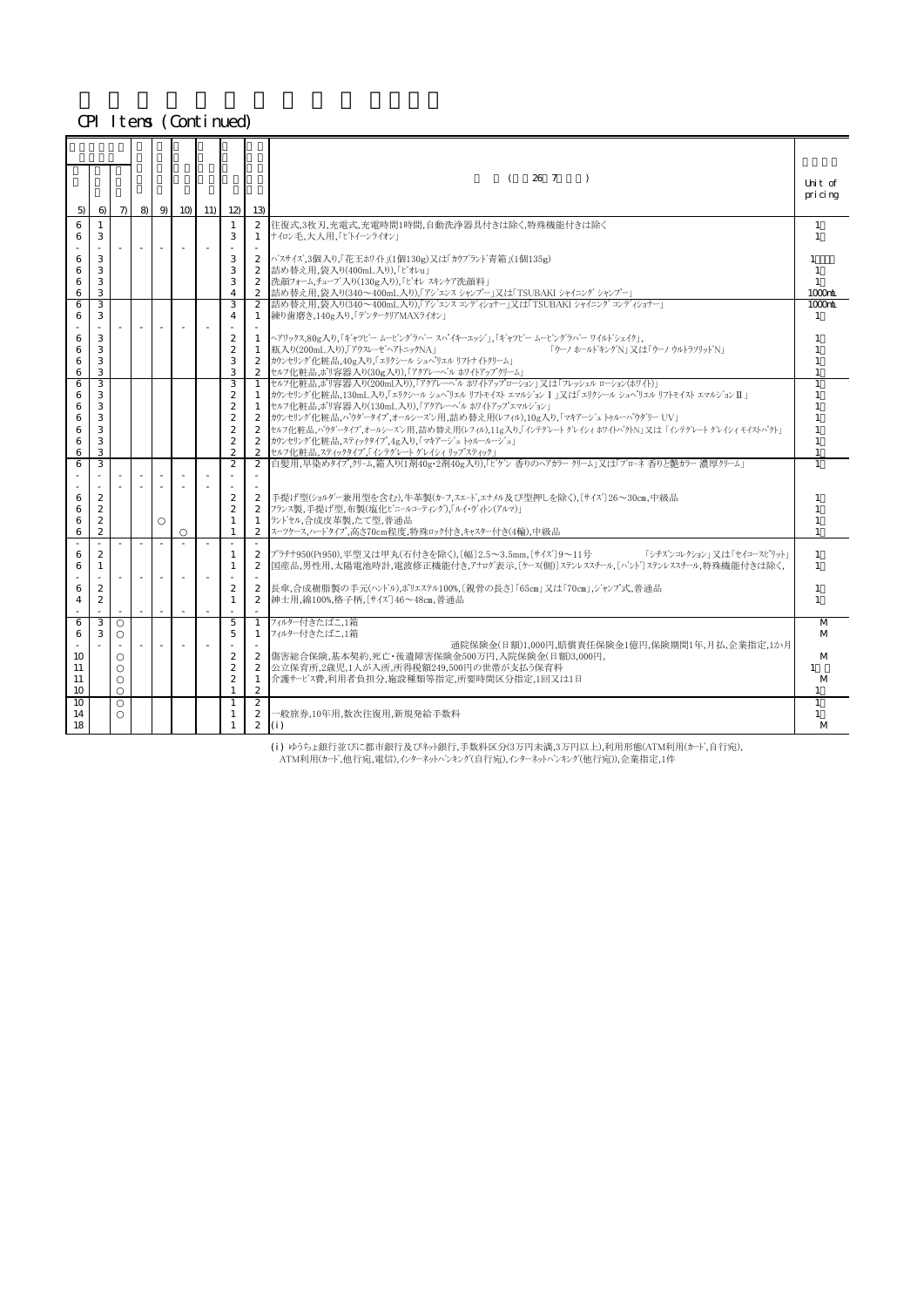|                                                                   |               |                   | Weight (per $10000$ )    |              |
|-------------------------------------------------------------------|---------------|-------------------|--------------------------|--------------|
| Groups                                                            |               |                   |                          |              |
|                                                                   |               |                   |                          | Ku-area      |
|                                                                   | Group<br>code | Seri al<br>number | Japan                    | of Tokyo     |
| Fresh food                                                        | 0157          | 736               | 396                      | 372          |
| Fresh fish & seafood (reentry)                                    | 0158          | 737               | 128                      | 109          |
| Fresh veget ables (reentry)                                       | 0159          | 738               | 175                      | 182          |
| Fresh fruits (reentry)                                            | 0160          | 739               | 92                       | 81           |
| All items, less fresh food                                        | 0161          | 740               | 9604                     | 9628         |
| Food less fresh food                                              | 0172          | 741               | 2 1 3 0                  | 2008         |
| All items, less imputed rent                                      | 0163          | 742               | 8442                     | 8059         |
| Housing, less imputed rent                                        | 0164          | 743               | 564                      | 703          |
| Rent, less imputed rent                                           | 0165          | 744               | 307                      | 472          |
| All items, less imputed rent & fresh food                         | 0166          | 745               | 8046                     | 7686         |
| Energy                                                            | 0167          | 746               | 772                      | 517          |
| (11)                                                              | 0168          | 747               | 6828                     | 7 204        |
| Expenses for education                                            | 0162          | 748               | 413                      | 546          |
| Expenses for culture & recreation                                 | 0173          | 749               | 1 2 3 9                  | 1 3 3 4      |
| Expenses for information & communication<br>All items             | 0169<br>0201  | 750<br>751        | 470<br>10000             | 403<br>10000 |
| Goods                                                             | 0202          | 752               | 4 9 31                   | 4209         |
| Agricultural, aquatic & livestock products                        | 0203          | 753               | 689                      | 617          |
| Fresh food, raw neats & cut flowers                               | 0204          | 754               | 611                      | 558          |
| Other agricultural, aquatic & livestock products                  | 0205          | 755               | 78                       | 58           |
| Industrial products                                               | 0207          | 756               | 3579                     | 2932         |
| Food products                                                     | 0208          | 757               | 1 3 3 7                  | 1 1 8 9      |
| Textiles                                                          | 0211          | 758               | 403                      | 441          |
| Pet rol eum products                                              | 0214          | 759               | 359                      | 92           |
| Other industrial products                                         | 0215          | 760               | 1479                     | 1 210        |
| Electricity, nanufactured & piped gas & water charges             | 0218          | 761               | 512                      | 506          |
| Publications                                                      | 0219          | 762               | 151                      | 154          |
| Services                                                          | 0220          | 763               | 5069                     | 5791         |
| Public services                                                   | 0221          | 764               | 1 200                    | 1 1 1 7      |
| House rent, public, Urban Renaissance Agency & public corporation | 0222          | 765               | 40                       | 45           |
| Services related to domestic duties                               | 0223          | 766               | 455                      | 309          |
| Services related to medical care & welfare                        | 0224          | 767               | 260                      | 259          |
| Services related to forwarding & communication                    | 0225          | 768               | 329                      | 406          |
| Services related to education                                     | 0226          | 769               | 22                       | 9            |
| Services related to culture & recreation<br>General services      | 0227          | 770               | 95                       | 89           |
| Meals outside the home                                            | 0228<br>0229  | 771<br>772        | 3869<br>532              | 4674<br>603  |
|                                                                   | 0230          | 773               | 267                      | 428          |
| House rent, private<br>I mouted rent                              | 0231          | 774               | 1558                     | 1941         |
| Other services                                                    | 0232          | 775               | 1511                     | 1 701        |
| Services related to domestic duties                               | 0233          | 776               | 437                      | 414          |
| Services related to nedical care & welfare                        | 0234          | 777               | 26                       | 38           |
| Services related to education                                     | 0235          | 778               | 304                      | 453          |
| Services related to communication, culture & recreation           | 0236          | 779               | 744                      | 796          |
| Ri ce                                                             | 0206          | 780               | 76                       | 57           |
| Durable goods                                                     | 0237          | 781               | 660                      | 482          |
| Seni-durable goods                                                | 0238          | 782               | 718                      | 748          |
| Non-durable goods                                                 | 0239          | 783               | 3553                     | 2980         |
| Fees for public services                                          | 0240          | 784               | 1769                     | 1669         |
| Goods, less fresh food                                            | 0241          | 785               | 4535                     | 3837         |
| Services, less imputed rent                                       | 0242          | 786               | 3511                     | 3850         |
| House rent, private (wooden)                                      | 0245          | 787               |                          |              |
| House rent, private (non-wooden)                                  | 0246          | 788               |                          |              |
| Inputed rent (wooden)                                             | 0247          | 789               |                          |              |
| Inputed rent (non-wooden)<br>All items, seasonally adjusted       | 0248<br>0901  | 790<br>791        |                          |              |
| All items, less fresh food, seasonally adjusted                   | 0902          | 792               |                          |              |
| All items, less imputed rent, seasonally adjusted                 | 0903          | 793               |                          |              |
| All items, less imputed rent & fresh food, seasonally adjusted    | 0904          | 794               |                          |              |
| (12)                                                              | 0905          | 795               |                          |              |
| Goods, seasonally adjusted                                        | 0921          | 796               | $\overline{\phantom{a}}$ |              |
| Semi-durable goods, seasonally adjusted                           | 0922          | 797               | $\sim$                   |              |
| Goods, less fresh food, seasonally adjusted                       | 0923          | 798               |                          |              |

(11) All items, less food (less alcoholic beverages) and energy

(12) All items, less food (less alcoholic beverages) and energy, seasonally adjusted